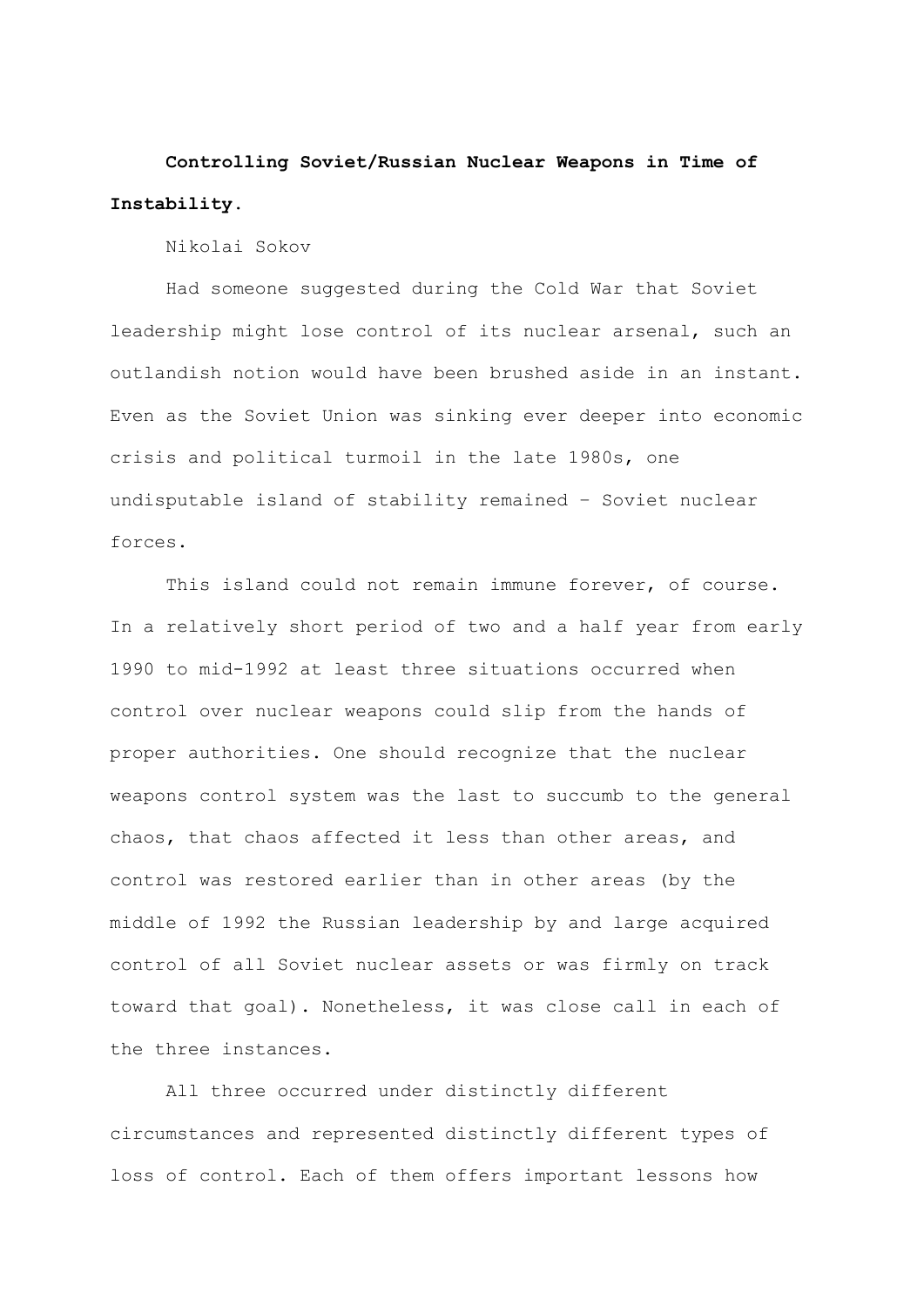such a dangerous situation came to pass and how control over nuclear weapons was preserved. The chapter will also discuss the degree to which experience derived from these cases can be fungible across different countries.

#### Types of loss of control and Soviet/Russian experience

Possession of nuclear weapons is usually associated with power, security and influence (although many question how much exactly power, security and influence nuclear weapons confer onto their possessor and whether the burden is worth the benefits) as well as responsibility. Among responsibilities is control of everything associated with nuclear weapons – weapons themselves, delivery vehicles, fissile and other related materials, technologies, etc. Of all the variety of potential crisis situations, this chapter will address those that pertain to the "end products" – nuclear weapons and their delivery vehicles. These can be grouped into two categories.

Loss of physical control: risk that nuclear weapons might fall into the wrong hands:

(1) The most obvious concern is capture of nuclear weapons by non-governmental entities, such as terrorist groups or political movements;

(2) Breakup of a nuclear state, as it happened to the Soviet Union in 1991 and might happen to other NWS in the future. In that case it becomes unclear who has the right to own and control nuclear weapons. Perhaps the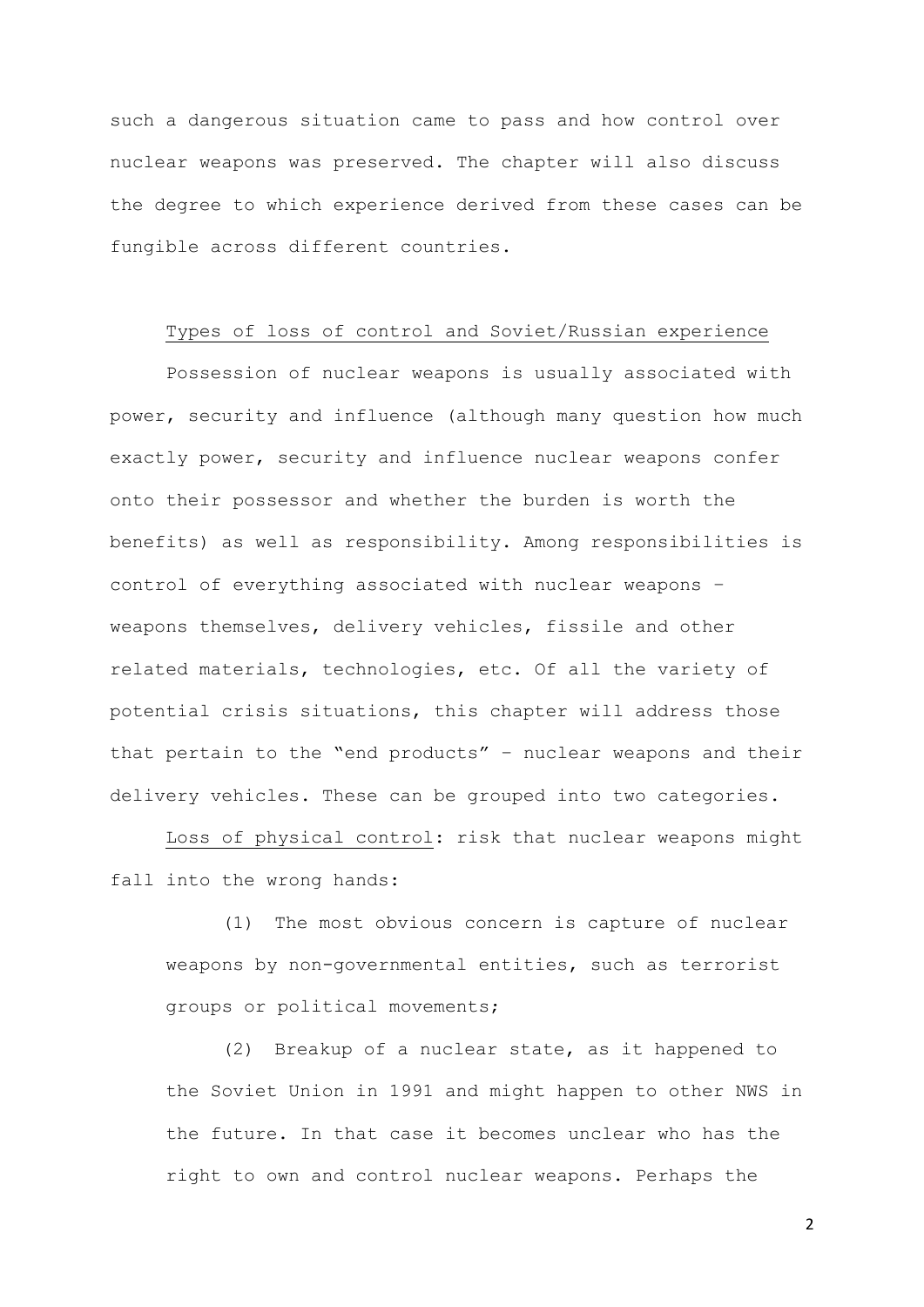most dangerous consequence of a breakup of an NWS is freedom for elements of the military and civilian personnel in physical control of nuclear weapons to choose allegiance.

Loss of control over use: risk that elements of the state mechanism with ultimate right and responsibility to use nuclear weapons (for example, the head of state) might lose these prerogatives:

(3) Breakdown of the command and control system: officials authorized to make decisions cannot convey the order down the chain. This scenario is dangerous to the extent that it indicates a broader problem; moreover, authority to give launch order might pass into wrong hands;

(4) Breakdown of the command and control system: officers in direct control of weapons acquire capability to use them without proper authorization; and

(5) Penetration of the command and control system (unauthorized persons outside the chain of command acquire capability to issue order on use).

During the period from January 1990 to May 1992 the Soviet Union/Russia encountered at least four out of five types of loss of control. These happened in three separate crises:

 January 1990: reported attempts by the "Popular Front" (a type of non-governmental oppositional and often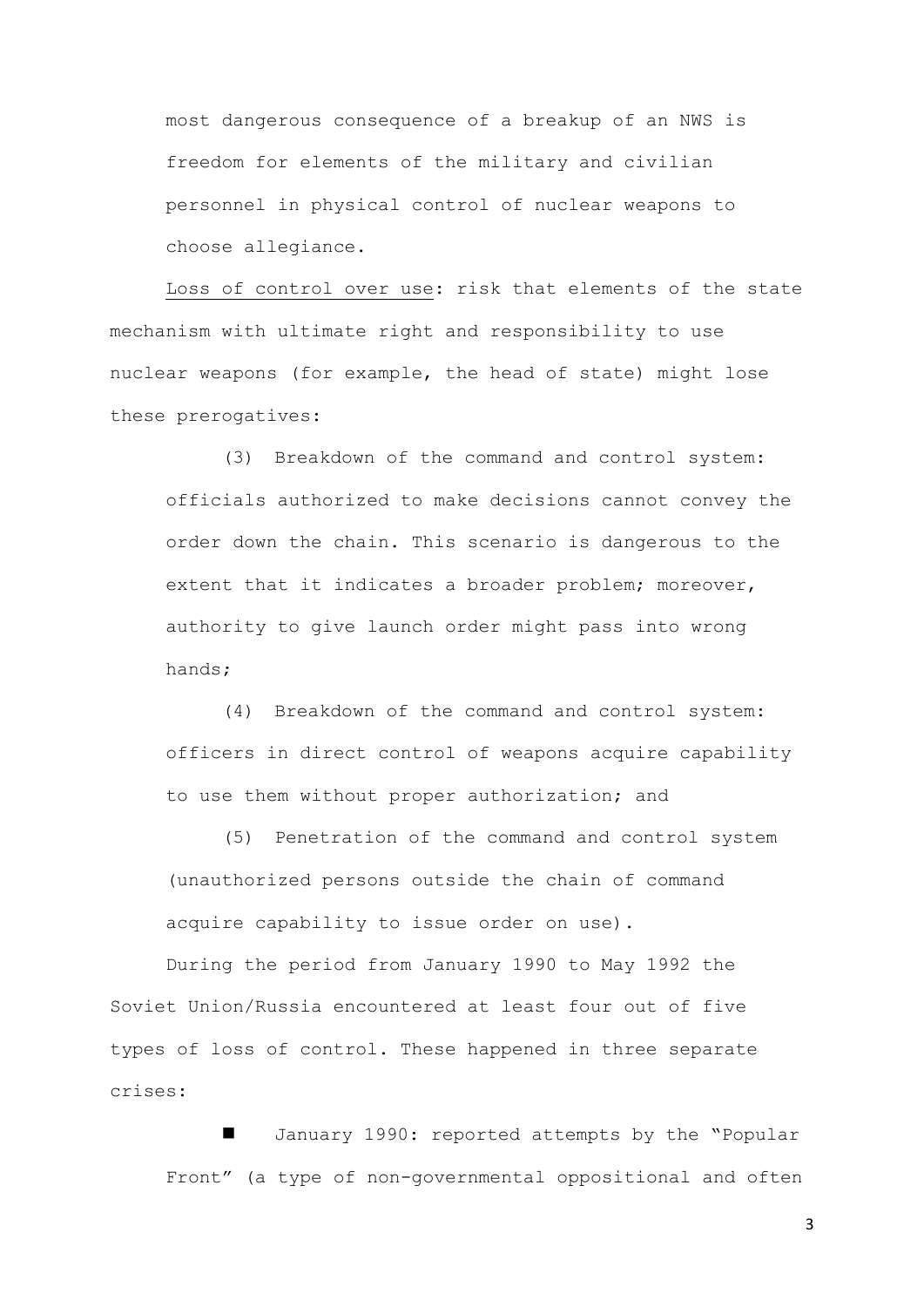nationalistic movements that were springing all around the Soviet Union in late 1980s) of Azerbaijan to seize tactical nuclear weapons during violent events in Baku. This case belongs to type (1) above.

 August 1991: the failed coup d'état in Moscow. During three days it remained unclear who had the three portable launch control consoles with codes; later it became known that they were in the hands of leaders of the coup (including persons who did not have the right to control them). This case belongs to type (3) above.

 Fall 1991-spring 1992: breakup of the Soviet Union. Four out of fifteen new independent states had nuclear weapons in their territories and it took several months to finalize the decision that only Russia would remain the sole inheritor of the Soviet Union's nuclear status (Ukraine in particular apparently played with the idea of "going nuclear" until May 1992). This is type (2) situation above.

During that period of uncertainty immediate control of nuclear weapons (except for power to use them) was delegated to Strategic Forces of the Commonwealth – a rather artificial construct made of part of the Soviet military, which acquired a degree of autonomy (a situation close to type (4) above) while Ukraine sought to inject itself into the command and control chain to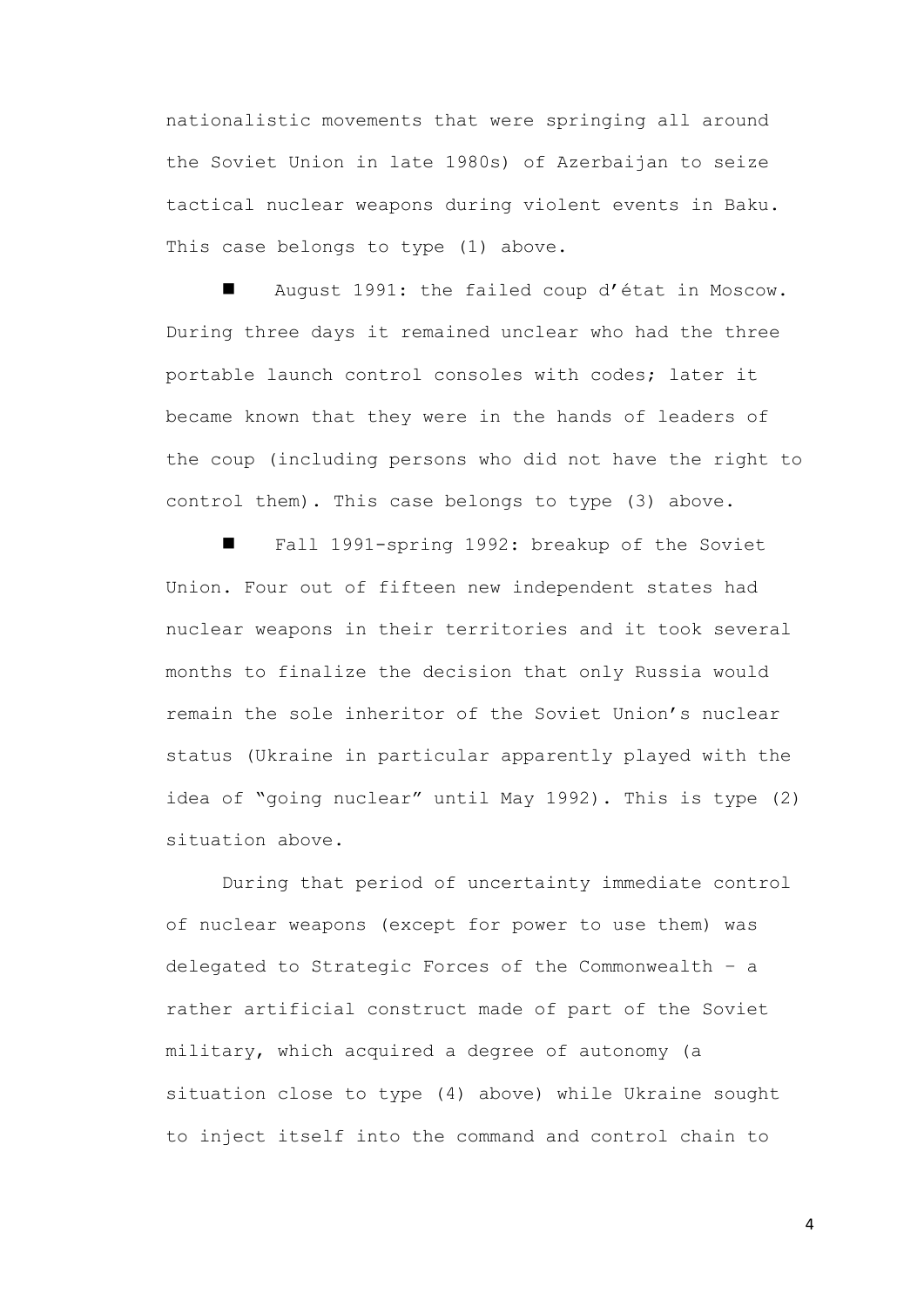prevent Russian leadership from launching nuclear weapons from its territory (situation of type (3) above).

Moreover, officers in control of some strategic delivery vehicles in Ukraine took oath of allegiance to Ukraine, which gave the government of that country a capability to use these assets, although reportedly not the capability to arm weapons. That situation could, with some stretching, classify as type (5) above.

In the end, Russia successfully navigated through the Scyllas and the Charybdises of this turbulent time. Control of nuclear weapons was not lost in any of the three cases and there is no evidence (although plenty of rumors) that any nuclear weapons have been lost. Yet, most of these cases were close calls, especially the first and the third. Things could have easily turned the other way and this should remain a lesson to remember and to learn. No state that possesses nuclear weapons or has embarked on the path to nuclear status is guaranteed to avoid political and socio-economic turmoil. Hence, appropriate security measures should be put in place to prevent a repetition of similar situations precisely because in each case control of nuclear weapons hanged on a very thin thread and next time we might be not as lucky.

The rest of the chapter will review the three cases outlined above and conclude with lessons drawn and recommendations.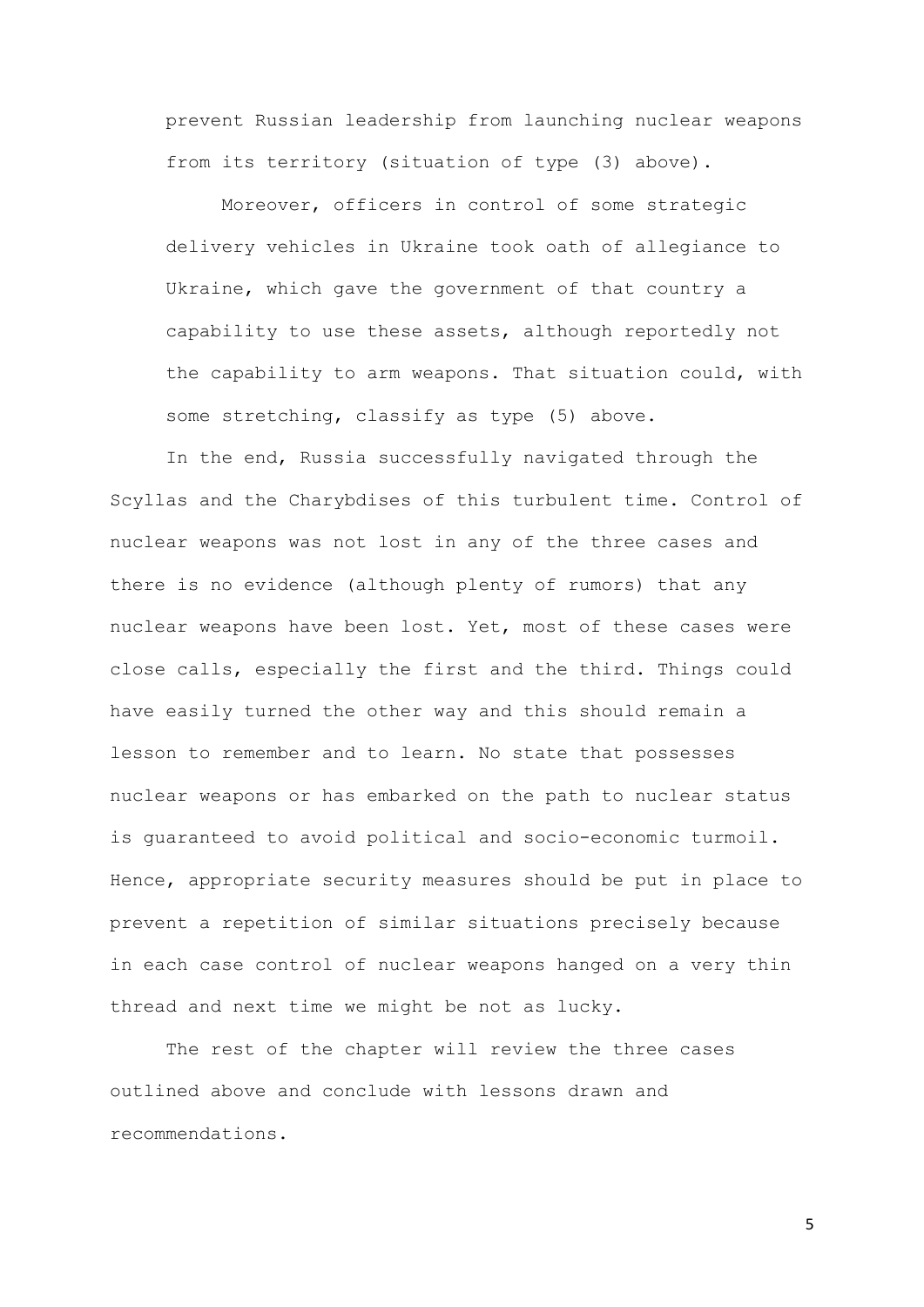## Baku, 1990: Risk of a Nuclear NGO.

Caucasus became a hotbed of tension and violence early into the perestroika period; that included Azerbaijan that saw a major outbreak of violence as early as in 1988 (pogroms in Sumgait). The next flare-up in Azerbaijan came in January 1990 in Baku, the capital of the republic.<sup>1</sup> Opposition was led by the Popular Front of Azerbaijan; organizations with the same or similar name were springing throughout the entire Soviet Union in areas dominated by non-Russian population (these included not only Soviet periphery – the constituent republics, – but also autonomous regions of the Russian Federation itself). During the 1990s events, the Popular Front of Azerbaijan reportedly attempted to seize control of nuclear weapons stored in the territory of that republic. According to unofficial data, Azerbaijan was home to four "mobile service and technical units" for nuclear weapons, which were assigned to air defense. $^{2}$ 

Events that took place in Azerbaijan in January 1990 have remained almost unknown. The account below is based on an interview with an immediate participant; the interview was given on condition of anonymity in the summer of 1991. The general outline of events was additionally confirmed by an

**.** 

 $^1$  For a description and analysis of these events and their context see Thomas de Waal, Black Garden: Armenia and Azerbaijan Through Peace and War (New York Press, 2004) and Michael Croissant, The Armenia-Azerbaijan Conflict: Causes and Implications (Praeger, 1998), especially chapter 2.

http://ru.wikipedia.org/wiki/12 %D0%93%D0%A3 %D0%9C%D0%9E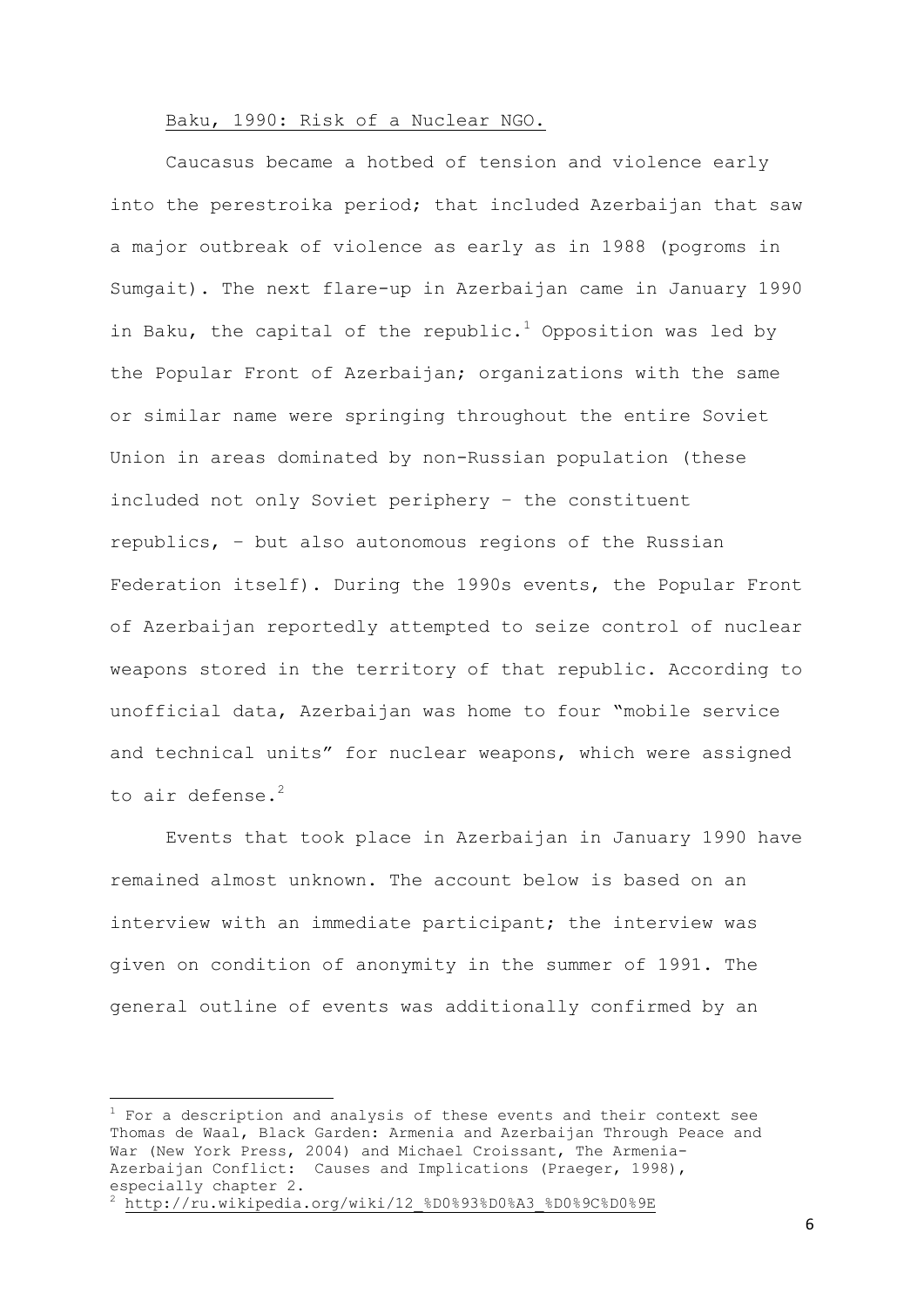independent source that belonged to a different agency in the fall of 1991.

According to the primary source, Soviet military command decided to withdraw nuclear weapons from the unstable region and sent several (at least three) Tu-22M3 medium bombers to take weapons on board and relocate them to the territory of Russia (the source did not disclose the destination). As the aircraft were preparing to leave with weapons on board, a crowd of civilians (mostly women, children, and old men) penetrated the perimeter of the airfield and positioned themselves on the runway to prevent the takeoff. Shortly after the beginning of the standoff, the military received information that several trucks and/or buses with armed men belonging to the Popular Front were driving toward the airfield.<sup>3</sup> According to the source, the situation was extremely tense, personnel at the base were certain that an attempt to seize nuclear weapons was afoot.

Under the circumstances, the captain of the first Tu-22M3, who also commanded the entire group, decided to use the automatic cannon to scare the crowd away. According to the witness, the cannon "dug up a trench in solid concrete that was half a meter deep;" operator gradually started to shoot close to the aircraft and gradually lifted the cannon so that the "trench" was moving toward the crowd. Civilians who were

**.** 

 $3$  The source did not disclose the origin of that information. It could have been, in theory, military counterintelligence, the KGB, or the local police. KGB seems the most likely source.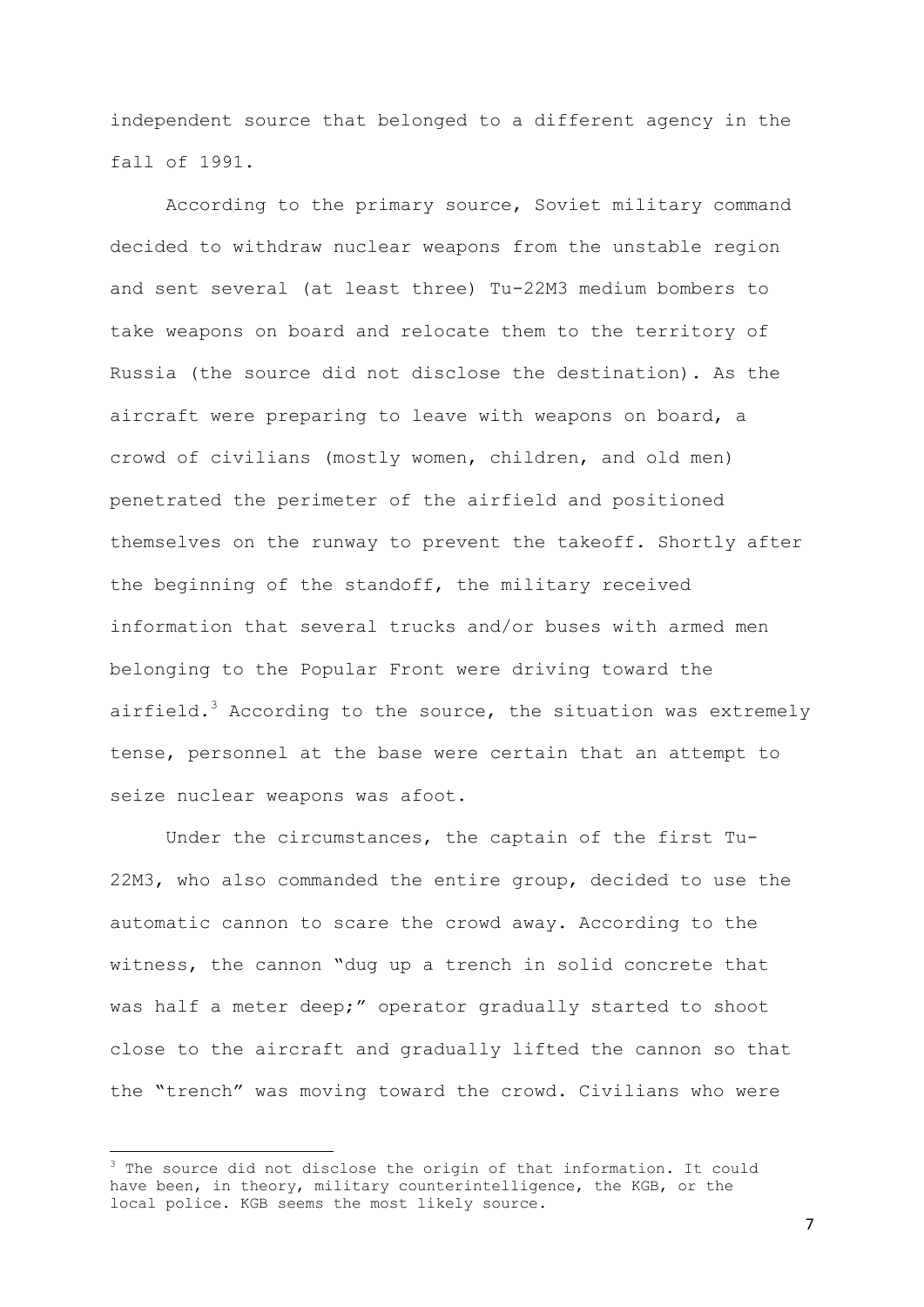assembled at the runway were scared and quickly dispersed. At that moment, aircraft immediately took off one after another.

According to a different source, during the same period nationalists attacked a "mobile technical unit" in vicinity of Baku; that facility also belonged to Air Defense Force. According to a well-known Russian journalist Mikhail Khodarenok, the commander of the unit was captured, fire was exchanged, but in the end attackers failed to capture the facility or the weapons.<sup>4</sup> According to the journalist's account, the unit was able to defend itself only because they had been ordered in advance to dig trenches and take other defensive measures. There is no independent confirmation for that story and details remain unknown.

It is unclear whether both events happened at the same or at different locations. For example, it is possible that the removal of weapons was undertaken after the failed attempt to storm the storage facility, but this could not be confirmed.

Even assuming that these accounts are reasonably accurate, it remains unclear who exactly tried to capture nuclear weapons. The common reference to the Popular Front is insufficient because that organization was quite amorphous. Its formal leaders did not have full control of rank and file members and by all accounts violence was primarily prosecuted by poorly organized crowd. At the same time, there also was, by all accounts, a well-organized core that performed

**.** 

 $^4$  Mikhail Khodarenok, "Yadernot Oruzhie za Sem'uy Zamkami," Voenno-Promyshlennyi Kurier, August 11, 2004.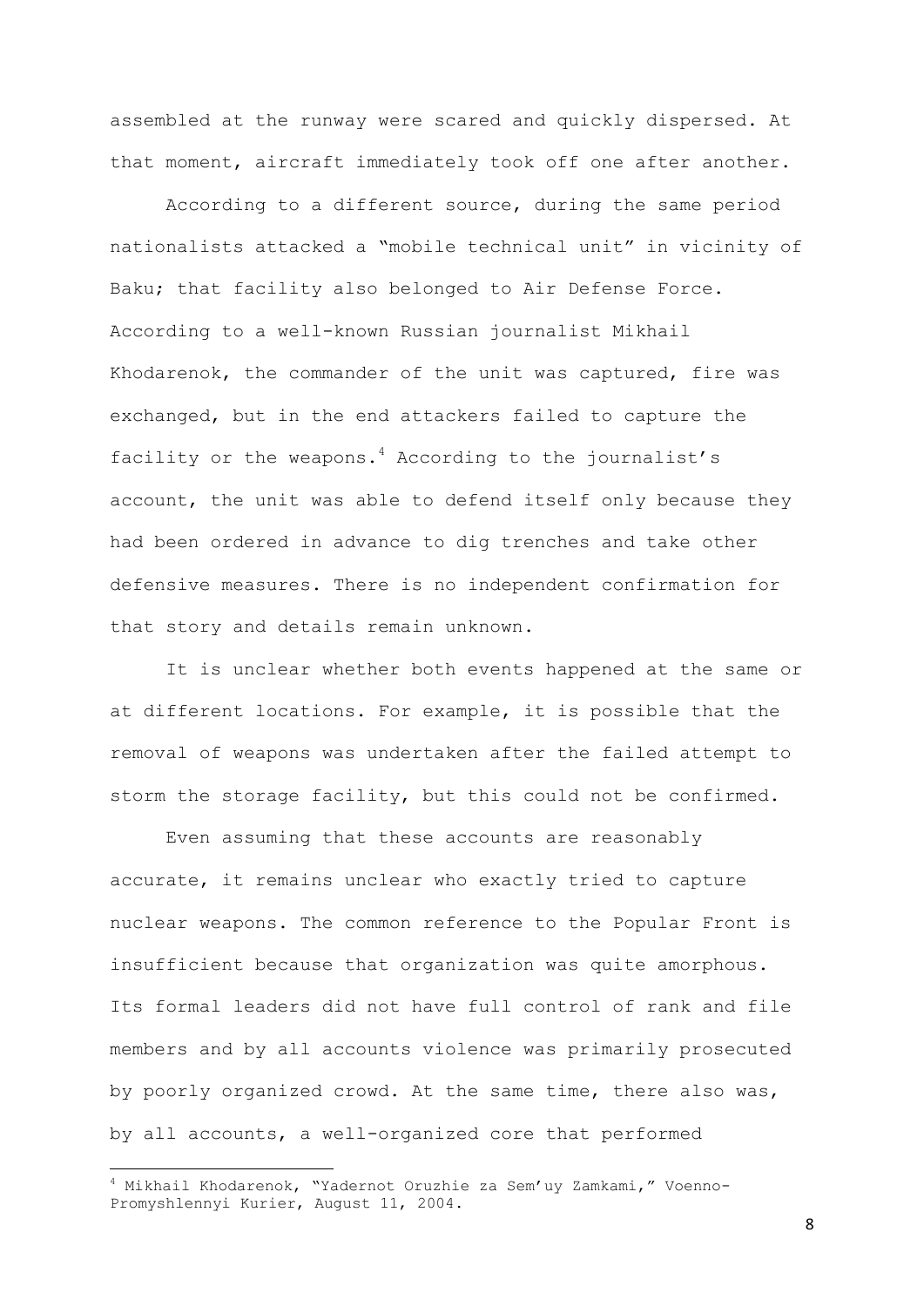preparatory work, but largely remained in the shadow.<sup>5</sup> Since full details of evens in Azerbaijan in 1988 and 1990 remain unknown, it is difficult to draw conclusions on who exactly sought to seize nuclear weapons and for what purposes.

Thus, conclusions from that case appear limited: during the time of broad popular unrest and chaos, when political authority loses control of the situation and when security and military structures get caught in a whirlwind of events, a well-organized group can attempt such an act with relative impunity. Such action will be difficult to predict with any acceptable degree of certainty and normal security protocols are likely to fail. In that case, only personnel on the ground in immediate control of weapons would stand between the group that attempts seizure and their target. The only sure course of action is to remove weapons in advance when events have not yet got out of hand.

The removal of nuclear weapons from Azerbaijan under conditions of great stress was apparently a decision made in haste, but it also triggered a wholesale withdrawal of nuclear weapons from almost all constituent republics of the Soviet Union. The process continued during the entire 1990. It is difficult to ascertain when the task was completed, but there are reasons to believe that no later than in the spring of 1991 tactical nuclear weapons remained only in Russia,

-

<sup>&</sup>lt;sup>5</sup> See Dmitri Furman and Ali Abasov, "Azerbaijanskaya Revoluytsiya" (An Azeri Revolution), In Azerbaijan i Rossiya: Obshchestva i Gosudarstva (Azerbaijan and Russia: Societies and States) (Moscow: Sakharov Fund, 2001) at [http://www.sakharov-center.ru/publications/azrus/default.htm.](http://www.sakharov-center.ru/publications/azrus/default.htm)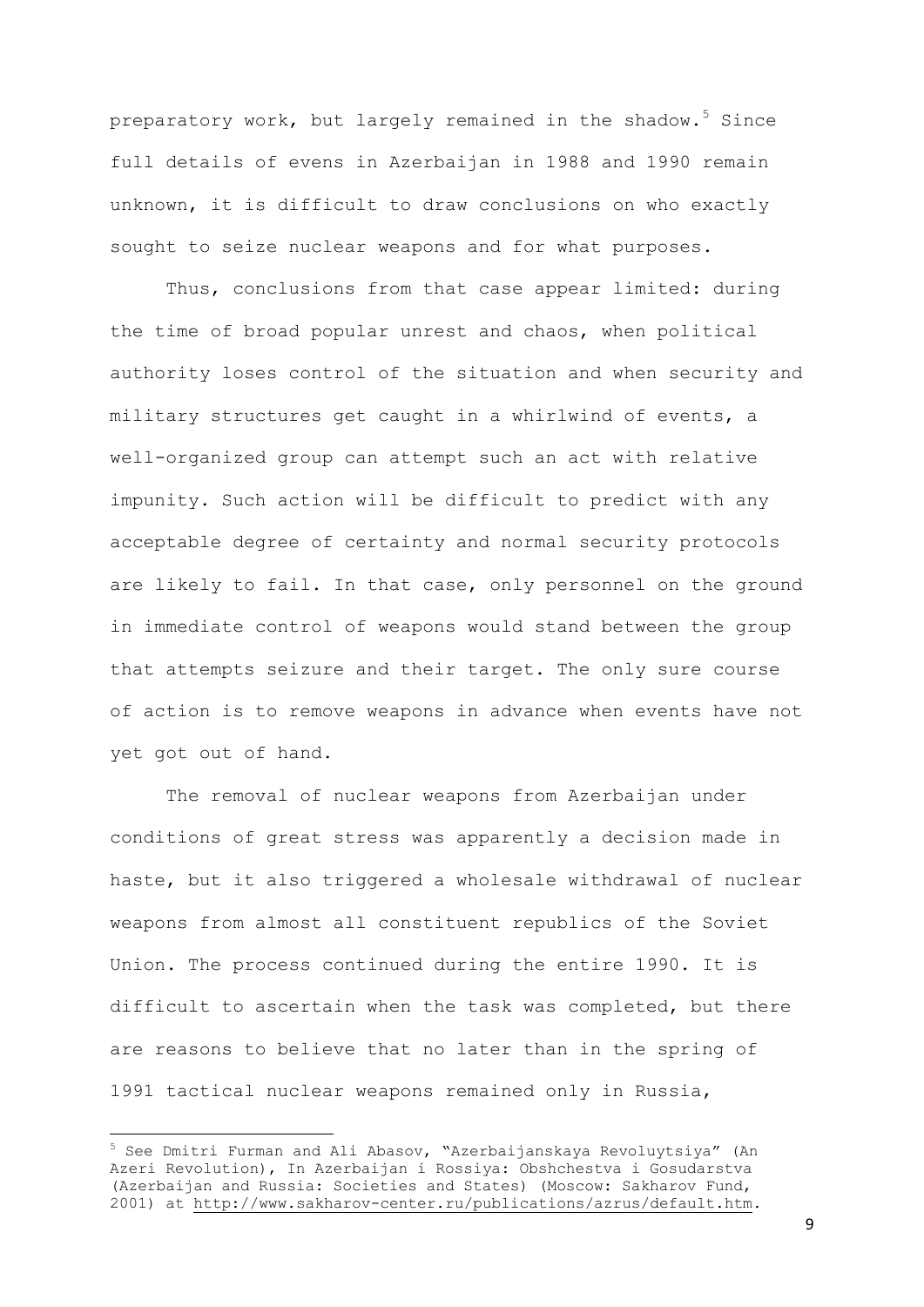Belarus, Kazakhstan, and Ukraine, the republics where strategic weapons were also deployed.

In any event, by the fall of 1991, when the United States proposed reduction of tactical nuclear weapons<sup>6</sup> to facilitate consolidation of nuclear weapons in the territory of Russia, the withdrawal had been all but completed. This was a massive undertaking conducted, furthermore, in almost complete secrecy.

The withdrawal led to consolidation of nuclear weapons at a smaller number of storage sites. The weapons withdrawn from constituent republics were put into existing storage sites and, moreover, primarily, if not exclusively, at the so-called Facilities-S, the central storage sites, that were better protected, manned, and fortified than storages associated with other units. This certainly helped to ensure the security of nuclear weapons as the Soviet Union entered the last months of its existence and during the turbulent time of the first postbreakup years.

The negative aspect of the hasty withdrawal conducted in 1990 and the additional number of weapons relocated in 1992-96 from Belarus, Kazakhstan and Ukraine was a breakdown in the accounting protocols. According to interviews with active-duty and retired military in the first half of the 1990s, bookkeeping was often substandard. This deficiency led to a range of problems in the late 1990s as will be discussed later

**.** 

 $^6$  Together with the Soviet response, that initiative came to be known as PNIs, or Presidential Nuclear Initiatives.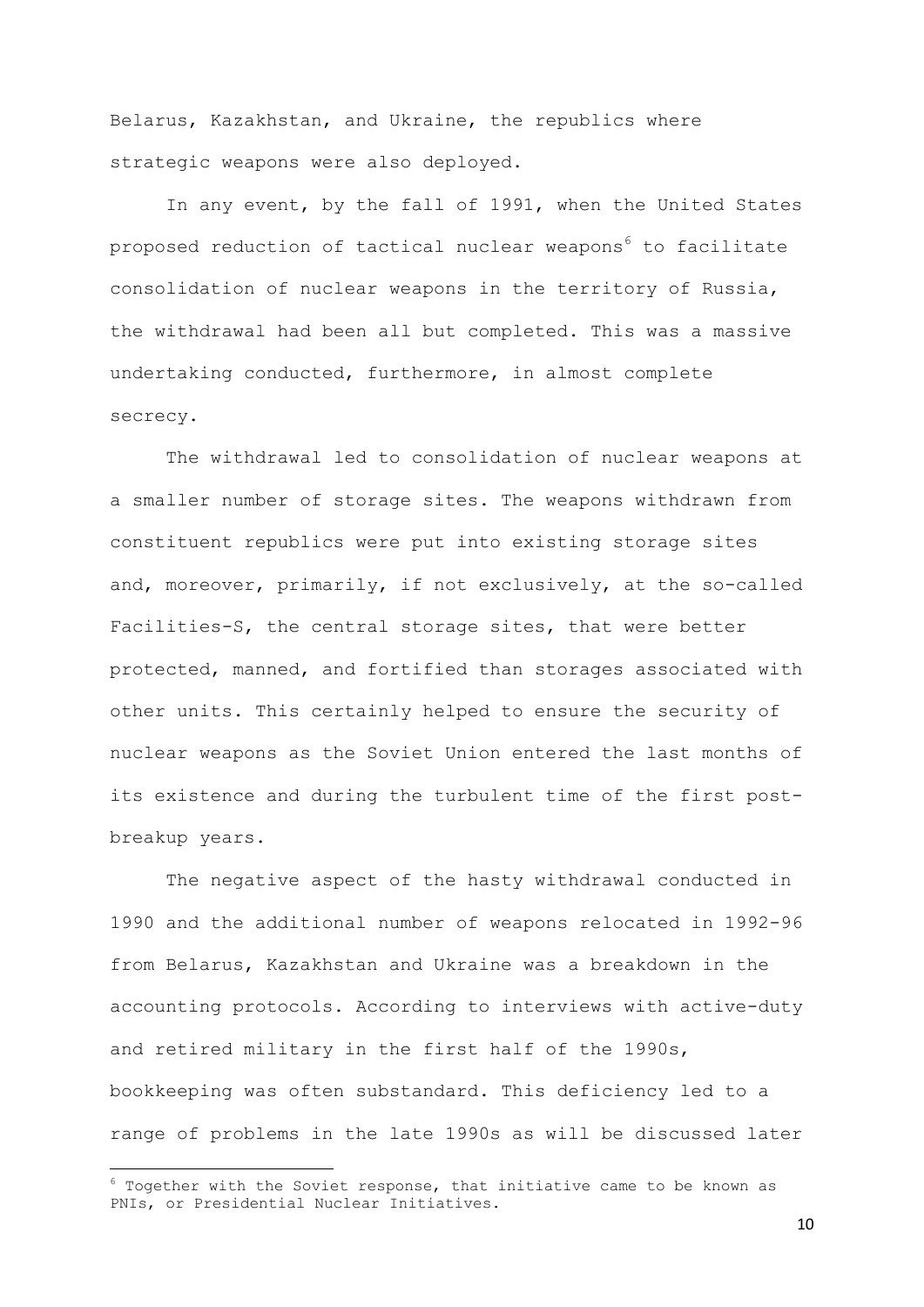in this chapter. Moreover, the choice of destination facilities was often almost random facilities – the ones that were closer to the original site or had spare space. Time and transportation assets were at a premium, thus planning was sacrificed to early withdrawal. This created safety problems at some facilities as the number of warheads exceeded the maximum allowed and personnel had trouble maintaining controlled environment inside. This problem was only resolved about 15 years later when the number of tactical nuclear weapons was reduced by three-fourths according to public data released by the  $12^{th}$  GUMO.<sup>7</sup>

# The 1991 Coup: Adventure of a Nuclear Suitcase

Control of nuclear weapons was a decidedly secondary aspect of the attempted coup d'état in August 1991. The main story, of course, is how an attempt to save the Soviet Union undertaken by a group of key officials, which included the Vice-President, the Prime Minister, the Minister of Defense and the Chairman of the KGB, either doomed it (by preventing the signing of a new Union Treaty), or accelerated the disintegration process that could no longer be stopped, or perhaps had no impact at all and the Soviet Union would have fallen apart by the end of the year anyway. We can never know

**.** 

<sup>7</sup> See "Rossiya Perevypolnila Plany po Sokrashcheniyu Yadernogo Oruzhiya" [Russia Has Overfulfilled the Plan for Reduction of Nuclear Weapons], RIA-Novosti, June 22, 2005, [http://www.rian.ru/politics/20050622/40566772.html;](http://www.rian.ru/politics/20050622/40566772.html) Nikolai Poroskov,

<sup>&</sup>quot;*Takticheskii Yadernyi Kozyr*" [A Tactical Nuclear Ace], *Vremya Novostei*, September 7, 2007.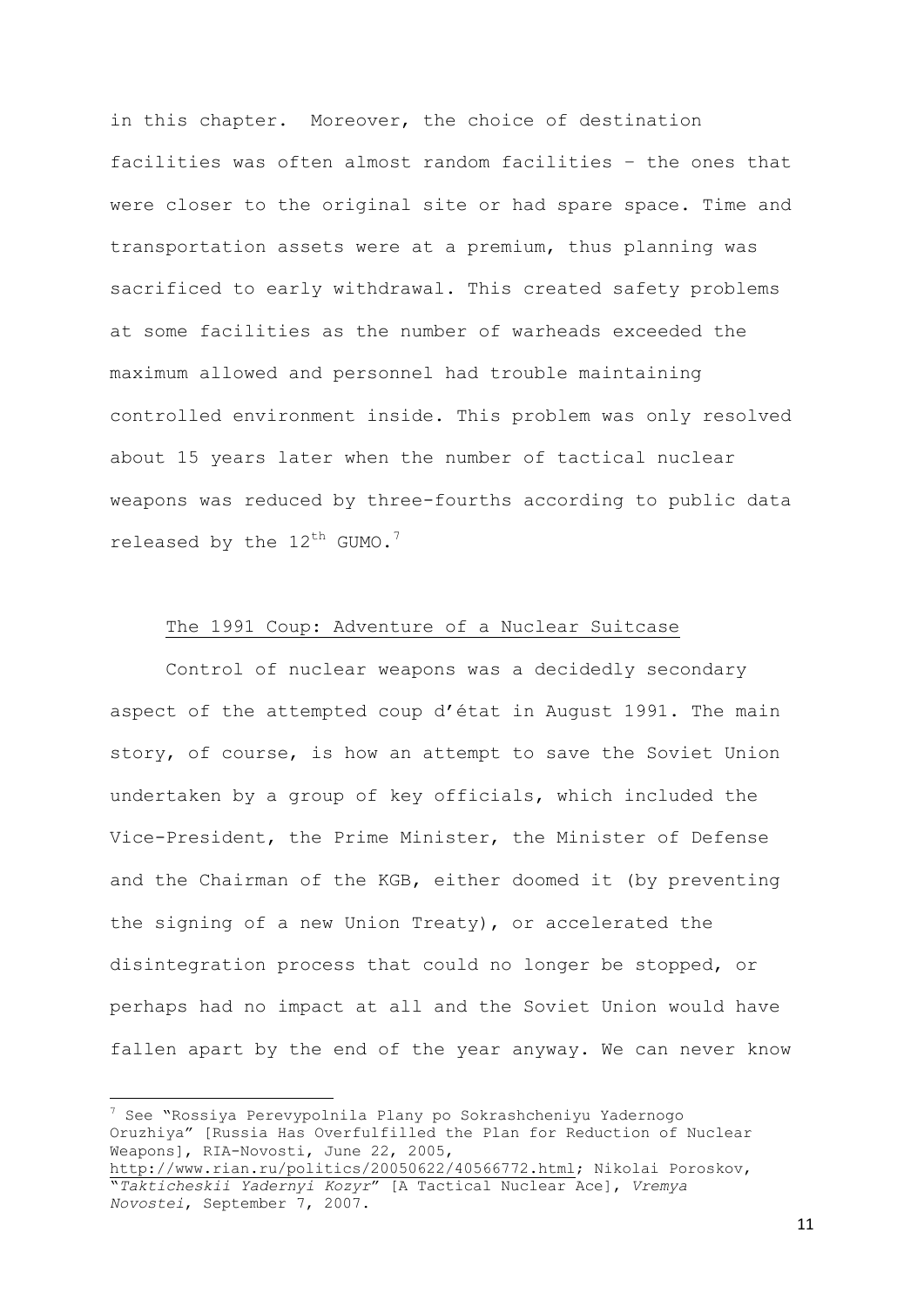and arguments could be found to support either interpretation. Some – the leaders of the coup themselves – even claim that there was no coup at all and that Mikhail Gorbachev gave them, whether implicitly or explicitly, his blessing.

Where control of nuclear weapons is concerned, the story is quite straightforward: the President of the Soviet Union (also the Commander-in-Chief of the Soviet Armed Forces) lost control of the country's nuclear weapons for three days. That action involved two discreet steps: first, Gorbachev's dacha, where he was spending his vacation, was cut off all communication with outside world and then the portable console of the Kazbek launch control system was removed as well. He regained control only after the defeat of the coup attempt.

Decision to cut off communications was apparently made at a meeting of GKChP leaders on August 17, although preliminary plans had been clearly laid out earlier. Communications systems were switched off when the group sent by the coup leaders arrived at Gorbachev's dacha at Foros. According to KGB Chairman Vladimir Kruychkov, this was done to prevent Gorbachev from contacting Boris Yeltsin, the President of Russia and the main proponent of the devolution of the Soviet Union, or the President of the United States George H.W. Bush. Communications were cut off, he wrote later, minutes before the team sent by GKChP to Gorbachev reached destination.<sup>8</sup>

**.** 

<sup>8</sup> Vladimir Kruychkov, "Lichnoe Delo" Vol. 2 (Moscow: ACT, 1996), p. 158- 159.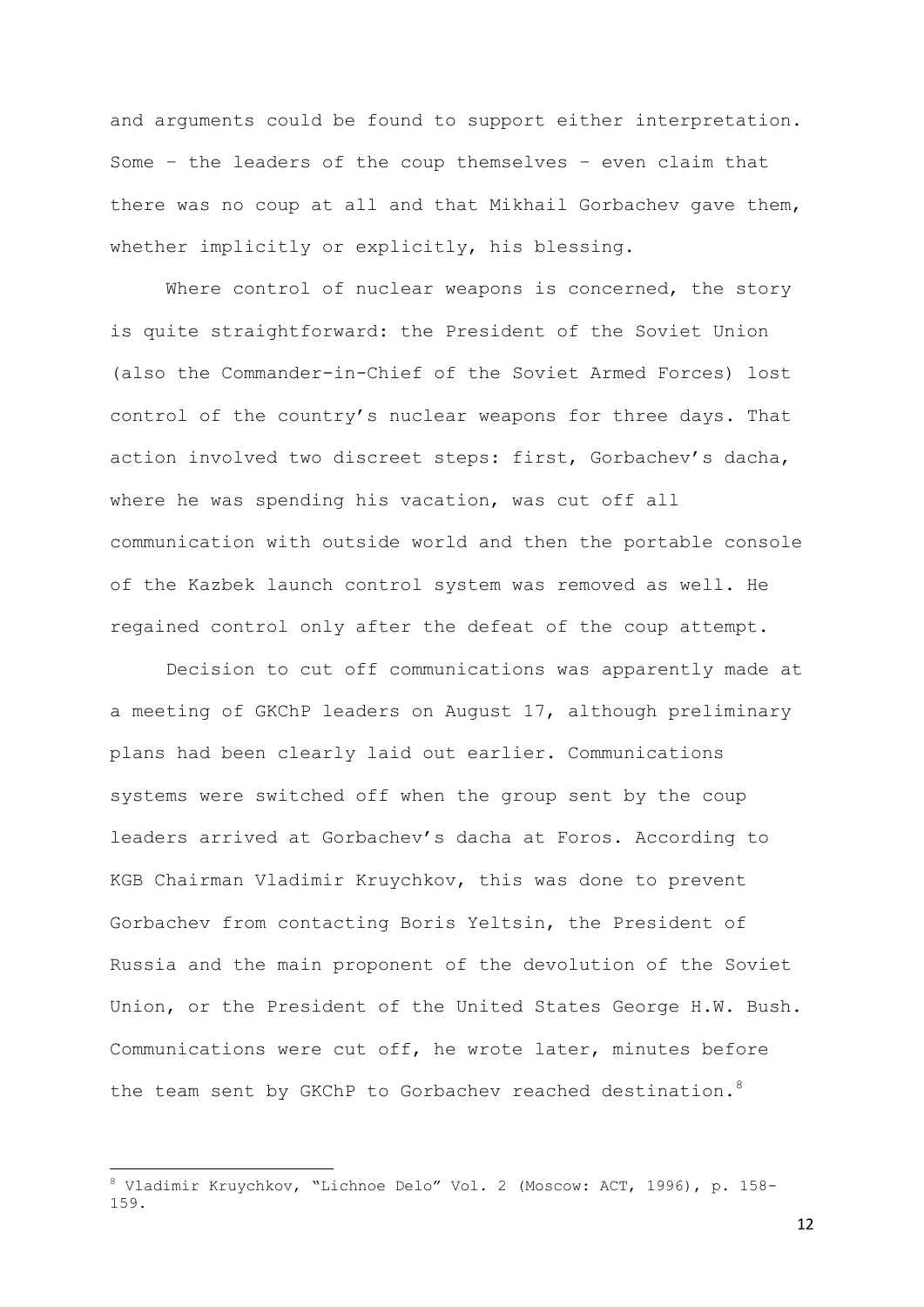Gorbachev lost access to the Cheget portable console immediately after the GKChP group arrived in Foros and communications were cut off. $9$  Although officers of the "communications group" are supposed to obey only the President's orders, their access to the President is controlled by his security detail (the three-person team was located in a guest house about 100 meters from Gorbachev's residence; alternate members lived outside the compound), and in this case the security detail had an order to completely isolate Gorbachev. According to their testimony, communications were cut off at 4:32 pm and only a few minutes later the senior member of the team was summoned to Army General Valentin Varennikov, one of the members of GPChP and Commander of Ground Forces, who told them not to worry about the absence of communications.

The situation continued into the next day. In the morning of August 19 Minister of Defense Dmitri Yazov learned that Gorbachev's Cheget was still in Foros and ordered to bring it back. Col. Viktor Boldyrev, the commander of unit in charge of command and control system for nuclear weapons, had to fly to Foros himself (having first obtained permission from the KGB)

-

<sup>&</sup>lt;sup>9</sup> The account is based on Valentin Stepankov, "GKChP: 73 Chasa, Kotorye Izmenili Mir" (Moscow: Vremya, 2011). Vlantin Stepankov was Chief prosecutor of Russia and oversaw investigation into GKChP activities. His account can be considered the most complete and credible of all available ones. Other accounts, for example, Mikhail Gorbachev's interview to Ekho Moskvy radio station on August 18, 2011; Andrey Grachev, Gorbachev (Moscow: Vagrius, 2011); Anatoli Chernyaev, "Shest Let s Gorbachevym" (Moscow: progress, 1993); David Hoffman, The Dead Hand (Doubleday, 2009), p. 373 have small variations. Hoffman's story is the closest to what Stepankov wrote, but contains much fewer details.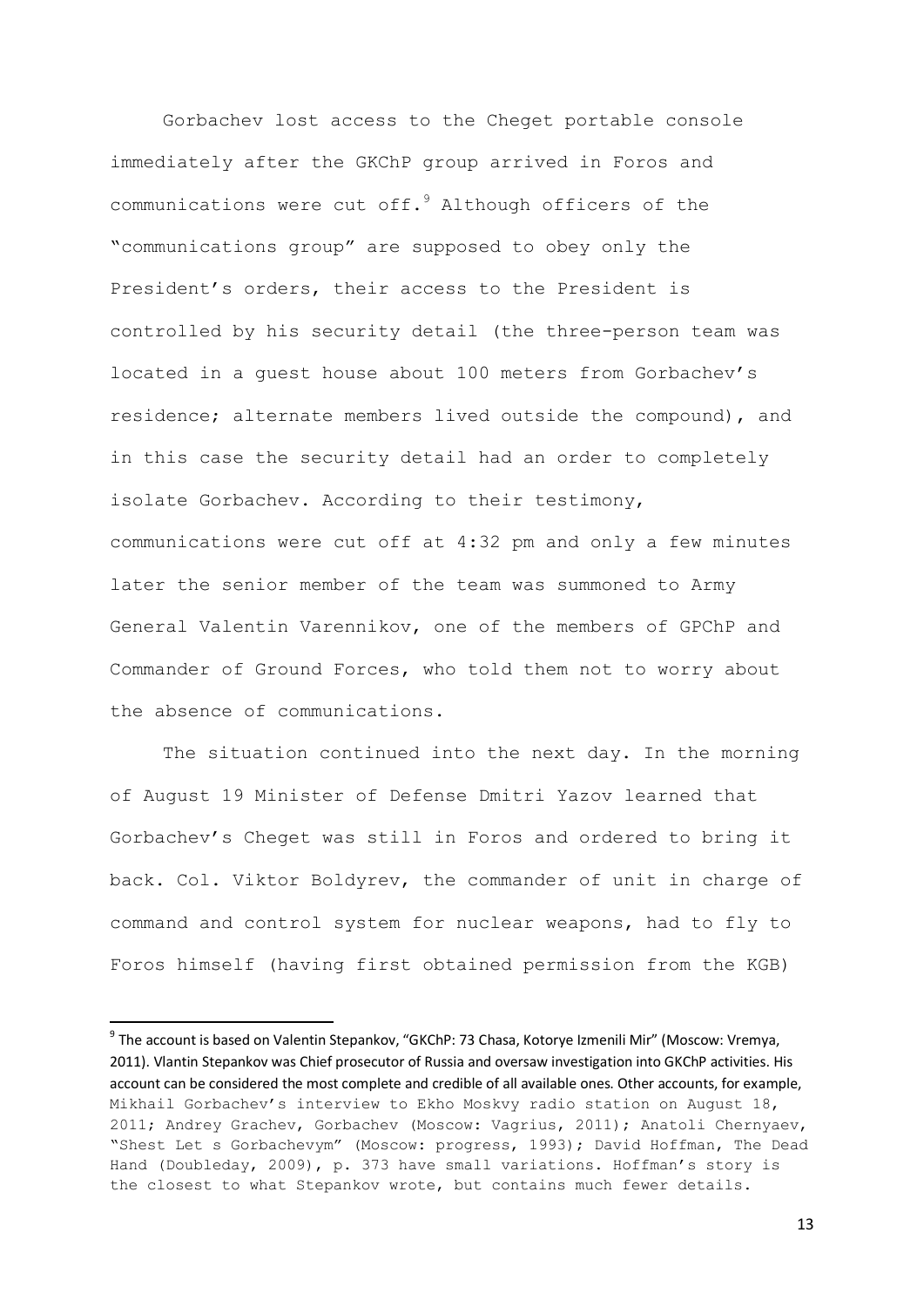and brought both the suitcase and "communications officers" back to Moscow. They arrived in Moscow after 7 pm on August 19 and after that the "nuclear suitcase" remained at the Ministry of Defense. Reportedly, all information was deleted from its system and it became inoperable.

According to Gorbachev, he regained control of his "nuclear suitcase" only on August 21 when he returned to Moscow, approximately 73 hours later.

It is difficult to fully assess the implications of the seizure of the "nuclear suitcase" on August 18 because many vital details pertaining to the functioning of the Kazbek launch control system remain classified. Portable consoles known as Cheget (they were introduced into service in 1983) allowed their owners give an order to launch nuclear weapons. There were in total three Chegets: during the Soviet time, one belonged to the General Secretary of the Communist Party, later to the President of the Soviet Union, the other to the Minister of Defense, and the third to the Chief of General Staff. According to available information,  $10^0$  Cheget No. 1 had priority status: its owner could enact heightened level of alert and, after the early warning system registered the launch of U.S. nuclear weapons, give launch order (transmit codes unblocking the launch command). The other two Chegets had somewhat limited functionality: they allowed their owners to maintain contact with Commander-in-Chief to confer and give

**.** 

 $10$  Strategicheskoe Yadernoe Vooruzhenie Rossii," ed. By Pavel Pldvig (Moscow: IzdAT, 1998), pp. 48-54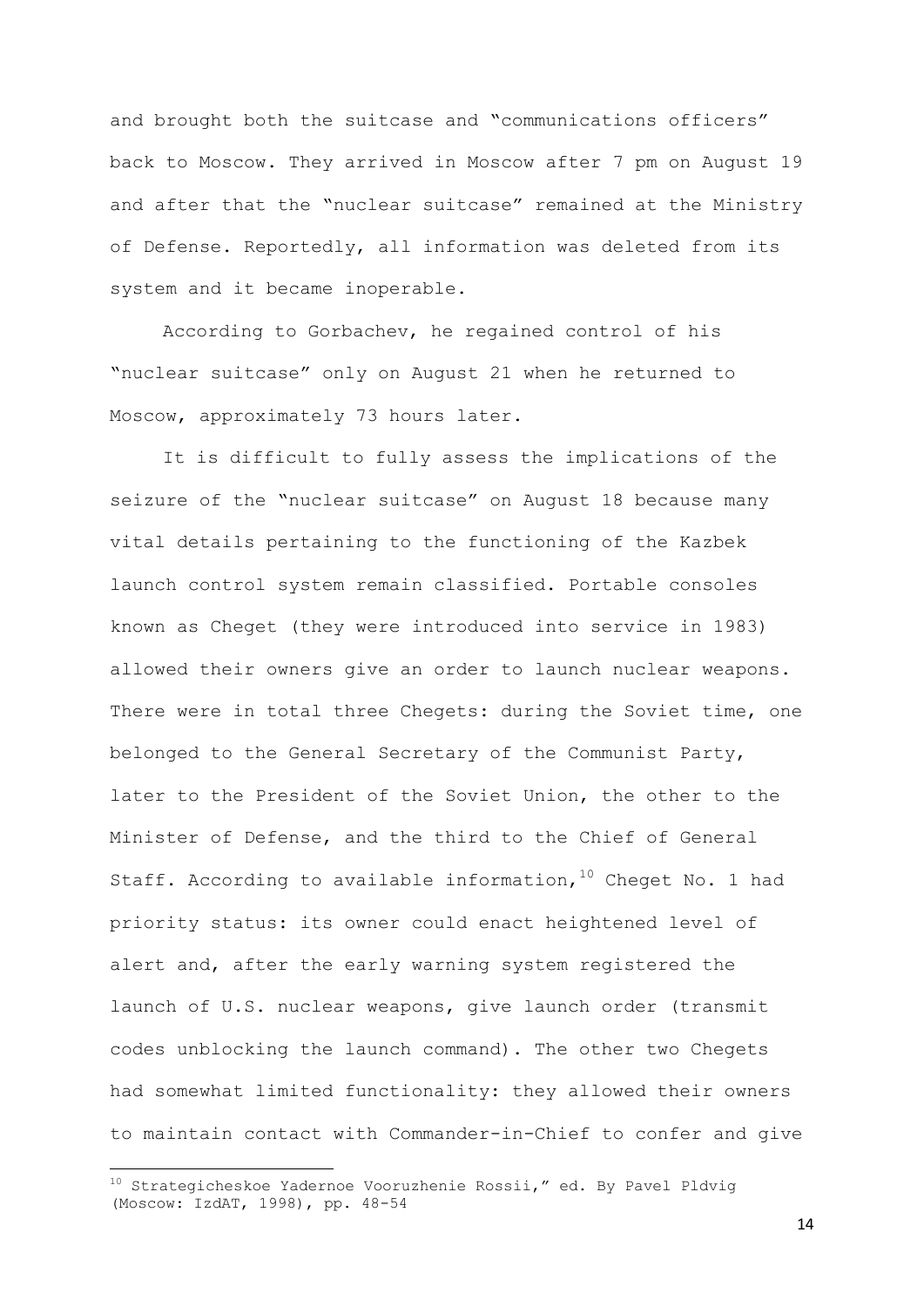advice, but not give launch orders. The latter only became possible under two conditions: first, a preliminary order had already been given (the system moved to heightened alert status) and the Cheget No. 1 had remained incommunicado for an extended period of time. In the case, the power to authorize the launch transferred to the next level in the command and control system.

The removal of Cheget from Gorbachev (or preventing him from accessing the console) certainly had major symbolic meaning. Cheget is the most visible, perhaps the ultimate symbol of political authority and thus losing it amounted to de facto forced resignation.

Additionally, it could have theoretically prevented Gorbachev from using his authority to introduce heightened alert level as a bargaining lever vis-à-vis GKChP. A scenario of Gorbachev resorting to such a step is purely hypothetical, however, and thus was probably not the main motive for the coup leaders.

Finally, and perhaps the most important, coup leaders gained full access to the command and control system, enabling them to give the order to launch nuclear weapons under certain circumstances. Even though they did not physically control it until late in the evening of August 19, the unit remained incommunicado since 4:30 pm of August 18. Since the system registered the chief executive as incommunicado, the other two Cheget consoles, those controlled by Minister of Defense and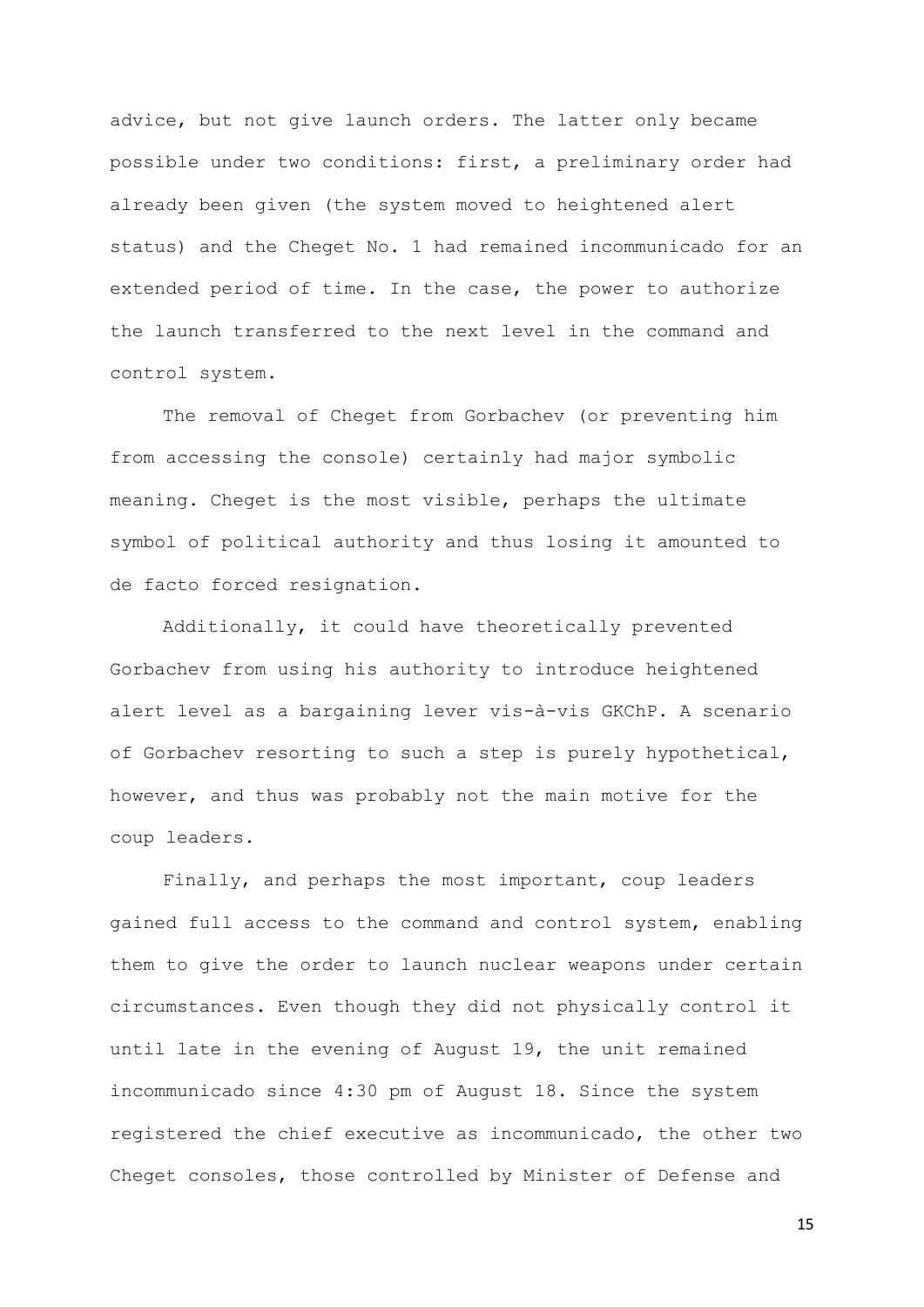Chief of General Staff, acquired full functionality. They clearly used them, as it will be demonstrated below, but it remains unknown who exactly did that, Minister of Defense Dmitri Yazov or Chiev of General Staff Mikhail Moiseev.<sup>11</sup>

David Hoffman mentions that key military leaders in control of nuclear forces, the Strategic Rocket Forces (SRF), the Air Force (which controlled all air-launched nuclear weapons, both long-range and tactical), and the Navy (strategic and non-strategic sea-launched nuclear weapons) did not support the coup. He singles out the Commander of the Air Force, Yevgeni Shaposhnikov, who openly refused to follow the orders of GKChP (the author can vouch for the accuracy of that information: throughout the entire period of the coup he was in direct contact with one of Air Force staff officers). That, however, left out some other elements of the nuclear capability – for example, short-range land-based nuclear weapons that belonged to Ground Forces, whose Commander, Valentin Varennikov, was one of leaders of the coup. Nothing is known about the position of the  $12^{th}$  GUMO, the element of the military structure in direct physical control of nuclear weapons who were responsible for releasing them to troops. Bits and pieces of information to be discussed below suggest

-

<sup>11</sup> Moiseev claimed in an Interview to Corriere della Sera in August 1991 that he was the only one with access to the Kazbek system (Yazov was cut off, he claimed), but that he never used it and, instead, put the "nuclear suitcase" into a "safe place." This is hardly true for two reasons. First, one can believe that the Cheget brought from Foros was put into a "safe place," but there were also two others, about which Moiseev remained silent. Second, Soviet nuclear forces were put on heightened alert, which probably involved the use of Kazbek system.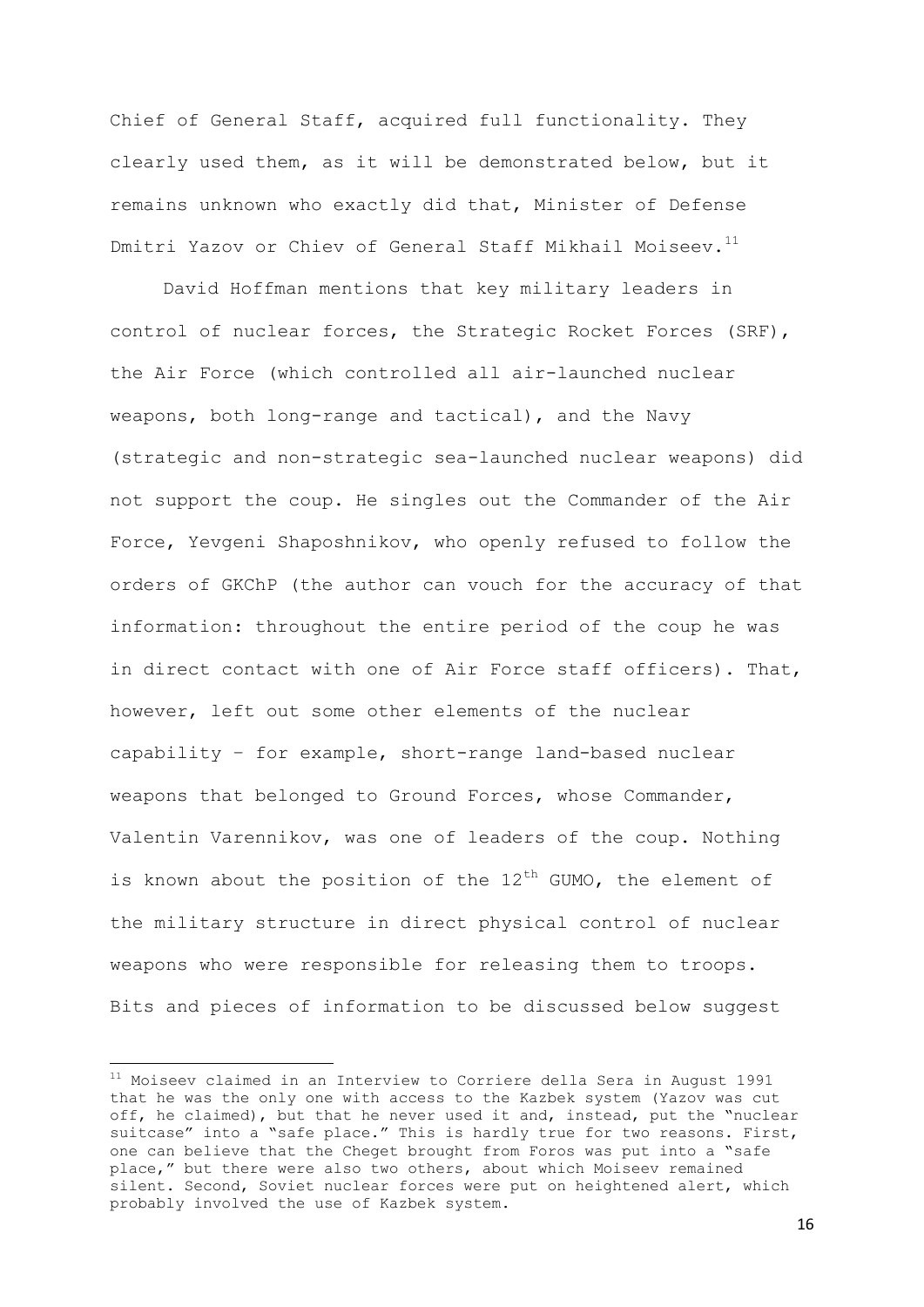that at the very least they did not contest orders from the Minister of Defense or the Chief of General Staff.

More importantly, control of Chegets allowed two top military leaders bypass commanders of forces (including the SRF, Air Force, and the Navy). In any event, they were able to give the order to enhance the level of alert (not fearing that Gorbachev, the Commander-in-Chief would countermand it) and, in case the early warning system registered a nuclear attack, they could have ordered retaliatory launch.

Ability to execute these two actions was clearly sufficient for their purposes. Specifically, by enhancing the level of alert they could send a warning to the United States and NATO not to interfere with what was going on inside the Soviet Union and also perhaps communicate that the new leadership was "tougher" and less prone to make concessions than Gorbachev. In the improbable case the West would have decided to threaten the use of force, the system guaranteed them ability to strike back.

GKChP ordered enhancing the alert level of nuclear forces in the morning of August 19, when it was publicly announced that power had transitioned into the hands of the "Emergency Committee." The state of high alert continued for only several hours and was reduced in the middle of the day of August 19, although not yet returned to the normal, peacetime level. The heightening of the alert level was apparently executed through a direct order that bypassed other military leaders. Only bits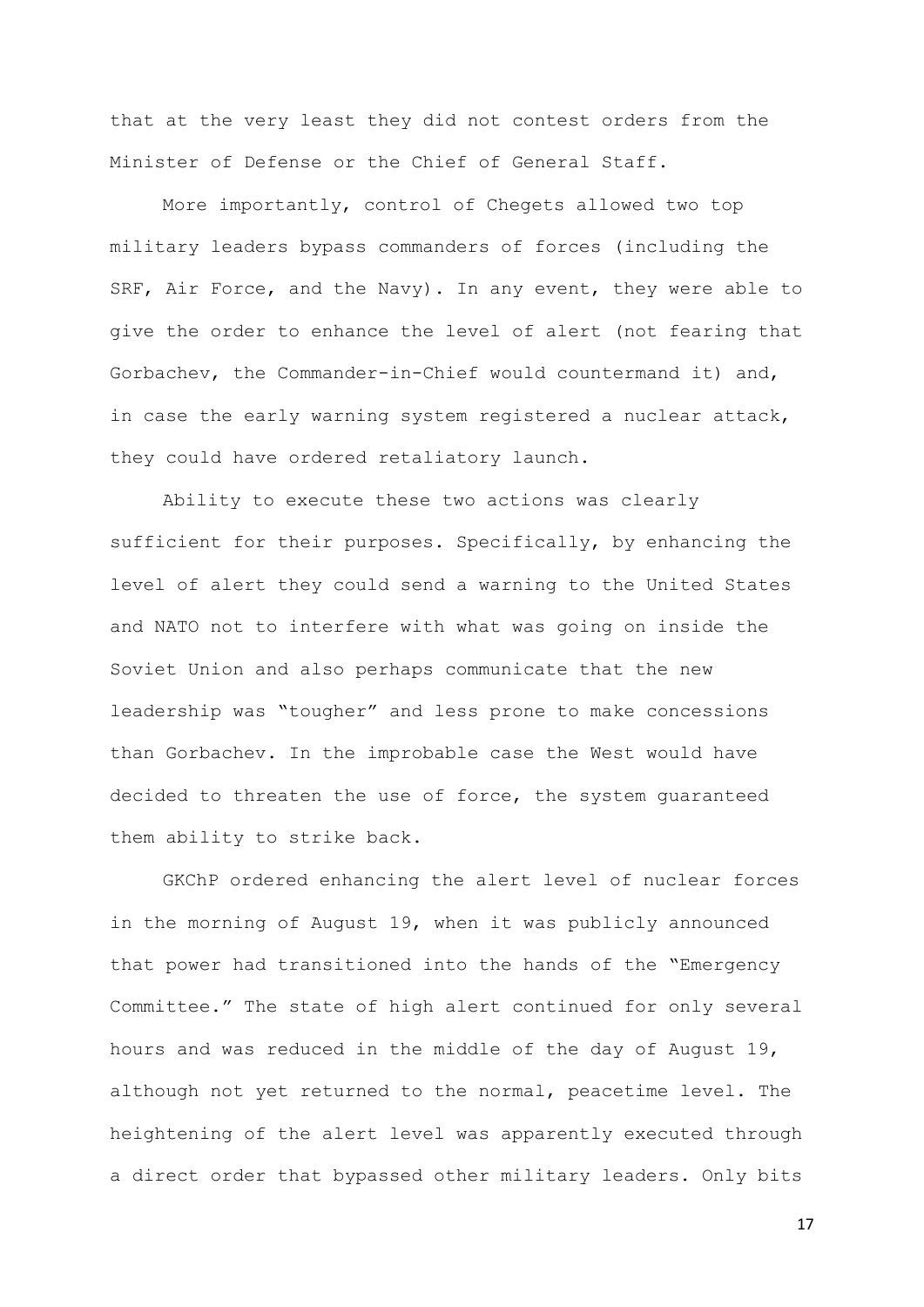and pieces of what was happening "on the ground" are available, but gradually more details become known.

For example, commander of one of strategic nuclear submarines (available text does not specify whether this was Delta III or Delta IV, only that the submarine carried 16 strategic missiles) Igor Kudrin disclosed recently that all strategic submarines of the Northern Fleet were put on alert on August  $19.^{12}$  In this particular case (submarines were at their bases) this meant that they were ready to launch missiles from the surface, even those moored at the pier. Soviet strategic submarines were given that capability to compensate for the relatively small number of submarines at sea on patrol and launch missiles on warning about an ongoing attack.<sup>13</sup>

Another source told a story about the first day of the coup at an Air Force base near Khabarovsk. At that time the source served as a navigator at a Su-24M dual-capable aircraft. At 7 am Moscow time on August 19 – the time when announcement about the coup was aired on Soviet television – their regiment was put on high alert: namely, the  $12<sup>th</sup>$  GUMO personnel loaded nuclear weapons on board of aircraft (for the

-

<sup>12</sup> "Veteran-Podvodnik: Vo Vremya Putcha GKChP Severnyi Flot Byl Gotov k Zapusku Yadernykh Raket," Novaya Politika, Ausut 19, 2011, http://www.novopol.ru/-veteran-podvodnik-vo-vremya-putcha-gkchp-severnyiyfl-text107335.html.

 $13$  The Soviet Union was never able to maintain the same share of submarines on patrol as the United States did; this deficiency was one of the causes why the Soviet Union built so many submarines and also why its submarines were given the capability to launch missiles from the surface: in case of a nuclear attack on a Soviet submarine base, which would have resulted in the loss of all submarines in port, they were able to launch missiles before losing them.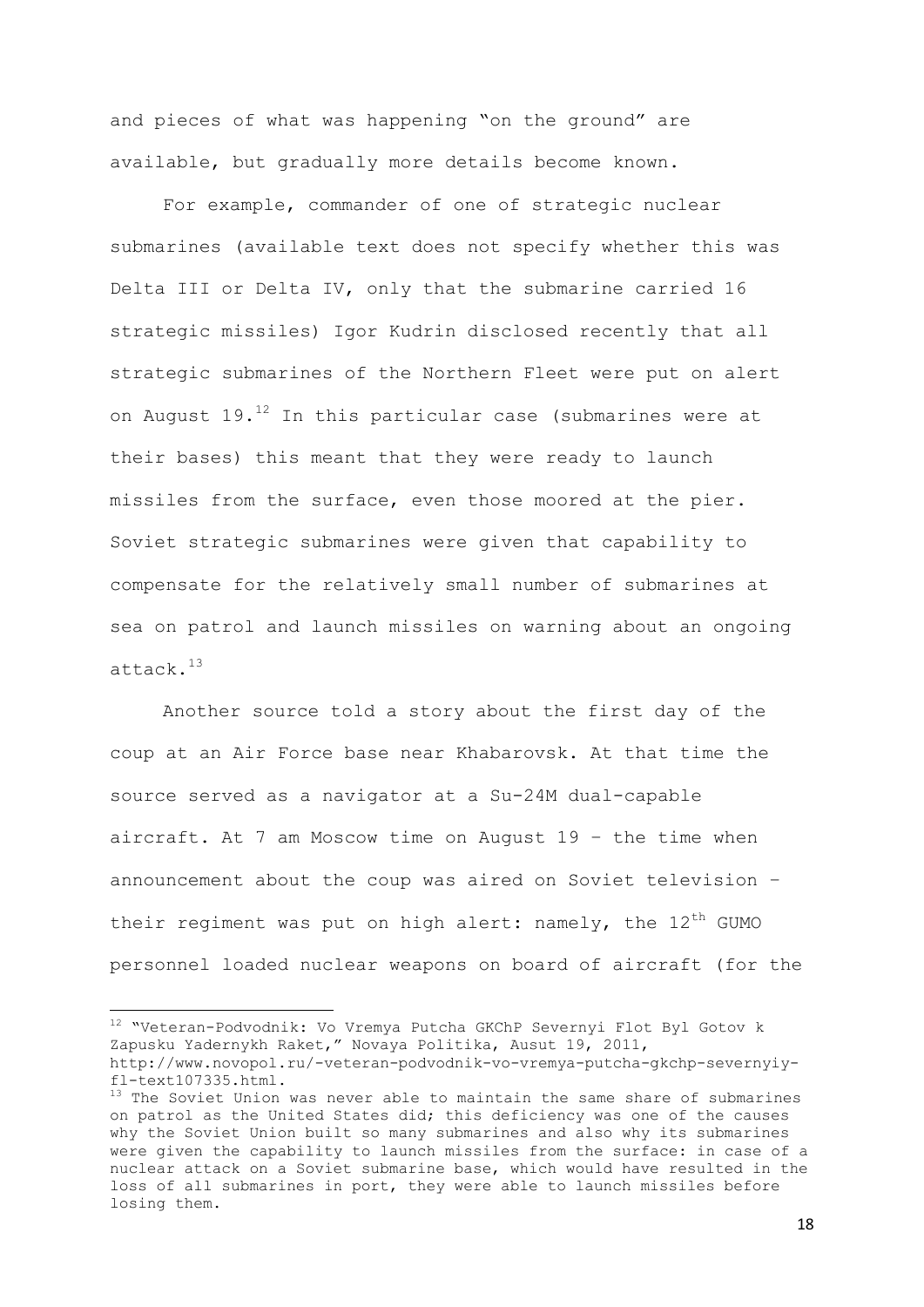first time in the memory of the source) and crews were ordered to be ready to take off no later than one hour after order. Crews were also given two envelopes – one with codes necessary to arm nuclear weapons (the first stage, he told, was to be performed still on the ground prior to takeoff together with team from the weapons storage facility with the final arming procedure executed already in the air on the approach to the target); the second envelope contained information about the target. The high alert status continued for one hour and then reduced to four-hour readiness for takeoff.<sup>14</sup>

The story from Khabarovsk appears particularly significant. First, it proves that leaders of the coup did not need cooperation from commanders of various forces in control of nuclear weapons. Even Shaposhnikov, who was the most open and vocal opponent of the coup, was unable to prevent that: the order was sent over his head and not contested. Obviously, the same could be expected from other forces, including tactical nuclear weapons that assigned to Ground Forces.

That story also makes it clear that not only strategic forces were put on high alert, as was to be expected, but the entire Soviet nuclear arsenal. Most likely, this reflected the extreme paranoia of GPChP leaders, but clearly represented a very dangerous situation. One could easily anticipate a contingency, under which a move by an adversary misinterpreted as a provocation could have led to most grave consequences.

**.** 

 $14$  "Yadernoe Oruzhie v Den GKChP," a blog entry uploaded on September 1, 2011 [\(http://so-l.ru/news/show/1630176\)](http://so-l.ru/news/show/1630176).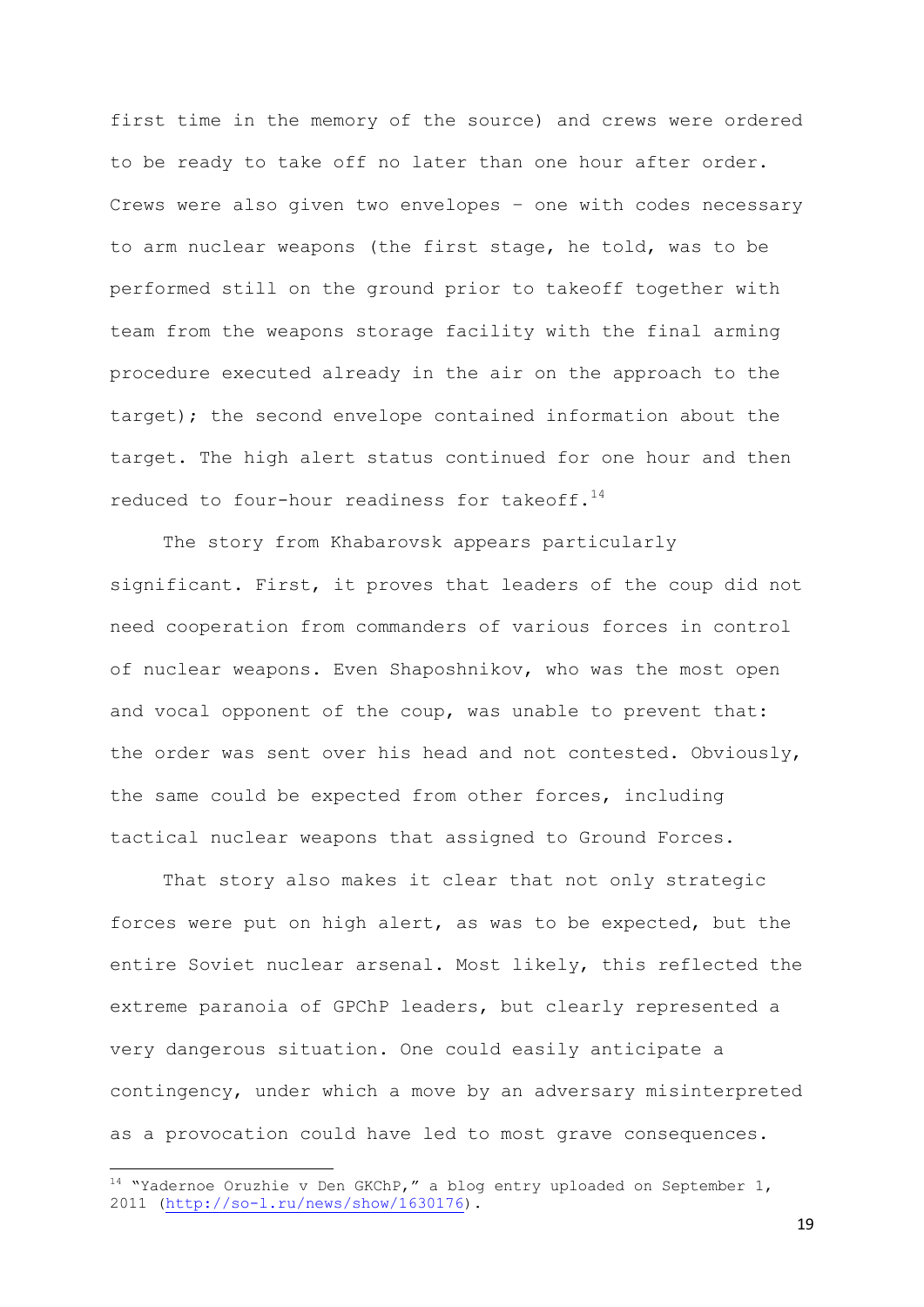What truly draws attention in the story of the "adventures of the nuclear suitcase" is the ease with which Commander-in-Chief was relieved of one of the most important vestiges of his power and control of nuclear weapons transitioned to his subordinates that decided to stage a coup d'état. It required collusion of just three persons: the Chairman of the KGB (who was responsible for security detail and communications of the chief executive) and Minister of Defense and Chief of General Staff (who were responsible for the command and control system of nuclear weapons). The KGB could isolate the chief executive and cut him from all forms of communication (except for the nuclear command and control links); the military could take away his Cheget console. Moreover, one only needed to have the chief executive's console switched off to assume full control over the country's nuclear arsenal.

The first and the most obvious remedy was taken almost instantly. In September 1991 security of top leaders was taken out of the KGB and given to a separate service,  $FSO^{15}$  that was directly subordinated to the President (first of the Soviet Union, then of Russia); in the fall of 1991, until the final breakup of the Soviet Union, the President of Russia had his own security service independent of the one entrusted the security of Mikhail Gorbachev. The next step was taken on December 24, 1991, only days after the Soviet Union was

**.** 

<sup>15</sup> FSO – Federal'naya Sluzhba Okhrany (Federal Security Service).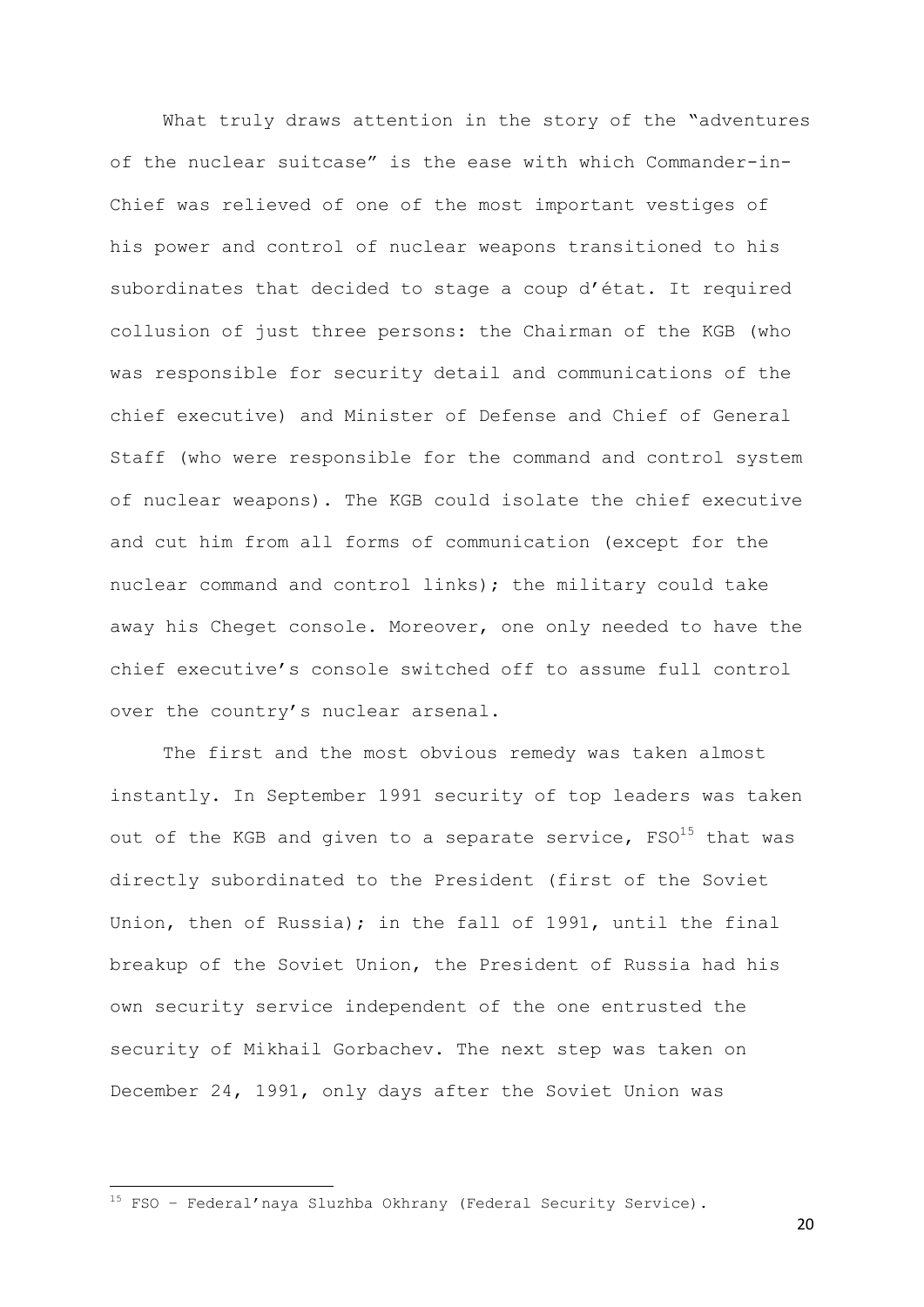formally disbanded - Boris Yeltsin created FAPSI,  $16$  a special service in charge of all government communications also reporting directly to the President.

By removing security and communications from KGB and transforming them into independent governmental agencies, top leadership could sleep a bit more easily because their own bodyguards and their communications were no longer controlled by a single person. The command and control system for nuclear weapons, however, remained intact, as far as the story is known. Boris Yeltsin used his Cheget in 1995 to monitor the launch of a Norwegian research rocket that triggered alarm of the Russian early warning system.<sup>17</sup>

Moreover, it appears that events in the Soviet Union in 1991 illustrate a much more fundamental problem inherent, to greater or smaller degree, to all nuclear weapons states – the vulnerability of the nuclear weapons command and control system to an attempted coup. Essentially, it is the requirements for such a system dictated by the logic of nuclear deterrence that make it vulnerable to sabotage. To

<sup>16</sup> FAPSI – Federal'noe Agentstvo Pravitelstvennow Svyazi i Informatsii (Federal Agency for Government Communications and Information). An employee of FAPSI completed to the author a few years later that splitting of FAPSI off the KGB adversely affected intelligence and counterintelligence capabilities of Russia. Although the majority of FAPSI personnel were former KGB employees, interaction between the two services was not completely smooth, he disclosed, and often FSB (Federal'naya Sluzhba Bezopasnosti, or Federal Security Service, the remnant of the KGB minus several services, including Foreign Intelligence) would not receive some data or received it after a significant delay. In 2003 Vladimir Putin returned FAPSI into the FSB.

<sup>&</sup>lt;sup>17</sup> See Nikolai Sokov, "Could Norway Trigger a Nuclear War?" Policy memo No. 24 Program on New Approaches to Russian Security (PONARS), October 1997.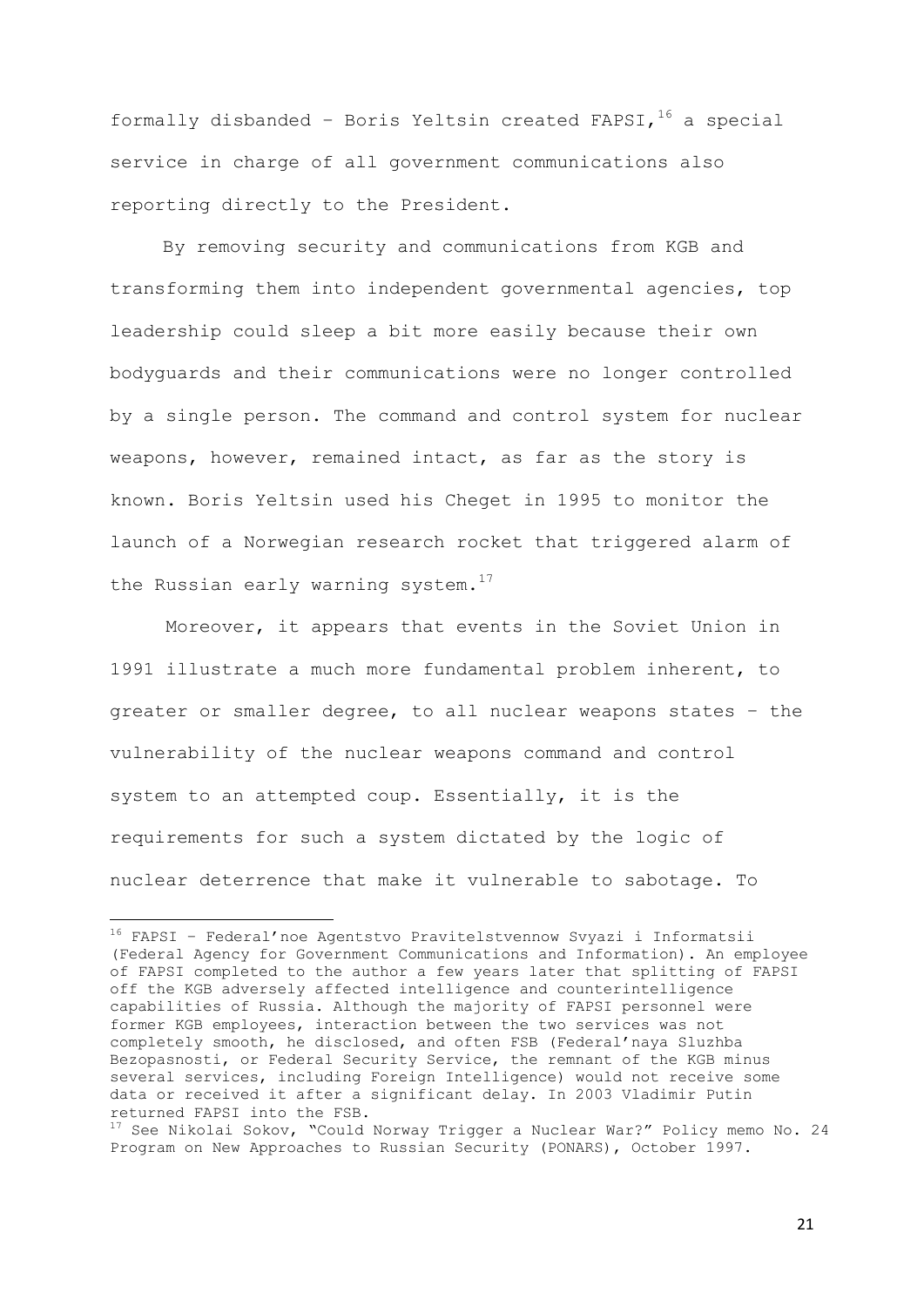ensure political control and ability to strike on warning, the system must be centralized (a single person, the chief executive, must be able to sanction the launch of weapons), but also account for the risk of losing the chief executive by giving the same power to other levels in the command and control system. Hence, subversion of the system is possible.

The Soviet system, in which the single civilian leader, the President, was followed in the command chain by the military, was clearly excessively top-heavy, as events in August 1991 demonstrated. The Russian system inherited the same drawback: once the President is "taken out," the military assumes full control of nuclear weapons; the fact that the Prime Minister is supposed to be second-in-command means relatively little to the extent that he does not have the means to execute his rights. One of the leading Russian experts on nuclear policy, Alexkei Arbatov, proposed a few years ago to transfer one of Cheget consoles from the Chief of General Staff to the Prime Minister,  $18$  but that proposal went unheeded.

# Breakup of the Soviet Union: Finding New Home for Nuclear Weapons

Breakup of an NWS presents a unique challenge with respect to control of nuclear weapons. In previous cases we

**.** 

<sup>&</sup>lt;sup>18</sup> "V Rossiiskoi Sisteme Yadernykh Chemodanchikov Obnaruzhen Iz'yan: Krasnoi Knopki Net u Putina," News.Ru, May 28, 2010 [\(http://www.newsru.com/russia/28may2010/putin.html\)](http://www.newsru.com/russia/28may2010/putin.html).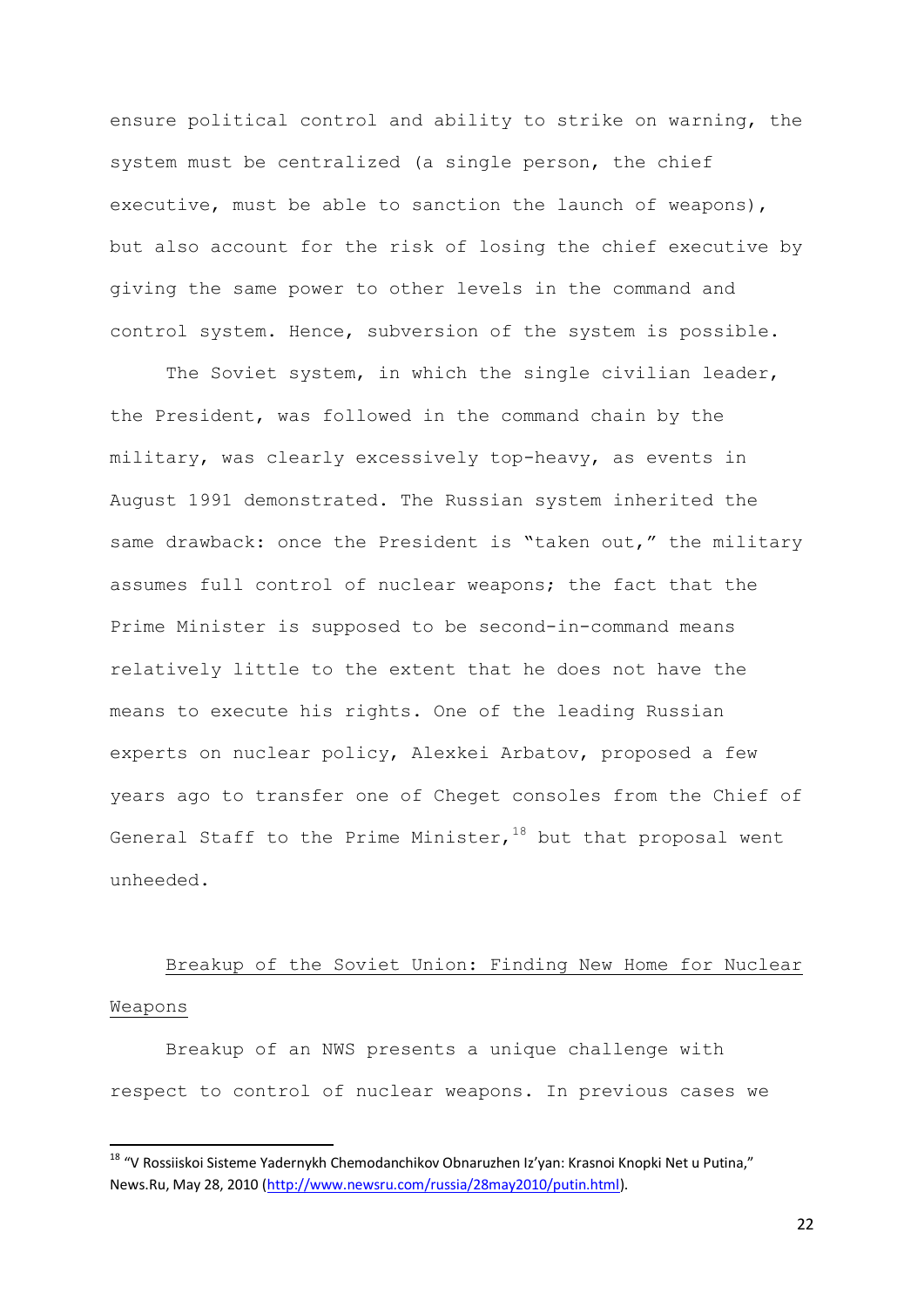deal with attempts by unauthorized persons or entities to seize control of weapons or the chain of command; prevention of such situations is a "normal" threat which all security services and all protocols are configured to address. A brekup of NWS, however, involves transition of authority: for a period of time it becomes unclear who is a legitimate authority, to whom personnel in direct control of nuclear weapons must report to and whose orders it must follow. The same is true for the chain of command: it becomes unclear whose launch order is legitimate. As a result, we end up in a particularly dangerous, "abnormal" situation, when military and civilian personnel are free to choose allegiance. Even worse, competing political authorities seek to gain trust and loyalty of personnel in direct control of nuclear weapons and chains of command and the latter can dictate their conditions.

The period of relative autonomy can take an extended period of time. In the case of the Soviet Union, it lasted at least six months (from December 1991 when the Soviet Union was formally disbanded to the signing of the Lisbon Protocol) and perhaps even longer (one can claim that it began earlier, in the fall of 1991, and ended in 1994, when all nuclear weapons were transferred to Russia). It can be hypothesized that the longer this period of uncertainty continues, the greater the chance that *all* competing political authorities will lose control of nuclear weapons or retain it only formally.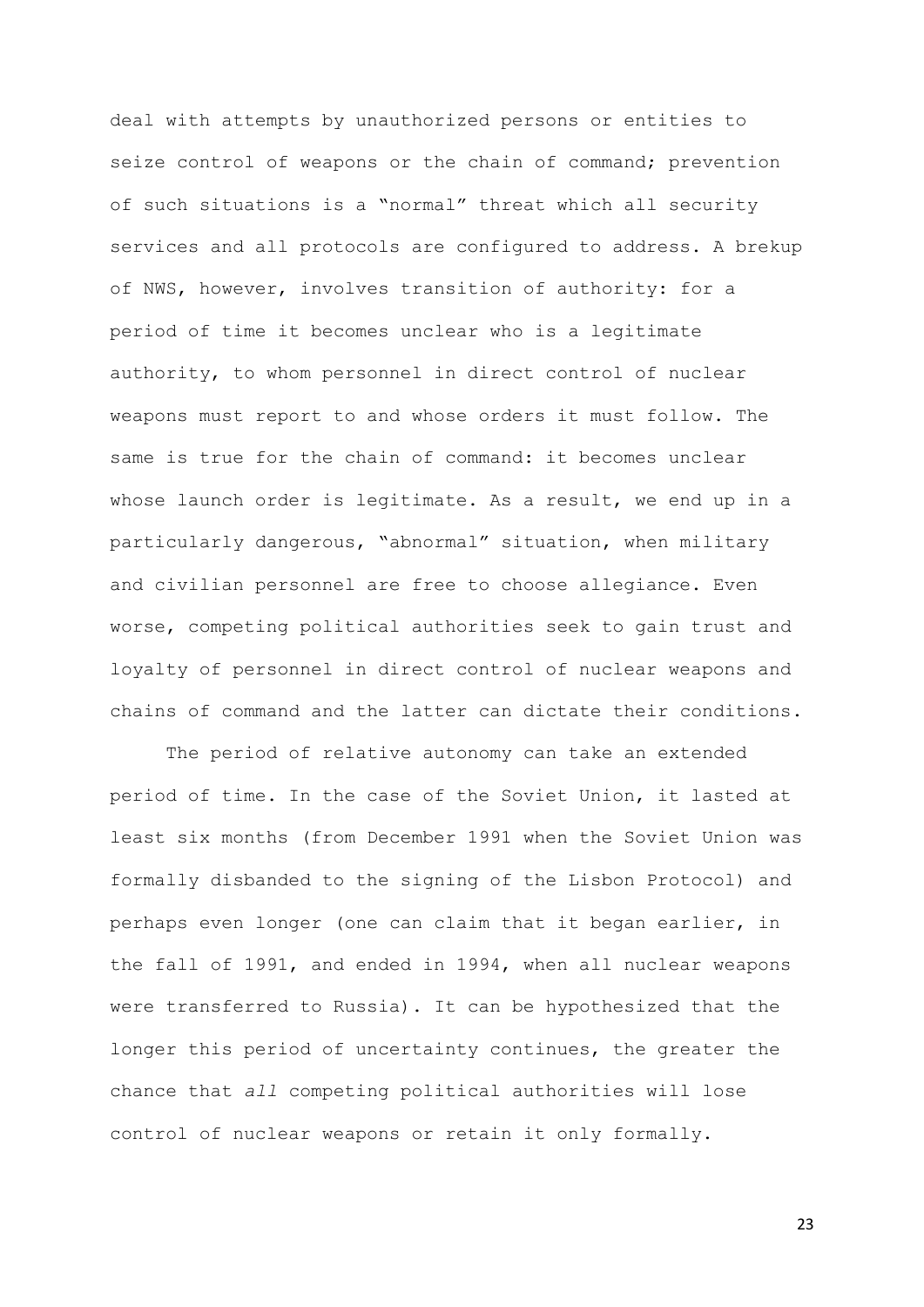The best and perhaps the only remedy is to consolidate nuclear weapons and, if possible, weapons grade fissile materials in one part of the territory of the disintegrating country that is sufficiently well controlled by one of the competing political groups – the future government. At least, in this case it might become possible to ensure loyalty of personnel in direct control of nuclear weapons and materials – in this case, there will be direct transition of authority from one government to another and the period of uncertainty will be minimal.

This is exactly what happened in Russia: when Gorbachev formally retired as President of the Soviet Union, he ceded his console for control of nuclear weapons to Boris Yeltsin, the President of Russia. Subsequently, Yeltsin's authority to control nuclear weapons was not questioned in Russia except for certain limitations to be noted below (and even then the situation never reached dangerous proportions). The key challenge was control of nuclear weapons and delivery vehicles that remained outside Russia.

The following features of the situation surrounding the breakup of the Soviet Union deserve close attention.

*The Soviet government began to lose control of nuclear weapons months before the actual breakup of the country.*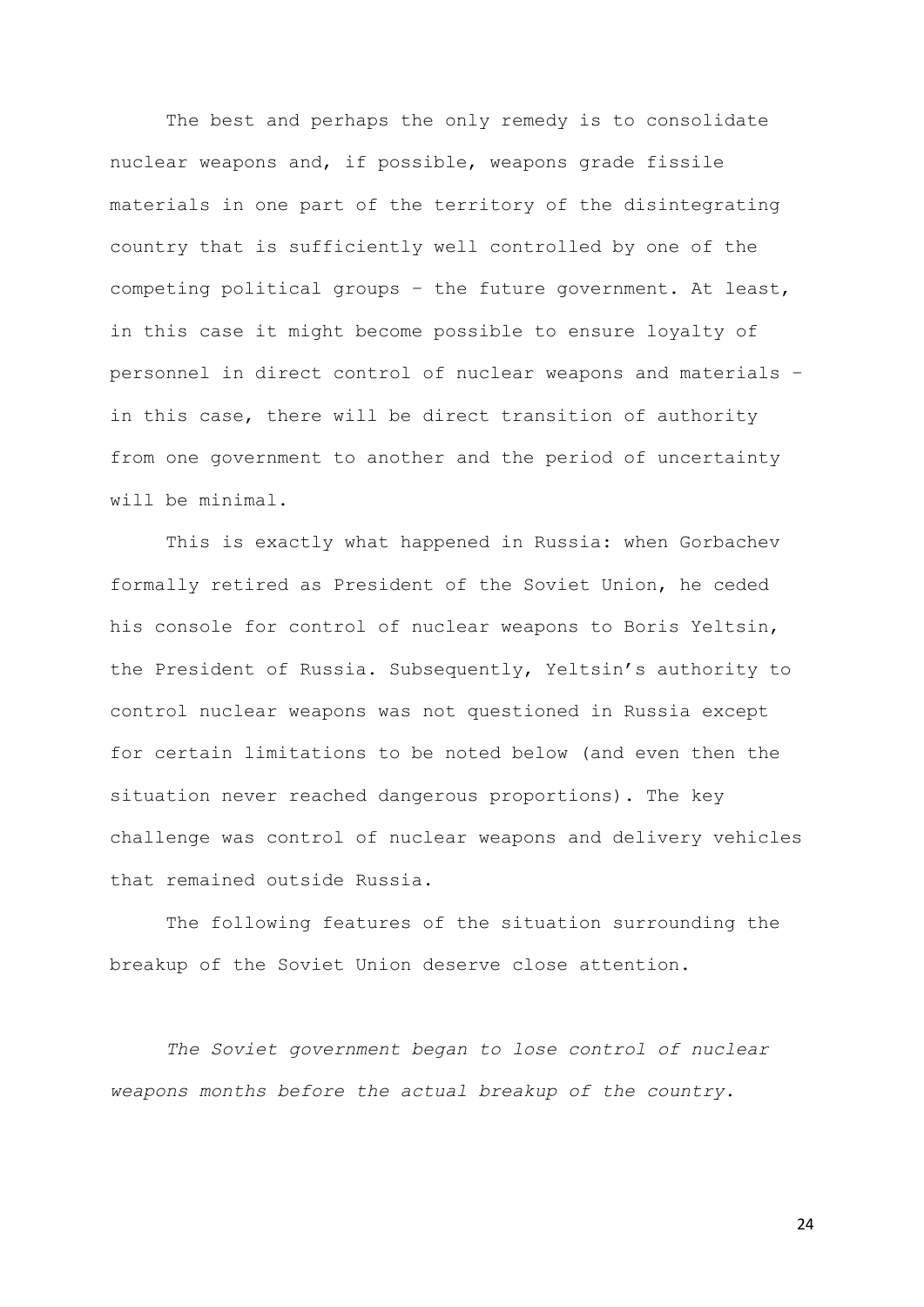Although the chain of command was restored after the failure of the August 1991 coup, the Soviet government no longer felt sufficiently sure of itself to make some important decisions, including in particular with regard to nuclear posture. This limitation was revealed when Soviet leadership was contemplating a response to the September, 1991 initiative by George H.W. Bush.

The primary reason for the announcement of unilateral reduction of tactical nuclear weapons and a list of nuclear arms reduction proposals was to help Soviet leadership consolidate nuclear weapons in the territory of Russia. In particular, the proposal to eliminate MIRVed ICBMs (land-based strategic missiles with more than one warhead) would have resulted in complete removal of nuclear weapons in Kazakhstan and a very significant reduction of nuclear weapons in Ukraine (it would not have affected weapons for heavy bombers, though, and single-warhead ICBMs deployed in Belarus). The Soviet Union, while responding favorably to the American initiative on tactical nuclear weapons, rejected the proposal to ban MIRVed ICBMs.

The U.S. concern was shared by some in the Soviet Union. In early October 1991, two leading Soviet scientists who had been proactive in matters of disarmament, Academicians Yevgeni Velikhov and Yuri Ryzhov, sent a letter to Mikhail Gorbachev urging a second look at the proposals made by George Bush at the end of September. They implored him to use the opportunity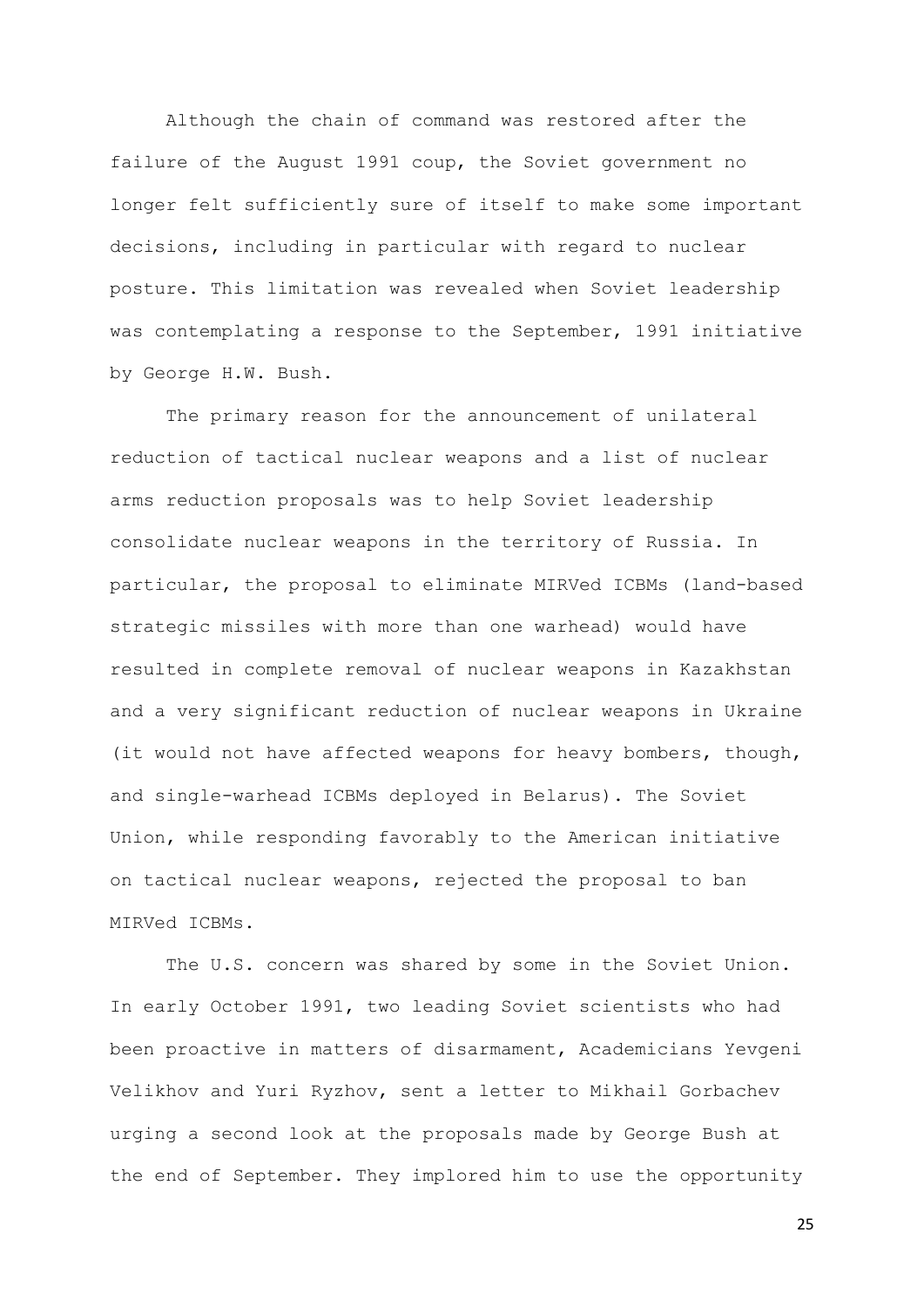and withdraw nuclear weapons to Russia: "Developments in Ukraine or in Kazakhstan are unpredictable," they wrote. "In the light of numerous declarations of not just individual politicians but of government leaders of these two republics, one cannot rule out that the very fact that [nuclear] weapons are located in their territories may be used as an instrument of political influence."<sup>19</sup>

Foreign Ministry experts, however, doubted that such a move would be possible even with the "cover" provided by the Americans: "The proposal about complete elimination of S[trategic] O[ffensive] A[rms] in the territories of all republics except Russia contradicts the well-known position of Kazakhstan, which insists on proportional reductions of SOAs in Russia and Kazakhstan, and even more so to the position of Ukraine, which is against any actions with regard to nuclear weapons in its territory without its agreement. $^{\mathsf{v}^{\mathsf{20}}}$ 

In contrast to 1990, when Soviet government was able to withdraw nuclear weapons from problem regions, it believed it had lost this power by the fall of 1991. There is no reason to suspect that it had lost any other forms of control over nuclear weapons – all relevant systems appeared to work properly or at least there were no doubts about that. Whether withdrawal from Ukraine and Kazakhstan would have caused problems, we will never know because this was never tried. But

-

 $19$ . Velikhov and Ryzhov to Gorbachev, undated (the contents indicate that the letter was written in early October, soon after Gorbachev's response to the initiatives of George Bush).  $20$ . Karpov to Shevardnadze, November 25, 1991, 1.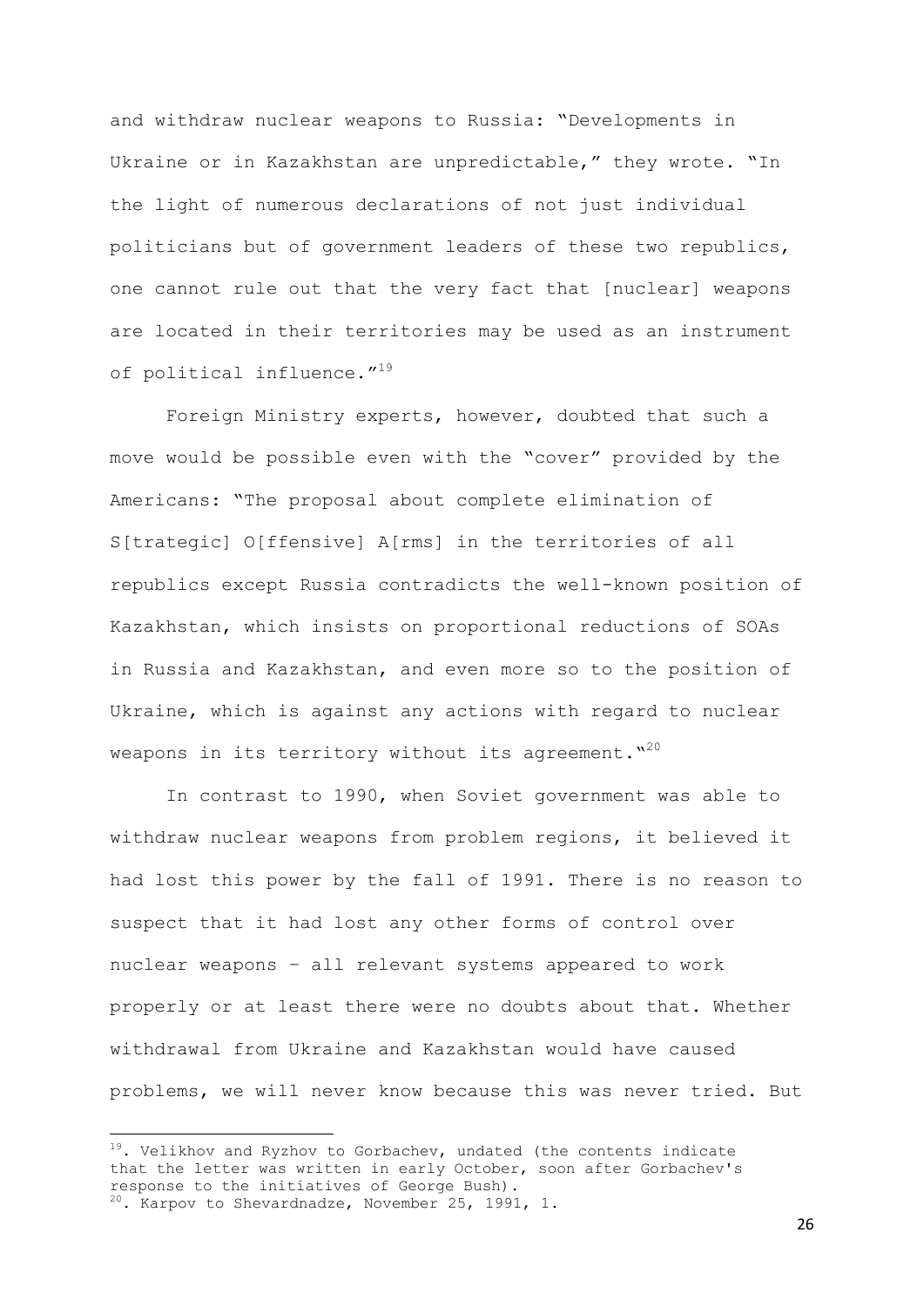it is sufficient for our purposes that key agencies of the Soviet government believed that problems would have ensued.

*Nuclear weapons quickly became hostage to political struggle between the governments of emerging independent states and Soviet leadership.* 

Even before the breakup of the Soviet Union, in October 1991, a group of experts prepared a lengthy paper outlining policy of the Russian Federation with regard to nuclear weapons.<sup>21</sup> It insisted on an early elimination of all nuclear weapons outside Russia: by 1993 in Belarus and Ukraine and by 1996 in Kazakhstan. It proposed to do that secretly, under the cover of a new U.S.-Soviet treaty on elimination of MIRVed ICBMs. The document also insisted on eliminating dependence of Russia-based defense-industrial enterprises on their partners in other Soviet republics. Moreover, it also mentioned the risk of Russia breaking, too, and proposed to do the same for parts of the Russian Federation that were primarily populated by non-Russians.

"Beginning in the middle of 1992," that document said, "all R&D performed by chief designers outside Russia should be terminated. First of all this measure should affect NPO Yuzhnoe, plants in Dnepropetrovsk and

**.** 

<sup>21</sup> *O predlozheniyakh Presidentov SSSR i SShA i Vozmozhnosti Bolee Radikalnykh Sokraschenii Strategicheskikh Nastupatelnykh Vooruzhenii* (On the proposals of the presidents of the USSR and the USA and the possibilities of a more radical reduction of strategic offensive arms), by Petrov, Skokov, Ryzhov, October 27, 1991.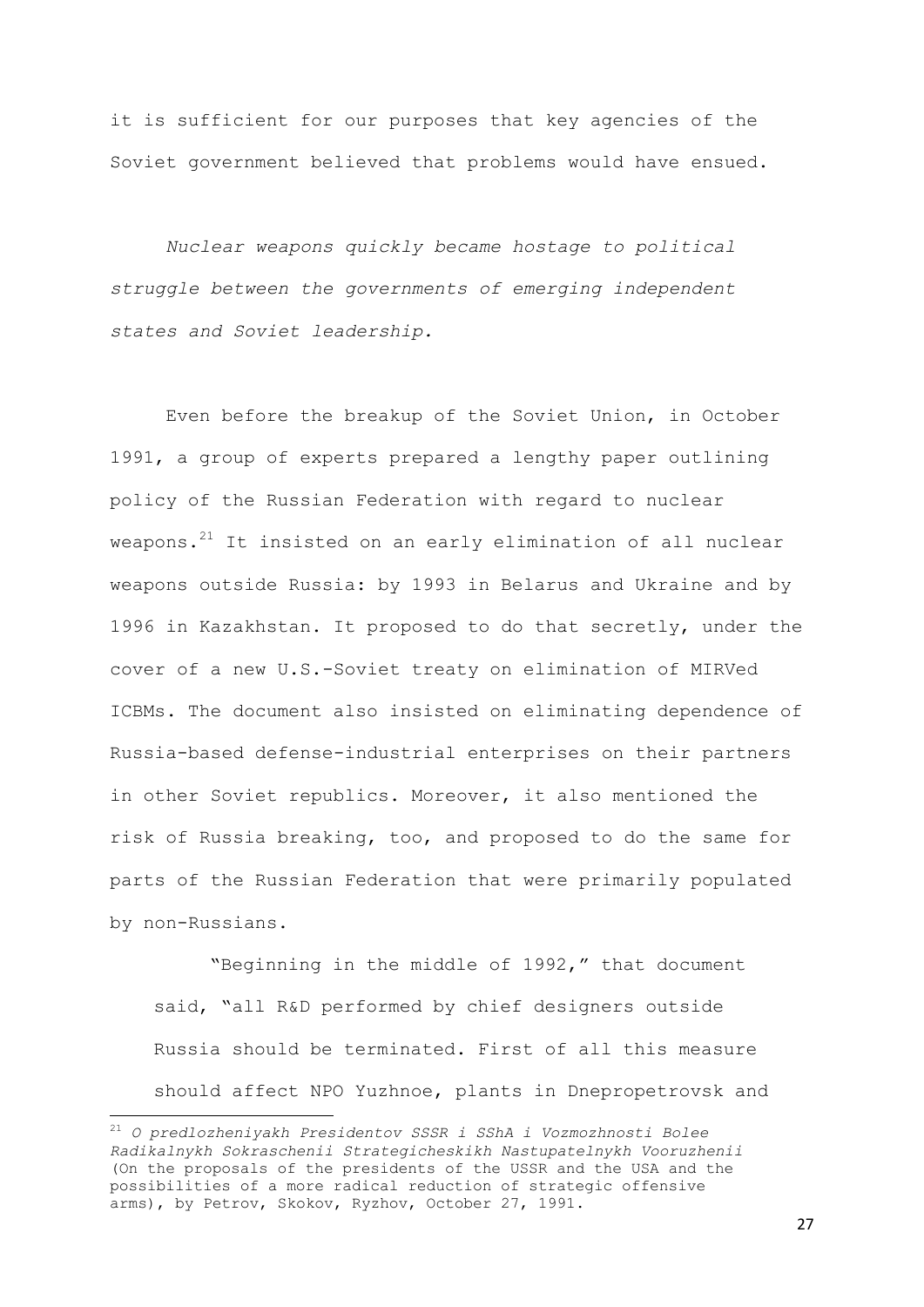Pavlograd, and, in the case disintegration trends in Russia should increase, the Kazan' aircraft combine in Tataria. If these measures are not taken, a real danger of a military-technical dependency of our country could emerge, in particular from Ukraine, a danger of losing strategic information to the West and, in practice, of long-term financing of Ukraine's economy from the Russian budget."

During that period, Ukraine was not active with regard to nuclear weapons. On October 24, Verkhovna Rada, the Ukrainian parliament, adopted a declaration, which reaffirmed the earlier, 1991, similar statement about the future non-nuclear status of Ukraine and declared the presence of nuclear weapons in its territory "temporary." The declaration proclaimed, however, that Ukraine sought "control over non-use" of nuclear weapons from its territory and that all nuclear weapons located in its territory would be eliminated, "including using existing multilateral disarmament mechanisms." The latter phrase suggested that disposition of nuclear weapons required negotiations and would not be left to the discretion of a central authority (at the time, still the Soviet Union).

*Attraction of nuclear weapons is difficult to resist. Given an opportunity, new independent states would seek control of as many nuclear weapons as they can*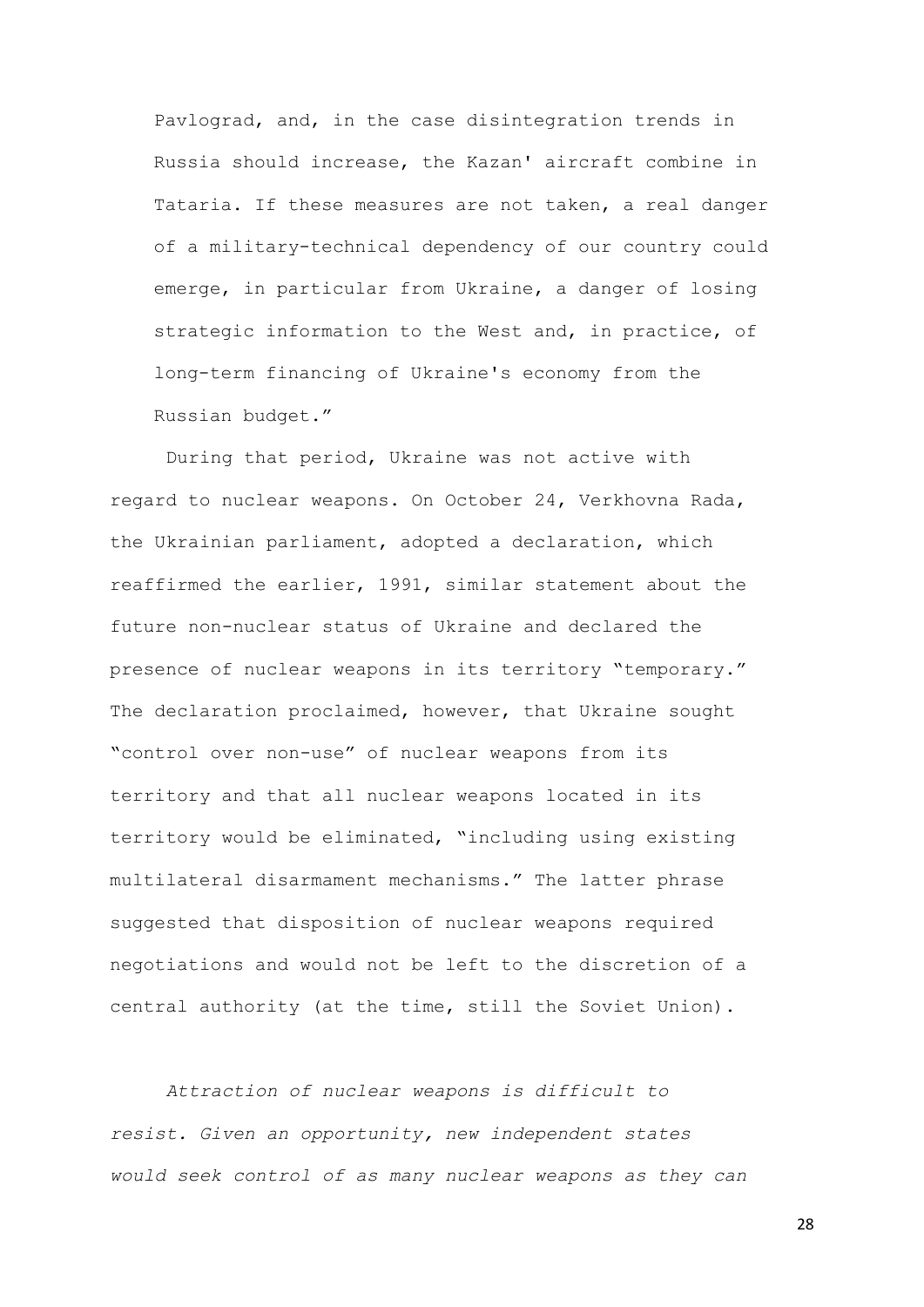*lay their hands on.*

1

Beneath the surface of pro-disarmament, prononproliferation and anti-nuclear pronouncements, things were very complicated, especially as the final collapse of the Soviet Union was drawing nearer. According to some reports, $22$  in November or December 1991 the president of Ukraine Leonid Kravchuk requested a study on the suitability of nuclear weapons deployed in Ukraine for deterrence of Russia. The result was discouraging: experts who wrote it (majority of authors worked at Pivdenmash, or Yushnoe, the biggest missile producing company in the Soviet Union and probably in the world) reported that all these weapons were either too longrange or too short-range to be suitable for the task. They could strike either the immediate vicinity of Ukraine's border or beyond the Urals, but Moscow and key nuclear bases were beyond reach.<sup>23</sup>

There is also unconfirmed information<sup>24</sup> that in December 1991 the Kharkiv Institute of Physics and

<sup>22</sup> Interview with high-level employees of Pivdenmash (Yuahnoe) missile production plant, March 1992.

 $^{\bar{2}3}$  The validity of that statement can be challenged, but it is important that this was the conclusion of the study, at least as reported in the interview referenced above. It is significant that authors worked at Pivdenmash, which at least until the end of spring 1992 remained a staunch supporter of preserving Soviet-time production cooperation, which was regarded in Dniepropetrovsk as the only way to retain viability of the plant.

<sup>&</sup>lt;sup>24</sup> Same interview with employees of Pivdenmash, March 1992. This information was also used by the author in: Nikolai Sokov, "Ukraine: A Postnuclear Country," in William C. Potter and Gaukhar Mukhatzhanova, ed., Forecasting Nuclear Proliferation in the 21<sup>st</sup> Century, Vol. II (Stanford Univ. Press, 2010).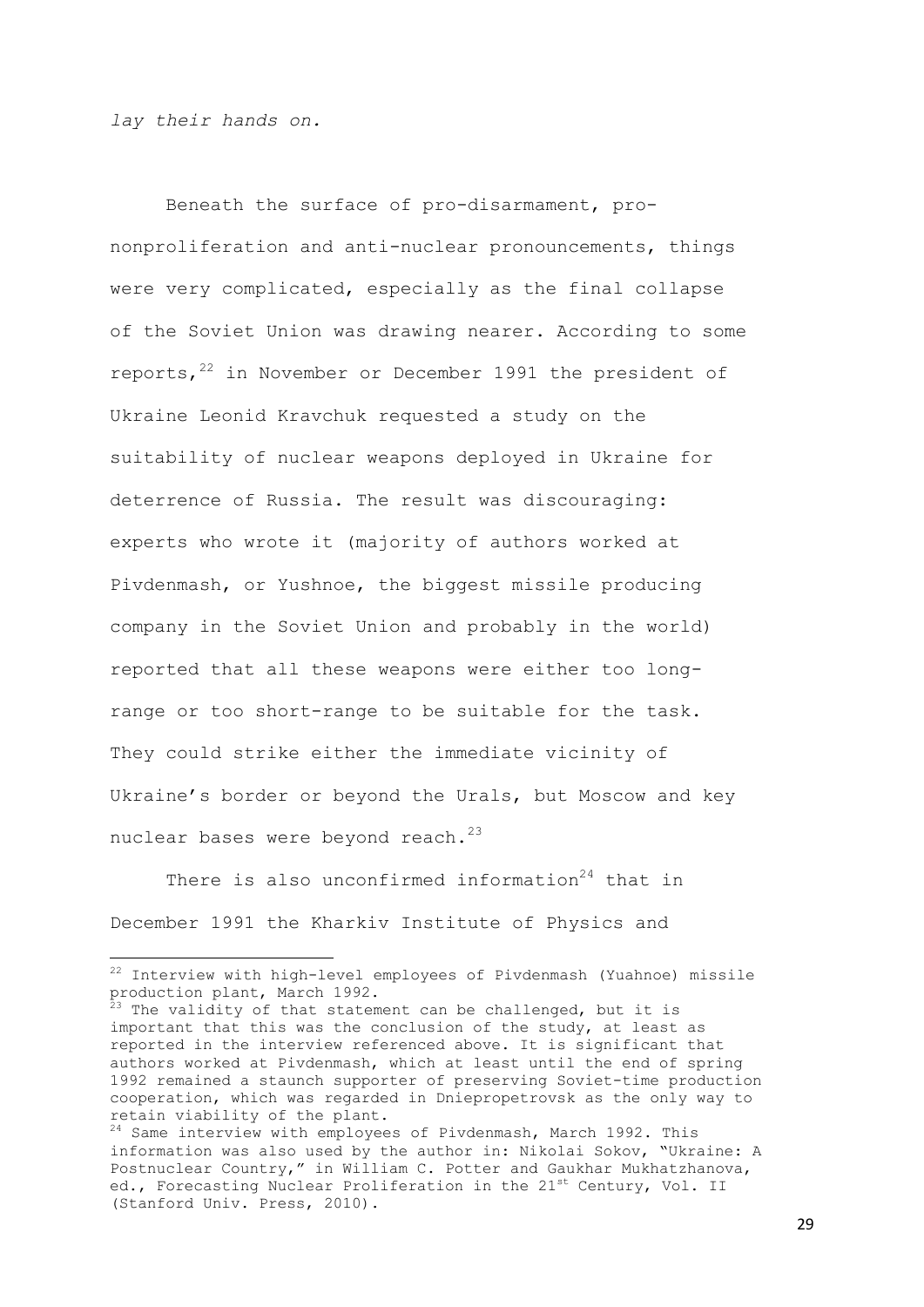Technology, which had been involved in nuclear weapons research from early days of the Soviet nuclear program, requested and received from Arzamas-16 (Sarov), one of two primary Soviet nuclear weapons laboratories, manuals necessary for the maintenance and refurbishment of nuclear weapons. Apparently, Ukraine was not yet formally classified or perceived as another country during that transitional period and thus the request from Kharkiv was treated in Sarov as routine.

Shortly after obtaining independence, former U.S. Ambassador to Ukraine Steven Pifer reported, senior officers of the 43d SRF Army deployed in Ukraine held a meeting with a group of foreign and defense ministry officials. The latter wanted to explore whether the country could maintain nuclear capability if it chose to do so. The answer they received was discouraging: the military said that Ukraine would have needed to build extensive infrastructure, which was both financially and technologically challenging.<sup>25</sup>

On February 23 the president of Ukraine, Leonid Kravchuk, ordered to "discontinue" the withdrawal of tactical nuclear weapons from Ukraine, a move that was made public only two weeks later, on March 12. The official justification was that, in violation of the Minsk and Almaty agreements, Ukraine had not been allowed to monitor their elimination. The

-

 $25$  Steven Pifer, The Trilateral Process: The United States, Ukraine, Russia, and Nuclear Weapons (Brookings Institution, 2011), p. 7 (http://www.brookings.edu/~/media/Files/rc/papers/2011/05\_trilateral\_p rocess\_pifer/05\_trilateral\_process\_pifer.pdf)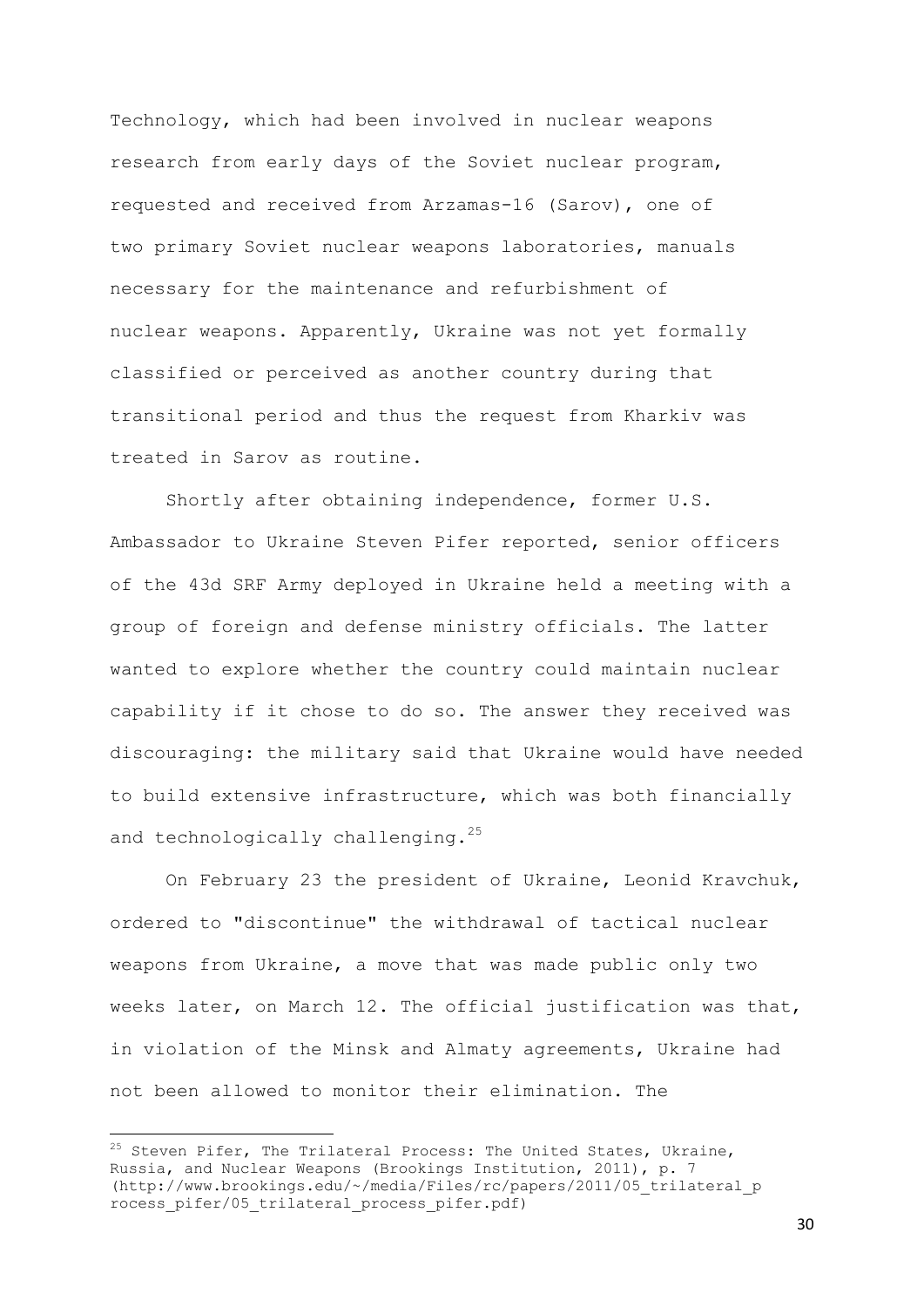interpretation in Moscow was different: that Ukraine was probing for reaction of Russia and the United States to a possibility of retaining nuclear weapons; otherwise consultations could have been held first.

On April 5, Leonid Kravchuk issued Decree No. 209 authorizing the minister of defense to take all strategic forces in the territory of Ukraine under his administrative command in violation of the earlier, December 1991 agreements between heads of new independent states that all strategic forces of the Soviet Union would become part of Joint Armed Forces of the Commonwealth (JAFC). In all fairness it should be noted that this could have been a response to the actions of the JAFC High Command: while all JAFC personnel was supposed to take oath of allegiance to the Commonwealth as a whole, the Commander-in-Chief of JAFC, Yevgeni Shaposhnikov, ordered all troops in the territory of Russia to take an oath of allegiance to Russia, and the cable with that order was (supposedly by mistake) sent to Ukraine.<sup>26</sup>

On April 9, Verkhovna Rada adopted a statement demanding that the withdrawal of tactical nuclear weapons be terminated (thus legalizing the decision Kravchuk had made earlier) and that "technical means of control over the non-use of nuclear weapons" be installed. Privately, Ukrainian officials conceded that "technical means of control" meant access to the launch-

**.** 

 $26$  FBIS-SOV-92-010, 15 January 1992, 58.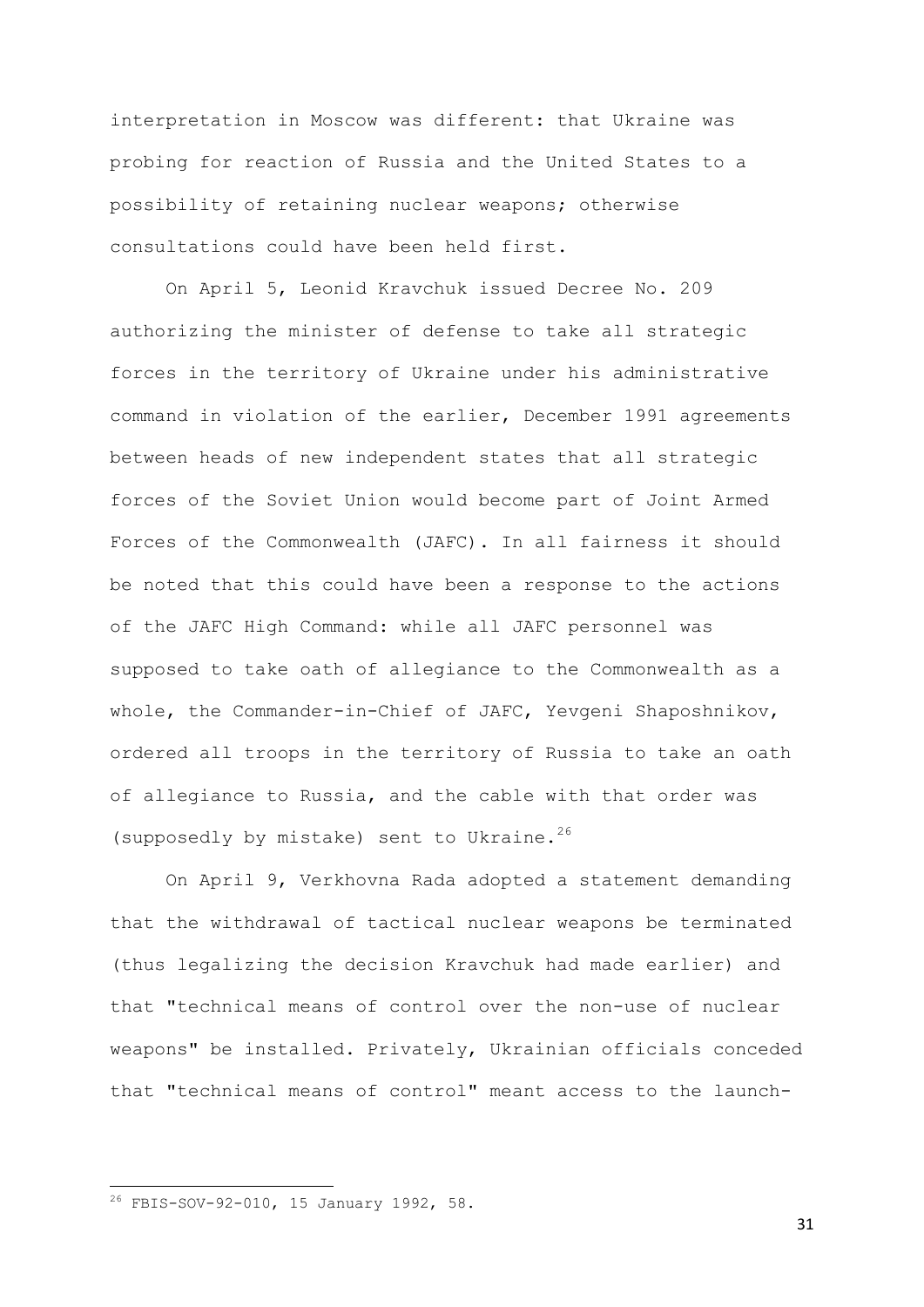control systems.<sup>27</sup> According to assessments of the SRF experts, Ukraine, indeed, was technically capable to assume operational control over nuclear weapons in just nine months.<sup>28</sup> The same statement demanded that the Ukrainian Ministry of Defense replace the personnel of the CIS strategic forces in its territory with Ukrainian servicemen.

The Russian government prepared a tough statement in reaction to the Rada action, but the chief of the SRF, Yuri Maksimov, was unwilling to confront Ukraine. After talking to Ukraine's minister of defense Konstantin Morozov, Maksimov persuaded Kozyrev to recall the official statement; the ministry did not have enough time to warn radio stations, however, and the statement was broadcast; newspapers or television did not mention it. $^{29}$ 

Similar processes, seemed to unfurl in Belarus. In late April, a new defense minister, Pavel Kozlovski, demanded compensation and security guarantees from the West in exchange for renunciation of nuclear weapons. Simultaneously, at a meeting with commanders of troops deployed in Belarus, Stanislav Shushkevich made an unprecedented statement about feeling particularly confident about the country's security because of knowledge that he had nuclear weapons behind him.  $30$ 

On April 11, Ukraine, Kazakhstan, and Belarus issued a

**.** 

 $27$  Interviews with Ukrainian and with Russian officials who participated in bilateral talks.

<sup>28</sup> Mitchell Reiss, *Bridled Ambitions*, 105.

 $29$  The text of the Foreign Ministry's statement transmitted by TASS can be found in FBIS-SOV-92-074, 16 April 1992, 3.

<sup>30</sup> See *Nezavisimaya Gazeta* (24 April 1992), cited in FBIS-SOV-92-082 (28 April 1992): 3.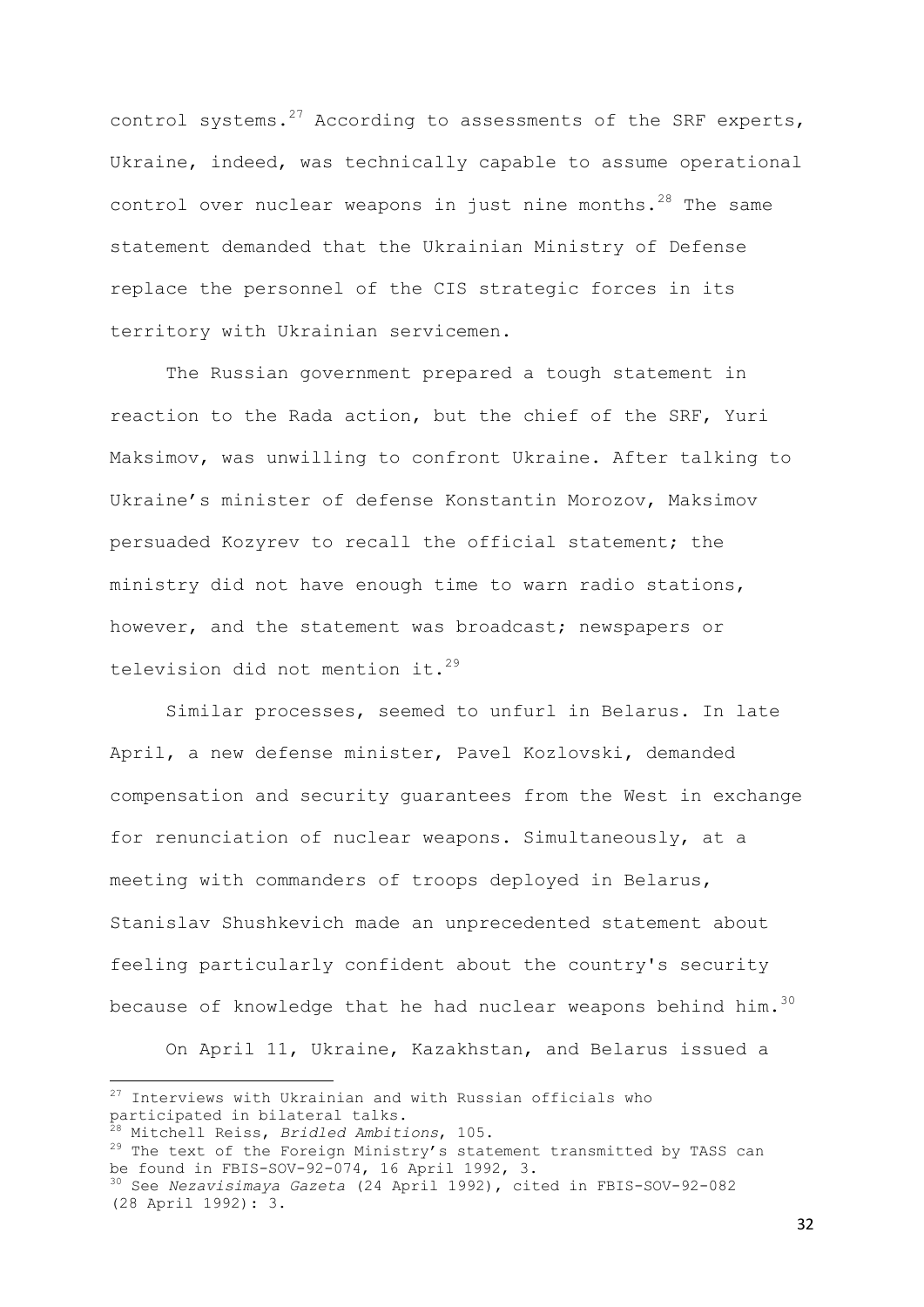joint statement declaring that they, along with Russia, were legal heirs to the assets of the Soviet Union, including the ownership of nuclear weapons.<sup>31</sup>

Kazakhstan presents yet another story. Even as Russia and Ukraine were increasingly engaged in bitter fight over the fate of Soviet nuclear weapons, Almaty remained almost completely silent, but it appears that Nursultan Nazarbaev was simply watching unfolding events in Ukraine: had that country become nuclear, Kazakhstan could have followed suit; had it failed, Kazakhstan would have ceded nuclear weapons without much argument.

In the end, Kazakhstan could not wait forever. In early May 1992, shortly after a visit of Leonid Kravchuk to Washington and clearly under the impression of that visit,  $32$ Nazarbaev pointed out:

[O]ur neighbor China has nuclear weapons, our neighbor Russia has nuclear weapons. Some Russian politicians have territorial claims on Kazakhstan. There are Chinese textbooks that claim that parts of Siberia and Kazakhstan belong to China. Under these circumstances, how do you expect Kazakhstan to react?<sup>33</sup>

Shortly afterwards Nazarbaev was scheduled to come to

**.** 

<sup>31</sup> See Mitchell Reiss, *Bridled Ambitions*, 157, fn.

<sup>&</sup>lt;sup>32</sup> During that visit, the United States, while firmly adhering to its earlier position that among all new independent states only Russia was to retain the status of a NWS, also displayed sympathy toward some Ukrainian demands. See…

<sup>&</sup>lt;sup>33</sup> "Kazakh Sets conditions on Nuclear Arms; Nazarbaev Seeks Powers' Guarantees," *Washington Post* (6 May, 1992): A1.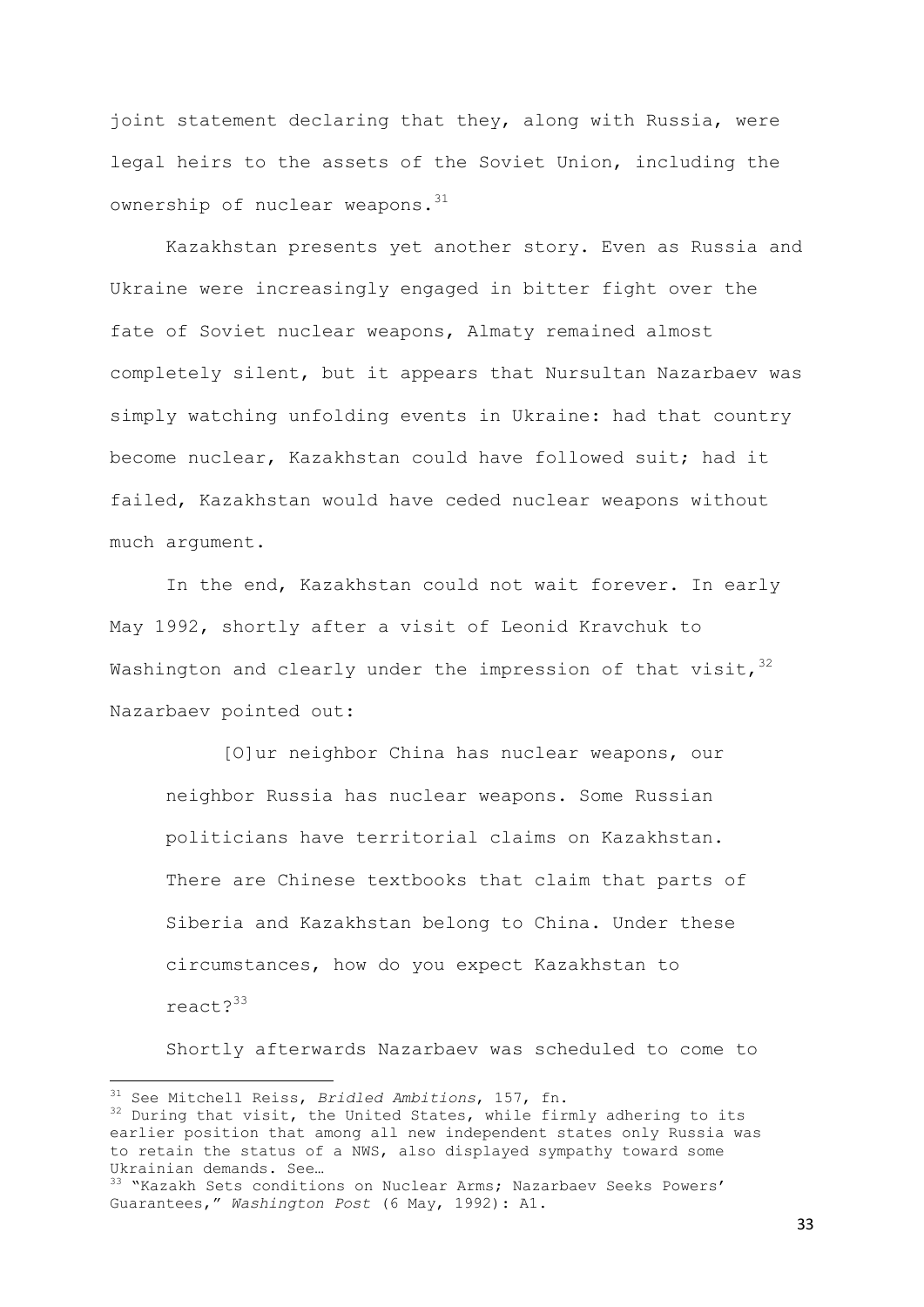Washington for his own summit, but on the way there he made a short stop in Moscow. During a meeting with Yeltsin, he persuaded the Russian president to sign a joint letter to George H.W. Bush, which informed him about a joint Russian-Kazakh decision to keep nuclear weapons in Kazakhstan, but with a status of a Russian military base.<sup>34</sup> This option fully satisfied the preferences of the Russian military, but was politically impossible because of the unavoidably adverse impact on very delicate situation with Ukraine: had nuclear weapons remained in Kazakhstan, Ukraine could have fully "privatized" nuclear weapons in its territory. After a short scandal between the United States and Russia, the Russian-Kazakh letter was recalled.

Russia, on its part, also sought to de facto revise the December 1991 agreements and to keep nuclear weapons in the territories of other former republics under the control of the JAFC, but in reality Yevgeni Shaposhnikov recognized only Yeltsin as his superior; the same was true for the personnel of the Soviet Ministry of Defense and the Soviet General Staff, which were "inherited" by the JAFC. One telling example is Boris Yeltsin's visit to the United States in January 1991. Shaposhnikov and the JAFC participated in the development of the arms control position for that visit as if they were part of the Russian government, but other heads of CIS states were

**.** 

 $34$  James Baker quoted in his memoirs a statement of Nazarbaev: "The question of giving Kazakh territory for our common defense and for deployment of nuclear missiles will be decided on mutually advantageous ground" with Russia. James Baker, *The Politics of Diplomacy*, 664.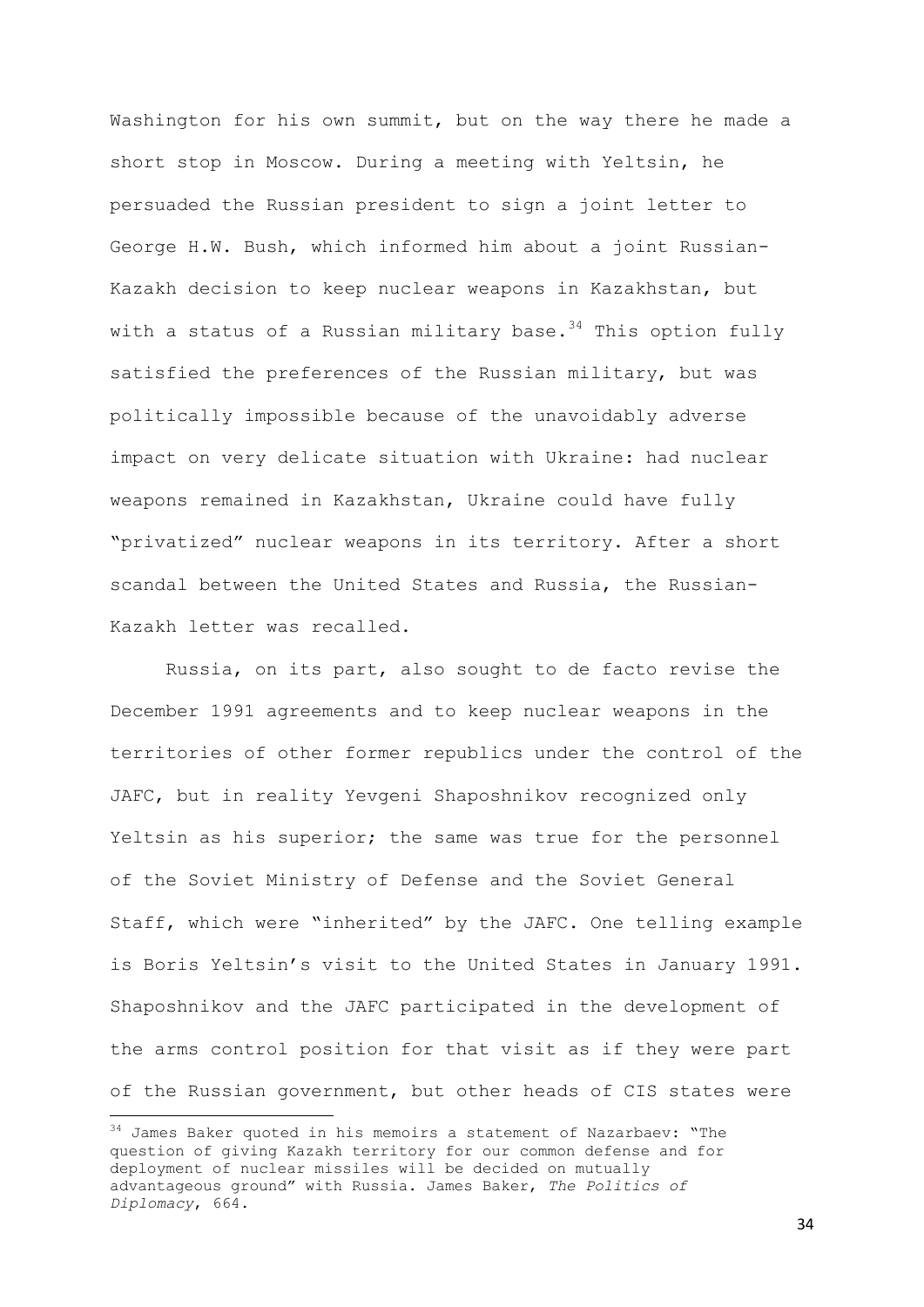not involved at all.

-

Russia also tried to keep the United States out of its discussions with other former republics on nuclear weapons. Both Yeltsin and Kozyrev, during several meetings with Bush and Baker in early 1992, waved away the possibility that problems with control of nuclear weapons could emerge and produced an image that everything was going smoothly.<sup>35</sup> Moreover, the Russian position on banning MIRVed ICBMs turned around 180 degrees: whereas in the fall of 1991 the Russian government and its experts insisted on accepting that American proposal as a means of withdrawing most nuclear weapons from outside Russia, already in January 1992 Yeltsin rejected it during a visit to Washington. Instead, Moscow (especially the JAFC) now sought to keep nuclear weapons outside Russia, but under its control.

In any event, even allowing for imperfect data, the overall trend appears quite clear. Nuclear weapons were regarded by at least some of the emerging governments as a valuable asset and they were prepared to explore the options for laying their hands on them. There were two reasons why the "game" did not turn violent and was resolved with reasonable degree of success and in reasonable time.

The first reason was a firm position of the United States. Very early into the "game," the United States make it

<sup>35</sup> See, for example, Kozyrev's meeting with Reginald Bartholomew: *Zapis' besedy A.V. Kozyreva s R. Bartholomew, 17 Yanvarya 1992 g., Moskva* (A Transcript of the Meeting Between A. V. Kozyrev and R. Bartholomew, January 17, 1992, Moscow).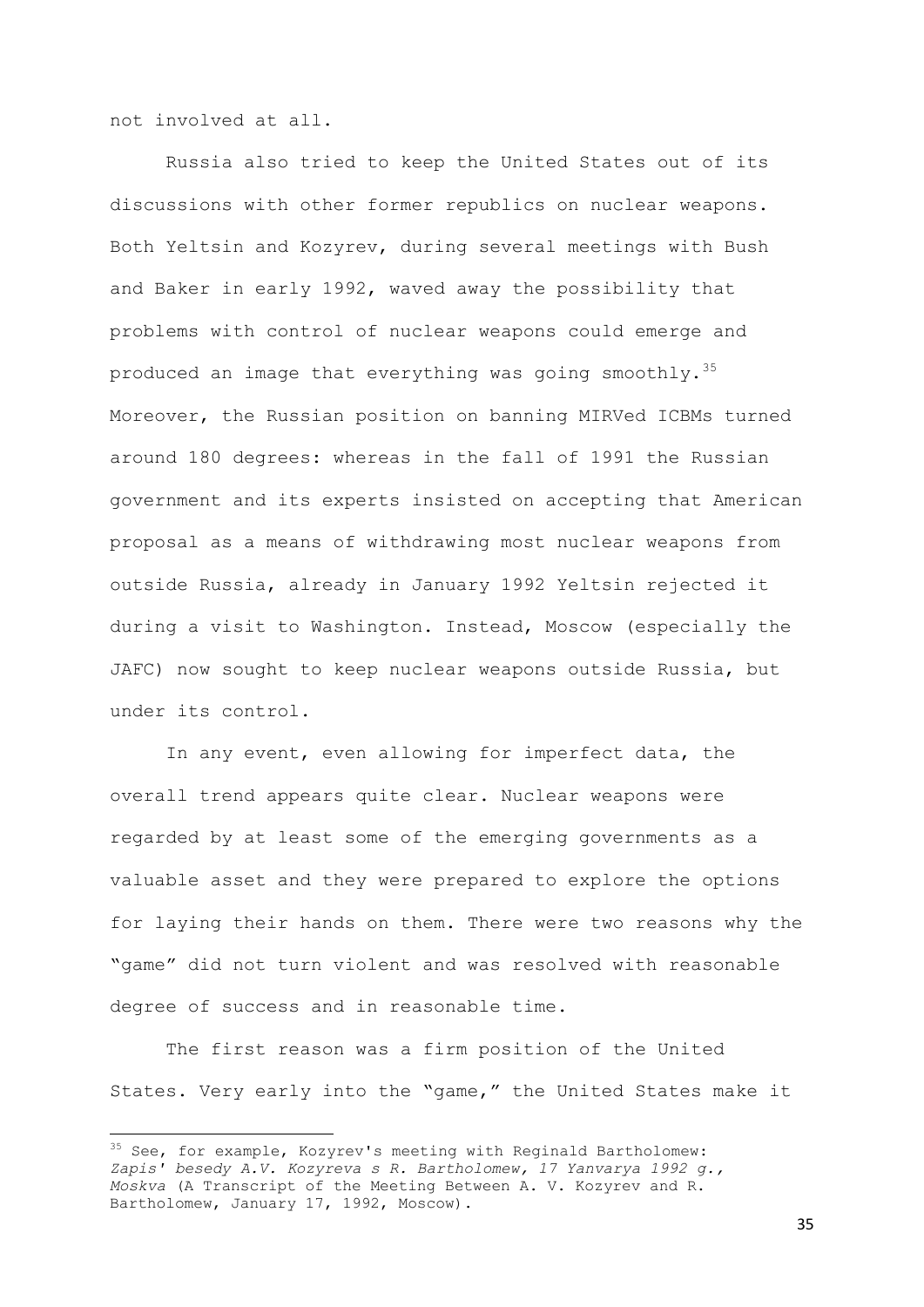abundantly clear that position of each new independent state with regard to the nuclear nonproliferation regime was a critical criterion by which Washington would assess its behavior; the United States also made it equally clear that it wanted to see only one official NWS emerging from the process and that was Russia.

Second, in the run-up to and during the formal dissolution of the Soviet Union, each new independent state with nuclear weapons in its territory had to maintain the appropriate disarmament and nonproliferation decorum. Hence, they quickly concluded a series of agreements to demonstrate that nuclear weapons would not remain without political control and that all of them would pursue nuclear reductions. Also, some states (Kazakhstan and Ukraine in particular) used anti-nuclear sentiment in their countries to consolidate public support on the path to independence. These positions could not be revised without a sound pretext, and the first months (years in the case of Ukraine) saw delicate maneuvering to obtain control over as many nuclear weapons as possible. In the case of Russia, this was about laying hands on the entire Soviet arsenal, including outside Russian territory; in case of Ukraine, this was about weapons that remained in its territory; Kazakhstan in the end decided to shoot for keeping nuclear weapons in its territory under Russian control; only Belarus seemed to be very consistently on the path toward nuclear disarmament.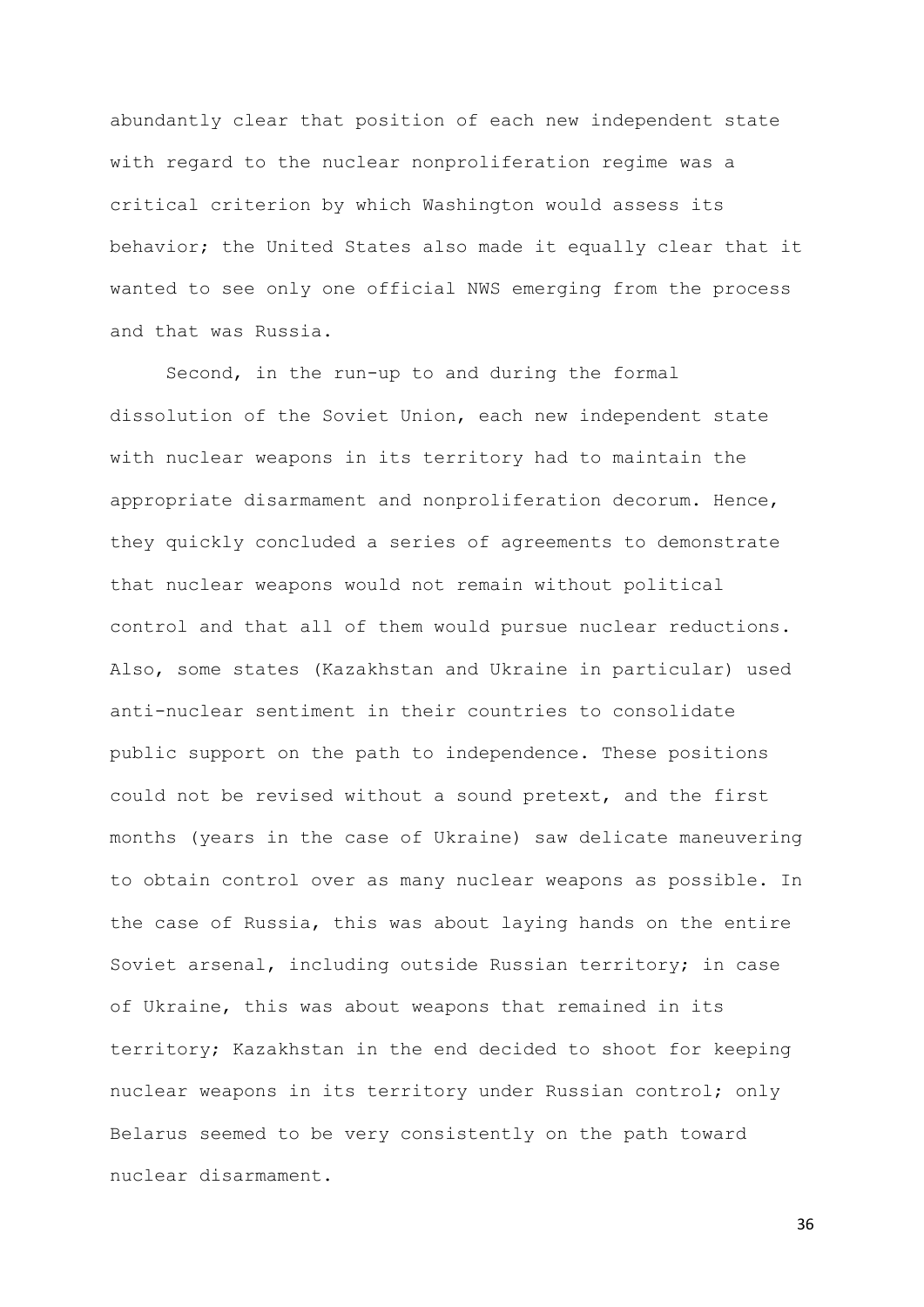An important factor in the "game" was the availability of the technological and industrial infrastructure. Hence, for Kazakhstan nuclear status was fundamentally out of the question. Ukraine, in contrast, had many elements of such an infrastructure and could, in theory, build the rest, but it was constrained by an unfavorable relationship between abysmal economic situation in the first years and independence and the need to create an industrial infrastructure very quickly before the expiration of warranty periods for nuclear weapons. This variable became particularly relevant for Ukraine's policy under the second president, Leonid Kuchma, the former director general of Pivdenmash, who was more knowledgeable on these issues than any other Ukrainian politician.

Experience of the Soviet breakup offers several important lessons:

(1) Regardless of what leaders of future new states say about nuclear weapons, they are very likely to change attitude once independence is achieved and seek to acquire control of as large a chunk of the "nuclear inheritance" as they can. The attraction of nuclear weapons is very difficult to resist: this is not only about the aura of influence and power they are often believed to carry, but often simply a habit of the elite and the public that is used to living in a nuclear state. Losing that status is very difficult to stomach.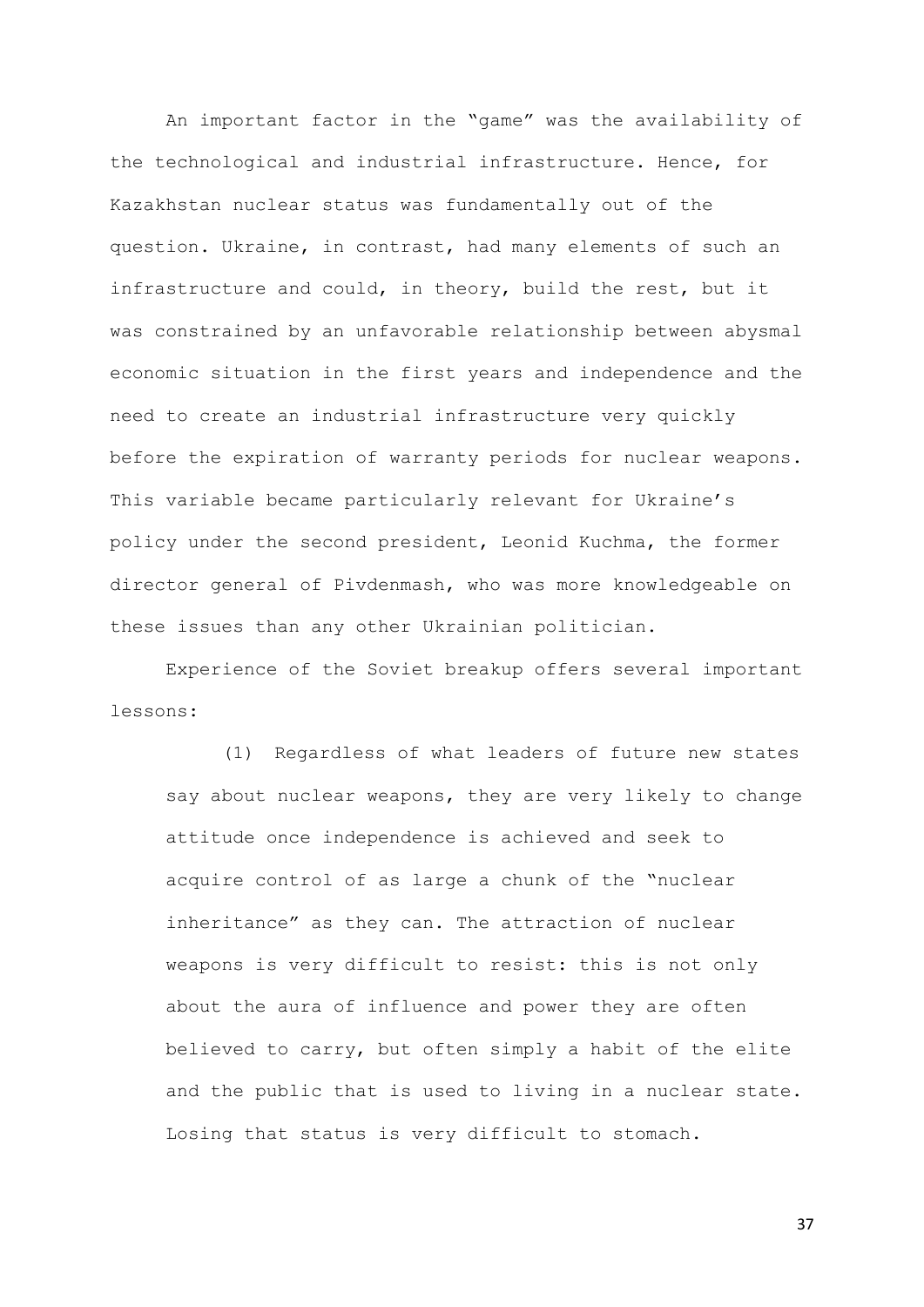(2) Any agreements new independent states conclude to ensure orderly transition from one state to several will likely be of poor quality and remain short-lived. Any "final" resolution of the "nuclear inheritance" will require new negotiations that will be time-consuming and difficult. Chances are, before such negotiations even begin, there will be high risk of open conflict.

(3) New states are likely to seek legitimacy in the eyes of the international community and comply, at least outwardly, with disarmament and nuclear nonproliferation regimes. While these regimes cannot, in and of themselves, prevent conflicts or division of nuclear weapons among new independent states, they can considerably reduce freedom of action and force them to seek legitimate justification for each instance of withdrawal from original promises. These regimes also create conditions for and facilitate outside interference in the process of settlement on the "nuclear inheritance."

(4) The United States, which clearly and completely dominated the international scene in the early 1990s, played a pivotal role in the successful outcome of events in the former Soviet Union. It is unclear whether it can play the same role in the future, in case a nuclear state breaks up, or will need to cooperate with other great powers.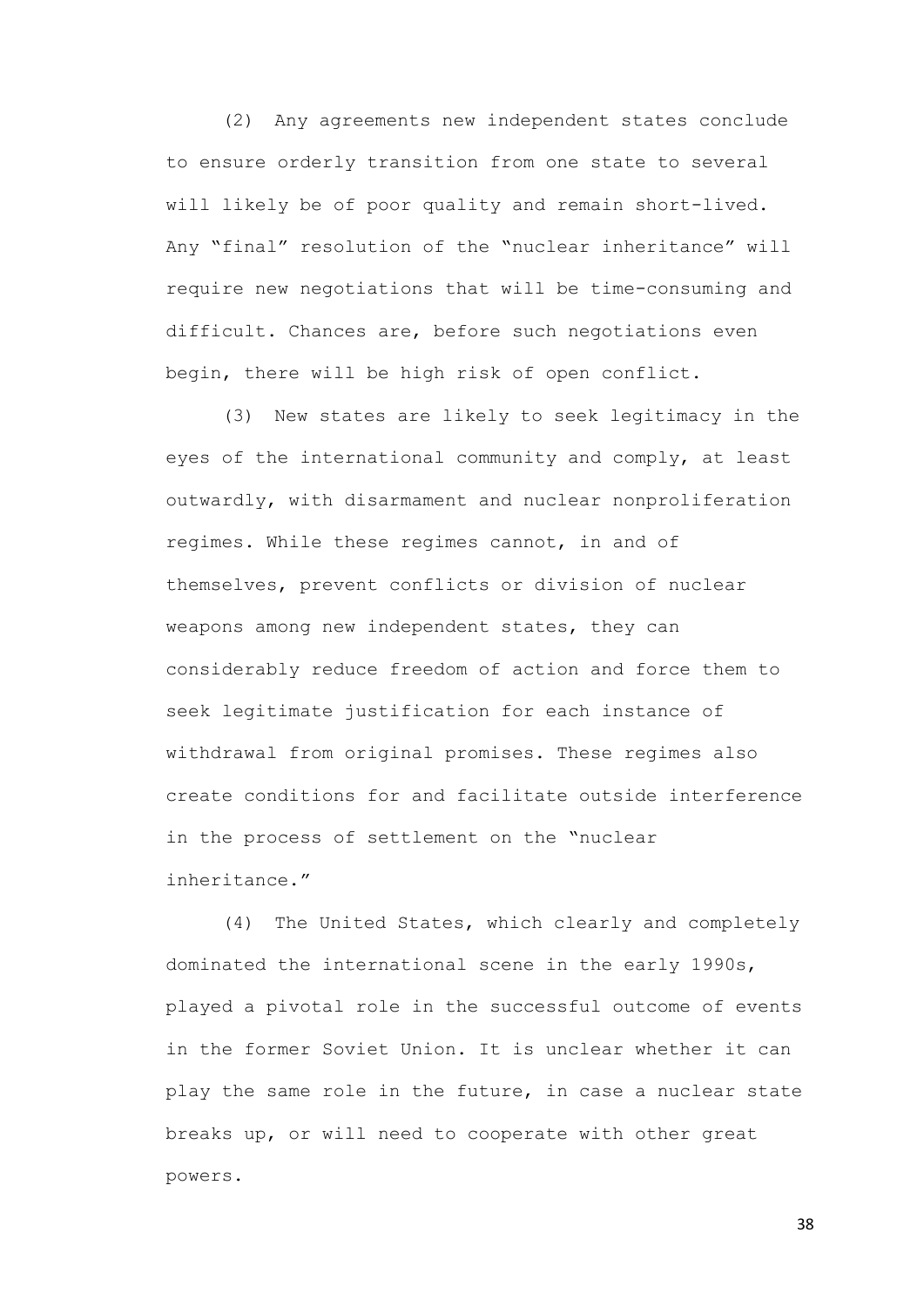*The breakup of the Soviet Union resulted in the weakening of political authority, (almost) decapitated the nuclear command and control chain, and gave the military an opportunity to choose their allegiance.*

The disintegration of central authority in the Soviet Union, the emergence of several independent states in the place of a single country and the inevitable competition of these states for legitimacy, allegiance of the population and the attributes of statehood created a legal and psychological vacuum for the Soviet military. In an attempt to smooth the transition, new states created an artificial structure called Joint Armed Forces of the Commonwealth (which included all parts of the Soviet Armed Forces, which were not immediately "privatized," as it happened in Ukraine) and, as part of the JAFC, Strategic forces of the Commonwealth, which was responsible nuclear weapons. Some states (Ukraine in particular), however, sought to subordinate all military structures in their territory to themselves rather than to some centralized non-state authority, which was widely (and justifiably) suspected to being primarily loyal to Moscow.

An immediate consequence of that transition was the uncertainty of the chain of command and control of nuclear weapons. The chain of command is similar: chief executive at the top (whether the president or the general secretary of the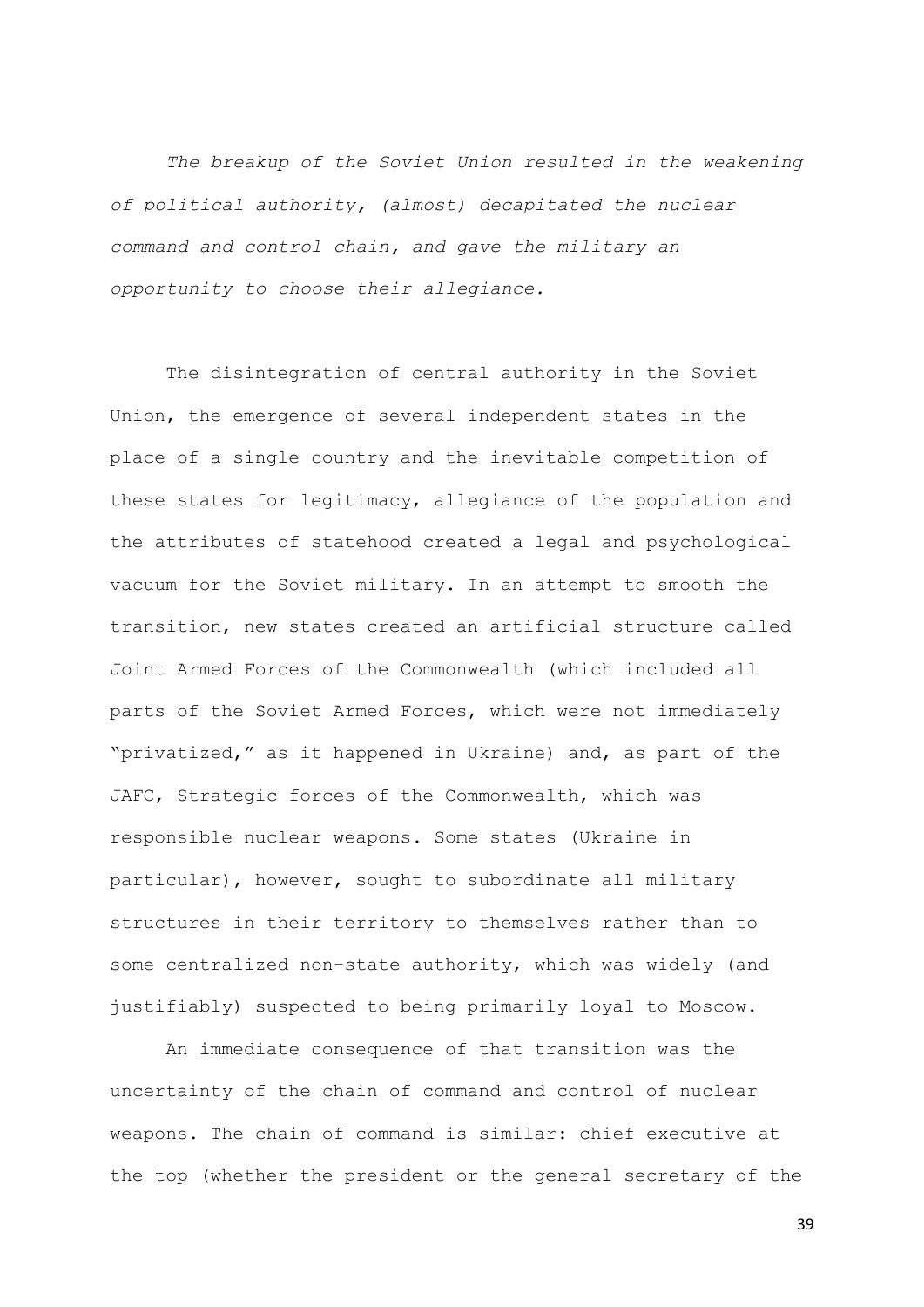CPSU) followed by military leadership, etc. In the Soviet Union, the three portable control units, which allowed bearers to authorize the use of nuclear weapons, were in the hands of the General Secretary (later President) of the Soviet Union, the Minister of Defense, and the Chief of General Staff. The latter two were subordinated to the political leadership and could issue authorization order only in the case political leaders were incapacitated or unavailable.

What emerged immediately after the breakup of the Soviet Union was unique and clearly unworkable. Ultimate power to use nuclear weapons was entrusted to the president of Russia, Boris Yeltsin, who controlled Gorbachev's portable control unit and was supposed to coordinate the use of nuclear weapons with heads of other three post-Soviet states that had nuclear weapons in their territories through a special conference phone.<sup>36</sup> These three leaders, however, did not have means of preventing Yeltsin from launching a nuclear strike, whether using nuclear weapons deployed in Russia itself or those deployed in their territories. Consequently, Ukraine, which sought full statehood, talked about cutting into the chain of command and installing systems capable of preventing Yeltsin from giving launch order to nuclear assets in the Ukrainian territory.

**.** 

<sup>&</sup>lt;sup>36</sup> Stanislav Shushkevich, the chairman of the Supreme Soviet of Belarus, disclosed later that the four heads of states took this special phone very seriously and used it only once to check if it was working; even this was done secretly, without informing relevant services. The four agreed not to use it for any other conversations. (Stanislav Shushkevich, "Monolog o pushche" (A monologue about the forest), *Ogonyok* 49 (December 2, 1996).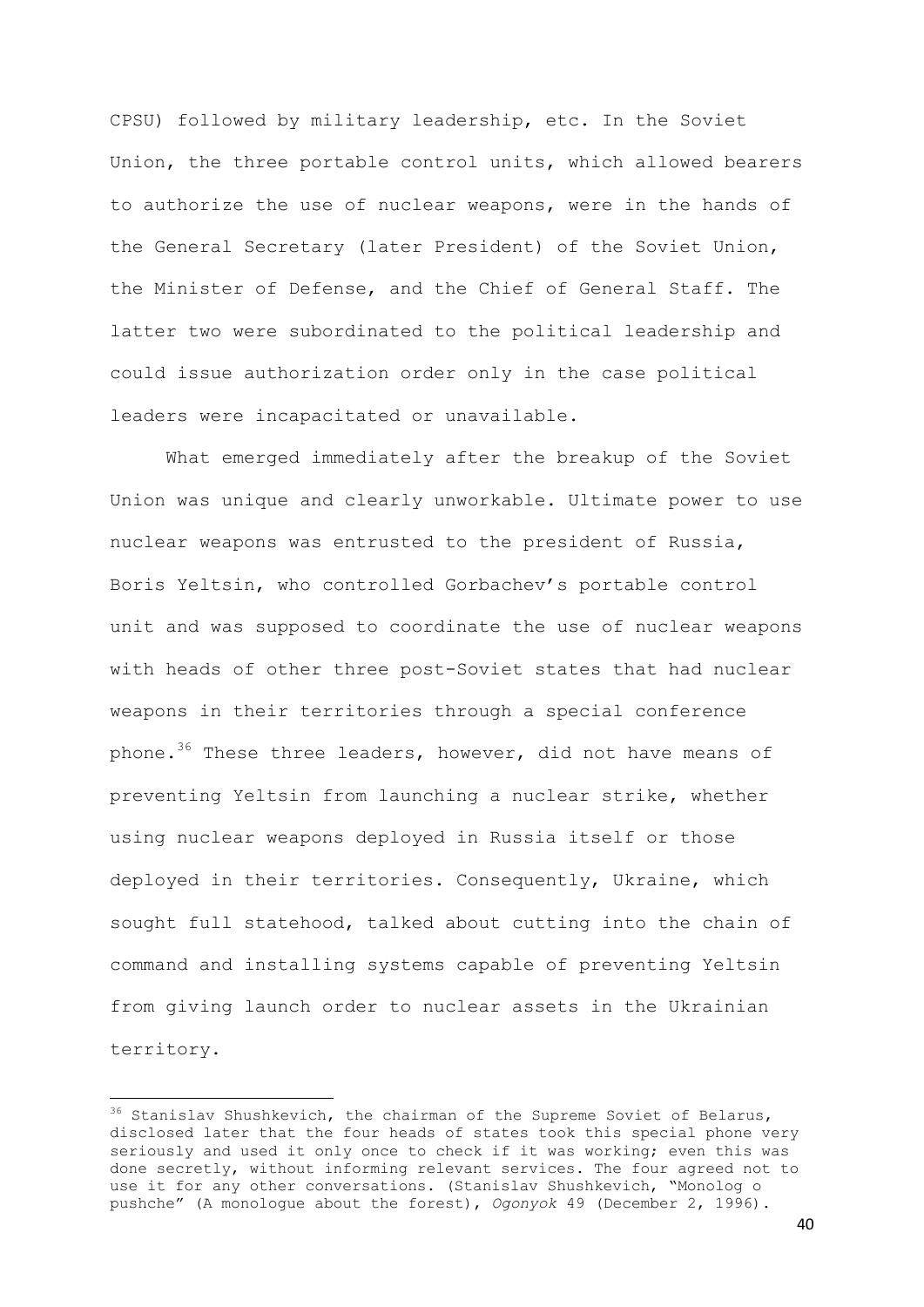Accordingly, the JAFC emerged from this transition as a semi-autonomous organization, which reported to all heads of states (governments) of the CIS (primarily to the four that had nuclear weapons in their territories), but in fact to no one. This was, of course, highly undesirable since Yevgeni Shaposhnikov, the CINC of the JAFC, and his chief of staff inherited the two portable control units that previously belonged to Soviet military leaders.

Close association between the Russian government and the JAFC High Command was strongly resented by other new independent states, Ukraine in particular, but the Russian leadership was uncomfortable with it as well. The JAFC High Command was growing increasingly independent, even though Shaposhnikov demonstrate his loyalty to Yeltsin at every turn and acted, especially in the first months following the breakup of the Soviet Union as a de-facto minister of defense in Russia. The JAFC effectively monopolized, for example, the process of drafting agreements on all military matters and even created a special department on military legislation; CIS governments received drafts of new agreements only days prior to their meetings and did not have time to properly examine them. Political leaders rarely go into finer details, so the High Command had broad discretion over military policy of the CIS. Increasingly often, the drafts included Shaposhnikov as a co-signer along with the heads of state. For example, a High Command draft of an agreement between Russia and Ukraine on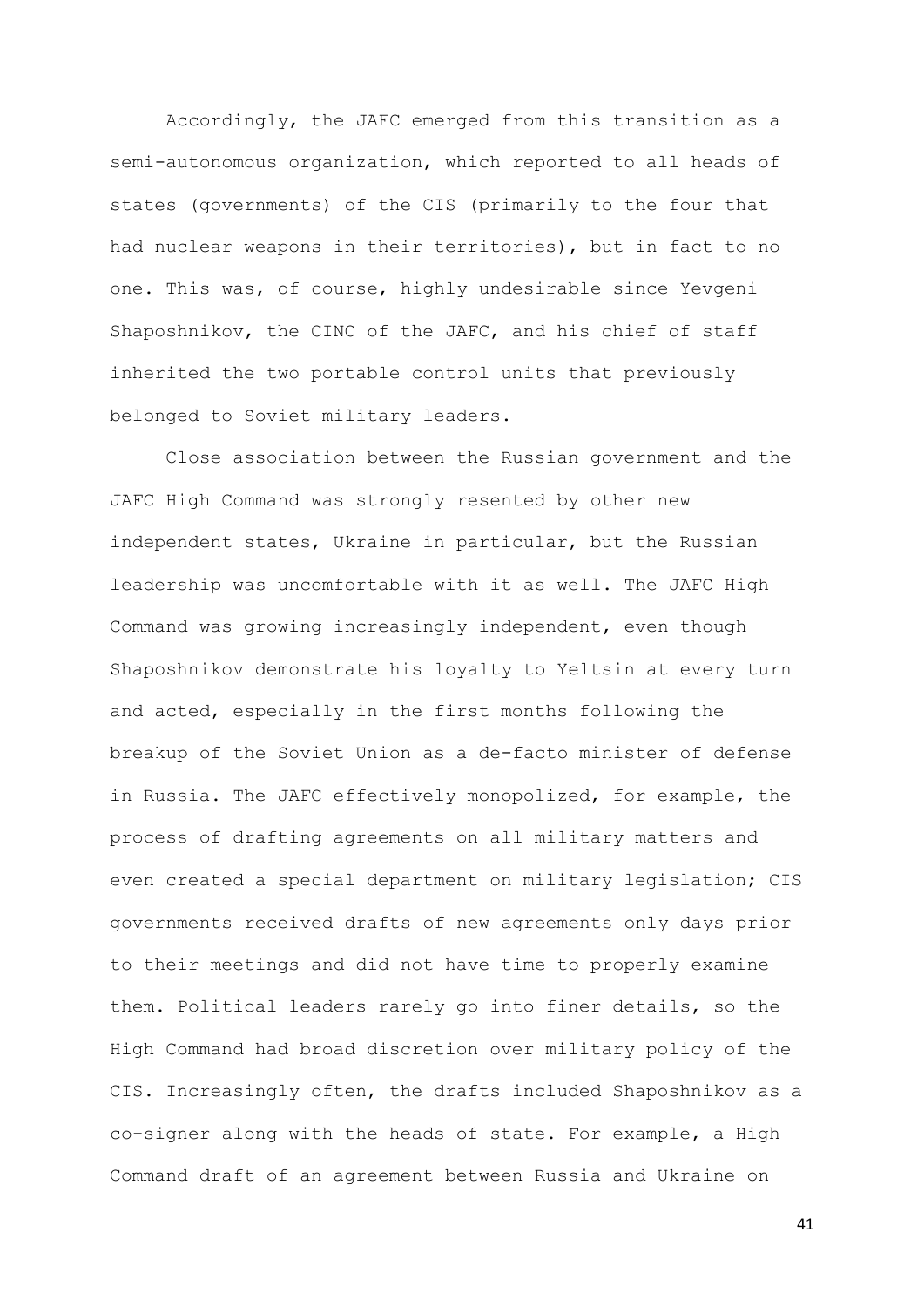Strategic Forces was titled "Agreement between the Russian Federation, Ukraine, and the High Command of the Joint Armed Forces of the Commonwealth on the Division of Functions of Operational and Administrative Control over Strategic Forces Located in the Territory of Ukraine." The agreement was supposed to be signed by Yeltsin, Kravchuk, and Shaposhnikov. In the summer of 1992 Shaposhnikov tried to become a voting member of the Collective Security Council (a body that consisted only of heads of states or governments).

Another area, where civilian authorities were losing control over the military was the power of the purse. Even Russia, which shouldered the bulk of defense spending in the NIS (the other state that spent money on the military was Ukraine), virtually lost that power. A member of the Supreme Soviet (the Russian parliament prior to the adoption of the new Constitution in 1993) Committee on Defense, Valeri Shimko, complained that the JAFC High Command denied the parliament control over spending and expected blind approval of all requests. As a result, in the first quarter of 1992 actual spending on armed forces was 60 to 65 percent higher than allocated in the budget<sup>37</sup> -- the only category of the budget where spending in the first quarter exceeded allocations.<sup>38</sup>

In the early 1992, one could see the even more ominous signs: the military was quickly asserting a political role of its own. The last months of the Soviet Union saw the emergence

**.** 

 $37$  Cited in FBIS-SOV-92-063, 1 April 1992, p. 42.

<sup>38</sup> *Izvestiia*, April 11, 1992.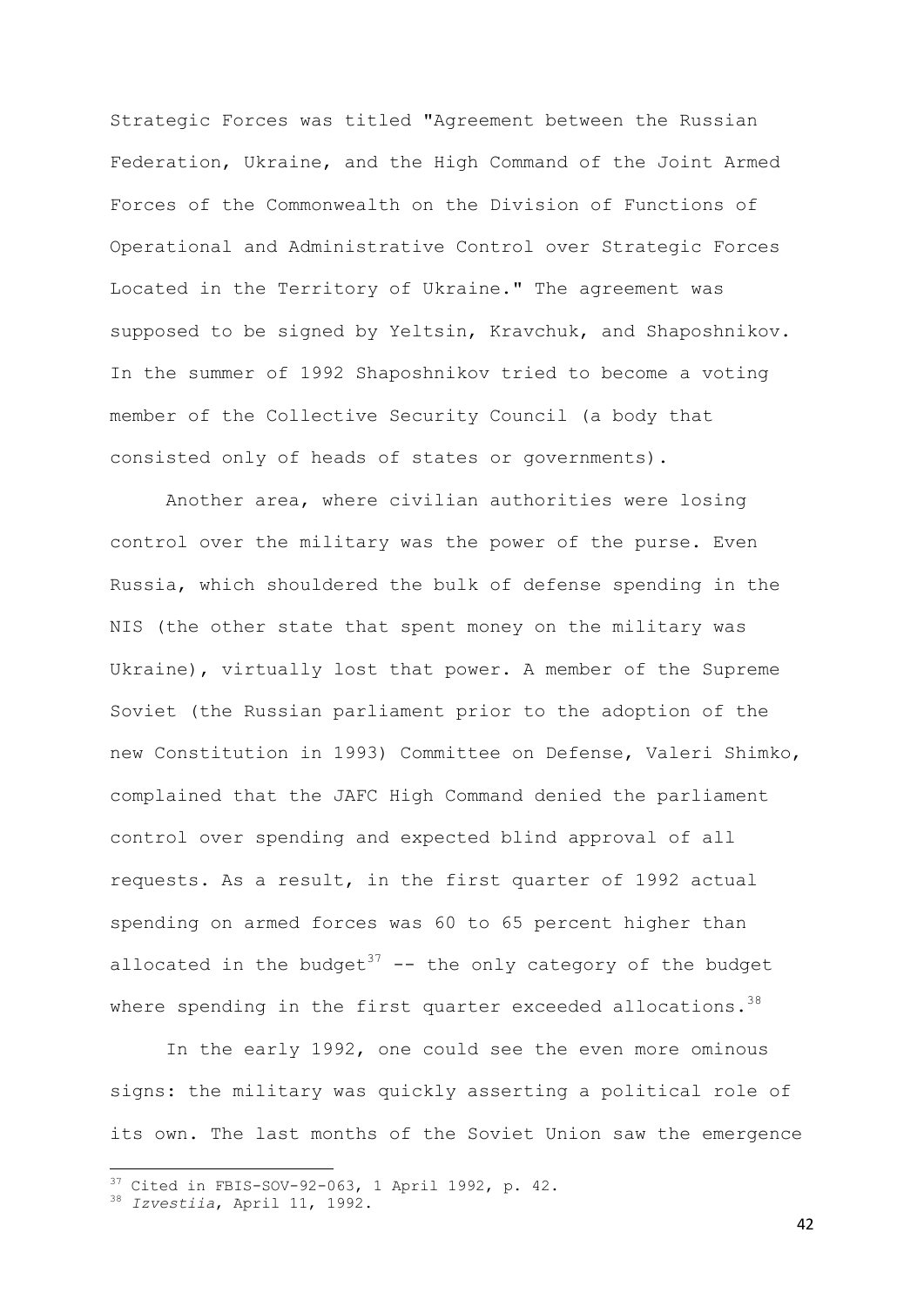of officer assemblies in individual units and an umbrella organization, the "All-Army Conference," – an independent organization, which positioned itself initially as a military trade union, but quickly assumed a political role. The organization was dominated by the top level of the military elite (primarily generals with a heavy dose of senior officers) and was quickly emerging as an independent political force. Even more troubling was its close association with the JAFC: the activities of the officers' assemblies and the All-Army Conference (and the Coordination Committee it created) were supervised by a JAFC official, Maj.-Gen. N. Stoliarov, a former KGB officer. His deputy, Alexander Zyuskevich, said that politicians should be reminded that they "cannot resolve questions that affect the lives of millions of people without asking for their opinion."<sup>39</sup> JAFC also provided funding for the Coordination Committee from its own budget.<sup>40</sup>

A stark reminder of the risks was the All-Army Conference in January 1992, which demanded that all NIS leaders appear before the delegates (a meeting of 11 heads of state of the CIS was underway in Moscow at that time). Only Yeltsin and Nazarbaev showed up, though, and the conference almost went out of control. Munity was prevented by Shaposhnikov, who vowed to fight for the preservation of the unity of the Soviet

-

<sup>39</sup> *Krasnaia Zvezda*, January 15, 1992, cited in FBIS-SOV-92-011, 16 January 1992, p. 17. <sup>40</sup> *Rossiiskaia Gazeta*, March 4, 1992, cited in FBIS-SOV-92-044, 5 March 1992, p. 17.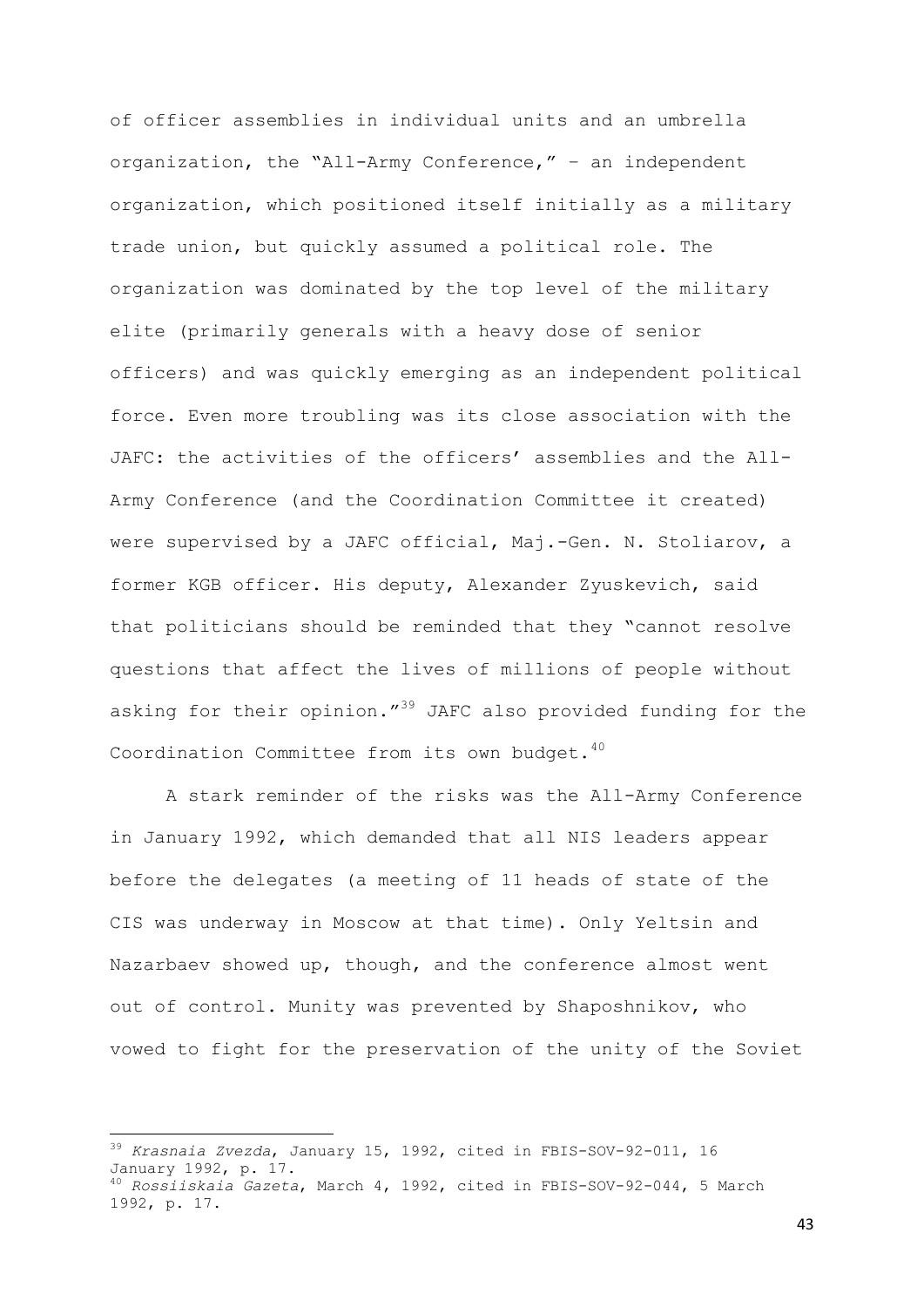Armed Forces. $41$  Just prior to the Minsk summit in February 1992, a spokesman for the Coordination Committee declared that if demands of that organization were not adopted, they would act independently, without regard to decisions of political leaders.<sup>42</sup> In February 1992, Shaposhnikov agreed to make commanding officers of units chairmen of officers' assemblies; this finalized the transformation of an erstwhile military trade union into an independent political force with the assemblies providing an alternative command and control structure.

The situation was clearly untenable even for Russian leaders. Yeltsin was prepared to tolerate it only as long as he hoped to retain control over all Soviet Armed Forces or at least over all nuclear weapons. When it became clear that this would not happen, in March 1992 he followed the example of Ukraine and established Russia's own Armed Forces<sup>43</sup> and in May the Ministry of Defense. $44$  The JAFC was evicted from the MOD buildings and gradually lost its role. More importantly,

<sup>41</sup> *Izvestiia*, January 17 and 18, 1992.

<sup>42</sup> *Ostankino* TV, February 14, 1992, cited in FBIS-SOV-92-032, February 18, 1992, p. 11.

<sup>43</sup> *Vedomosti Verkhovnogo Soveta Rossiiskoi Federatsii* (The digest of the Supreme Soviet of the Russian Federation), No. 13, 1992, 925-26, document 678. As the story was told by an official of the Defense and Security Committee of the Supreme Soviet, the initial draft of the decree was prepared jointly by that committee and the State-Legal Department of the Administration of the President. The text was to be signed on March 16 upon Yeltsin's return from a brief vacation in Pitsunda. However, the chief of the State-Legal Department of the Administration, Sergei Shakhrai, went to Pitsunda and persuaded Yeltsin to sign the draft right away, only hours before his departure. Immediately upon his return to Moscow Shakhrai made the decree public. The whole story reflected competition between the executive and the legislature but the intrigues did not prevent collaboration. <sup>44</sup> *On the Establishment of the Armed Forces of the Russian Federation*, Decree of the President of the Russian Federation No. 466, *Vedomosti Verkhovnogo Soveta,* No. 19, 1992, 1401-2, document 1077.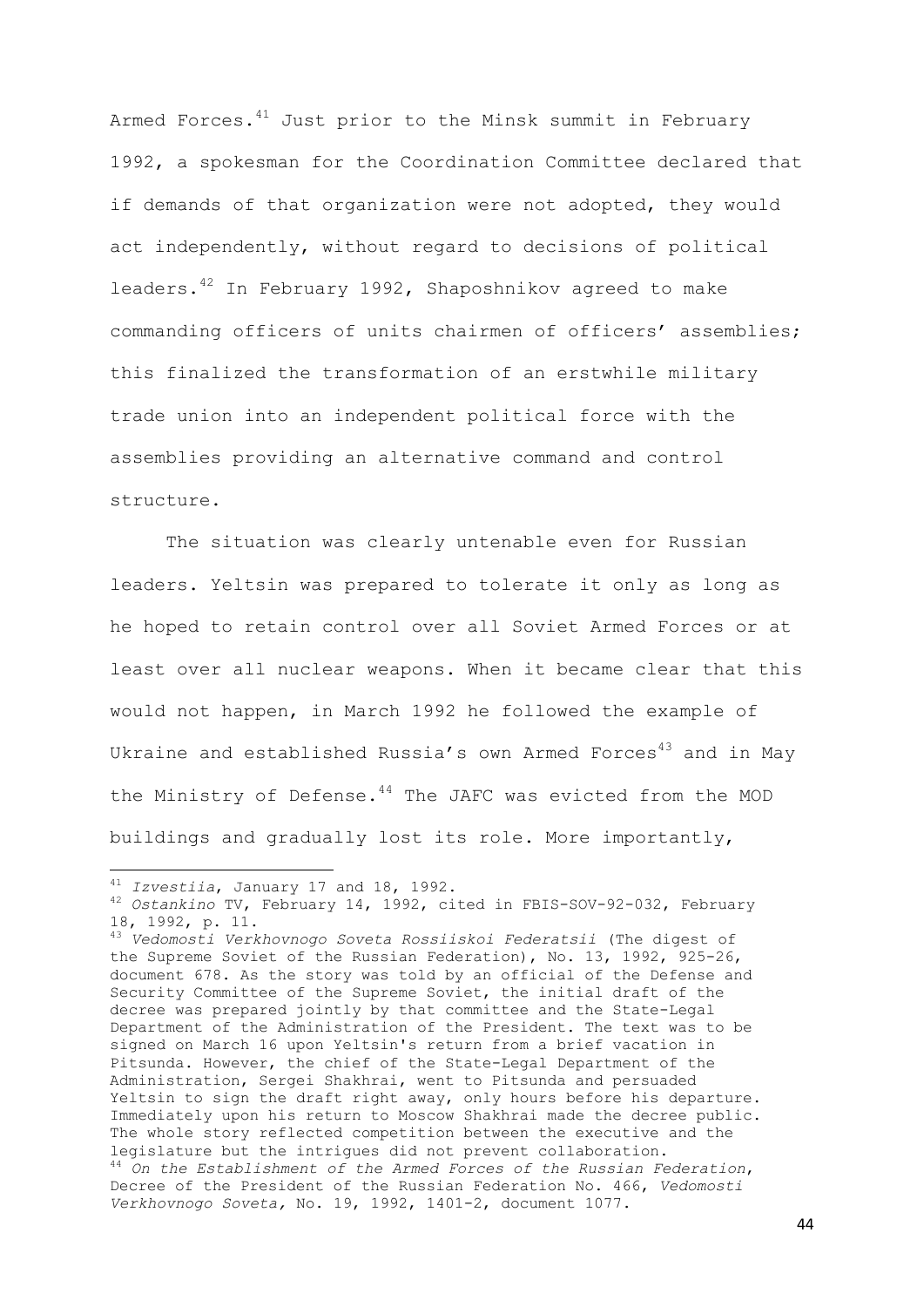already in March 1992 all nuclear weapons mobile control units were secured in the hands of Russian officials reporting solely to the president of Russia. But it was only by the end of 1992 that the Russian MOD succeeded in curtailing political activism of the military.

It is unlikely that Russia or other new independent states could see a military dictatorship. It was, however, a highly dangerous situation because the military, which controlled nuclear weapons, was to a large extent outside the political control. As a semi-independent political power, it had its own organization, chain of command, access to virtually unlimited funding (in the absence of normal political control it could draw from state coffers almost anything it wanted) and could always pressure the government into making decisions the military leadership wanted. This included nuclear weapons: the JAFC was on the brink of dictating political leaders how they should dispose of nuclear weapons, the future nuclear posture, etc. It is hardly accidental that the Russian government accepted the American proposal about de-MIRVing of ICBMs, the core element of the future START II Treaty, only after the creation of the Russian Ministry of Defense.

In Ukraine, the processes developed in a different direction. The government was seeking to build control over Soviet forces in its territory, and that effort extended to SRF and Air Force troops, as well as the  $12<sup>th</sup>$  GUMO divisions,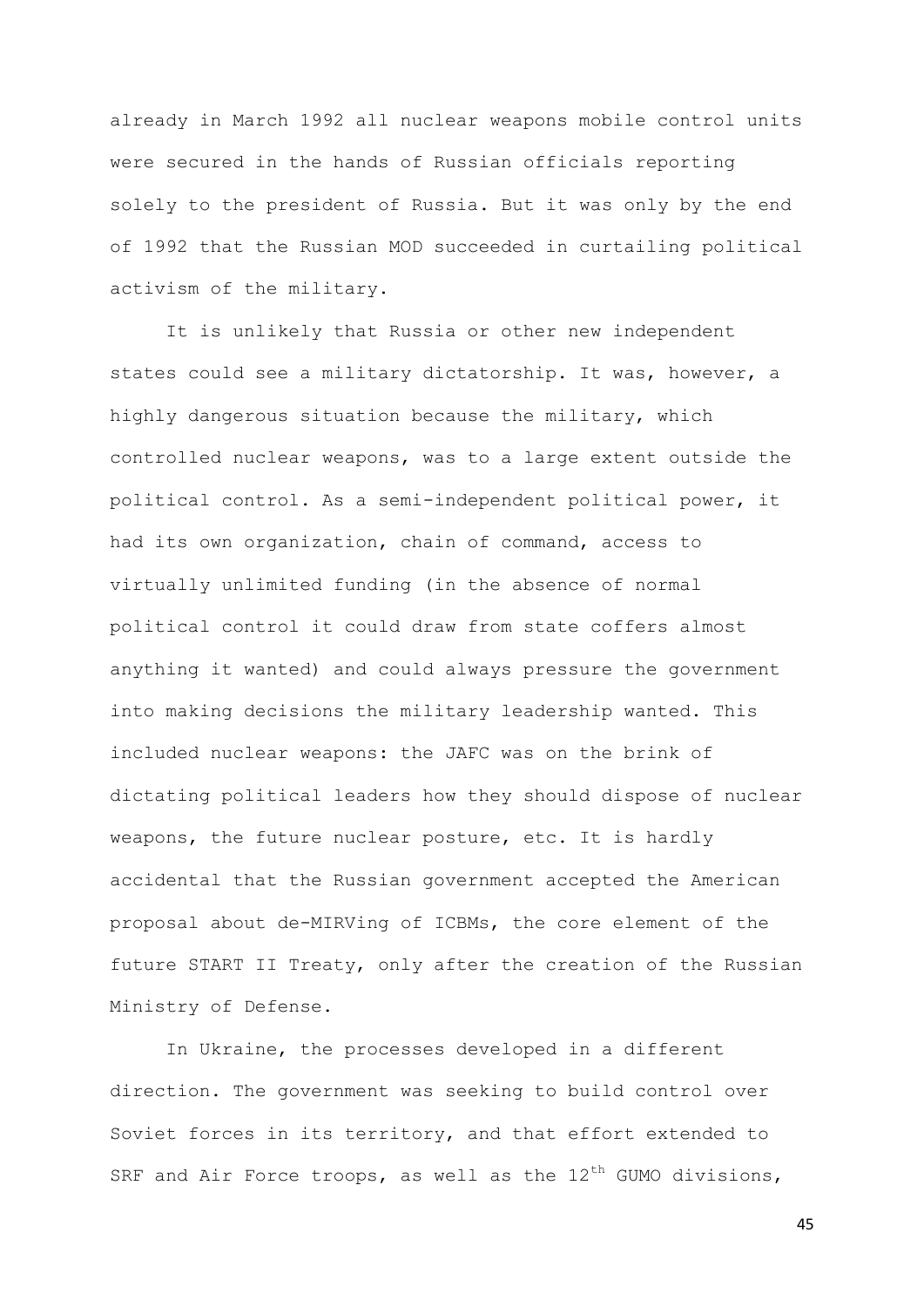even though those classified as "Strategic Forces" under the Minsk and Almaty agreements and were not supposed to be "nationalized." Since JAFC and SF of the Commonwealth were closely associated with the Russian government, however, Ukrainian leadership treated these structures with suspicion. Although initially it could not overtly include them into the Ukrainian army, as was done with other, non-nuclear forces, Kyiv mounted a concerned propaganda effort that was aimed at a voluntary transition from the CIS to the Ukrainian command.

The effort started to pay off quickly. In the middle of February, about half of the officers of a Strategic Air Force division in Ukraine (based in Uzin) took an oath of allegiance to Ukraine.<sup>45</sup> As the process continued to progress and relations with Russia deteriorated, Ukrainian leadership felt emboldened and on April 5, Leonid Kravchuk issued Decree No. 209 authorizing the minister of defense to take all strategic forces in the territory of Ukraine under his administrative command. As it was noted above, Kyiv's efforts were probably in part provoked by Shaposhnikov's order to strategic forces deployed in Russia to take oath of allegiance to the Russian government ("in part" because it had sought allegiance from military literally from the first days of independence and announced the creation of the Ukrainian Armed Forces on January 3, 1992, the first among all NIS). By April all SRF and Strategic Air Force had pledged allegiance to Ukraine.

**.** 

<sup>45</sup> *Izvestiya* (February 17, 1992): 3.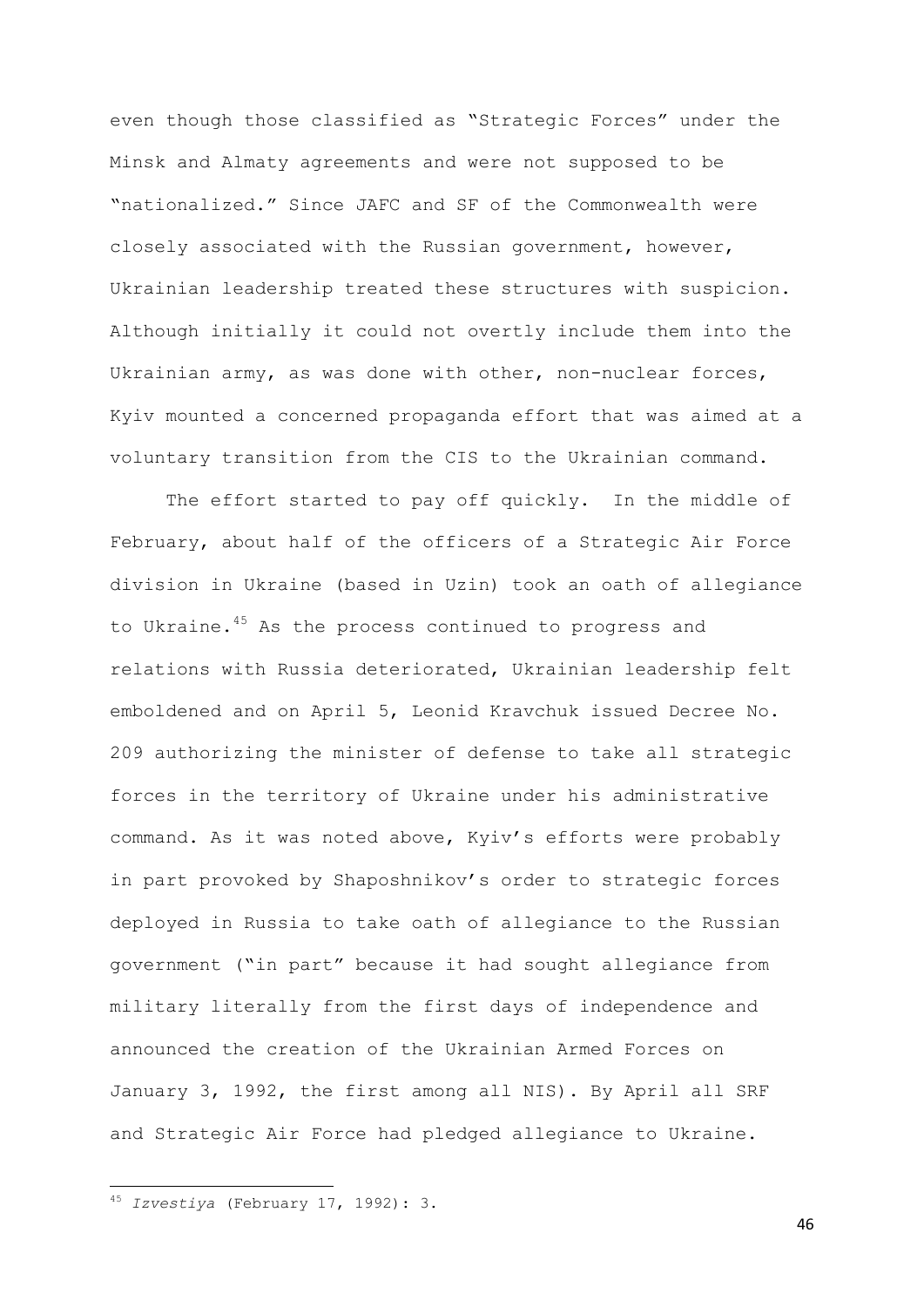The transition of SRF and Strategic Air Force units from Soviet/JAFC structure to the Ukrainian national army gave Kyiv direct administrative and operational control over nuclearcapable delivery vehicles, but not over nuclear weapons. The latter remained under control of units subordinated to Moscow, but not for long.

In May 1992, personnel of two nuclear weapons storage units located at Air Force bases took allegiance to Ukraine, which gave the latter physical control of some nuclear weapons. In contrast to delivery vehicles, however, personnel of weapons storage facilities took much longer to switch allegiance to Ukraine and that process was completed only in 1993. Physical control of nuclear weapons made Ukraine a de facto NWS. The only element of full-scope control it still lacked were codes needed to arm weapons, but there were persistent rumors that Ukrainians were working on that, too. Also, ALCM warheads reportedly did not have targeting information ("zero flight path," according to Russian military lingo), which had been removed on orders of the  $12<sup>th</sup>$  GUMO prior to the switchover of personnel to Ukraine. $46$ 

It is difficult to say definitively whether events in Ukraine could be classified as loss of control over nuclear weapons because they ended in the hands of a recognized state. On the other hand, Ukraine was widely regarded by everyone –

**.** 

<sup>46</sup> For a published account see Yevgeni Maslin, "Yadernoe Oruzhie i Kontrol za Eto Nerasprostraneniem," Obozrevatel-Observer, 1994, No. 3-4 (http://www.rau.su/observer/N03-4\_94/3-4\_06.HTM)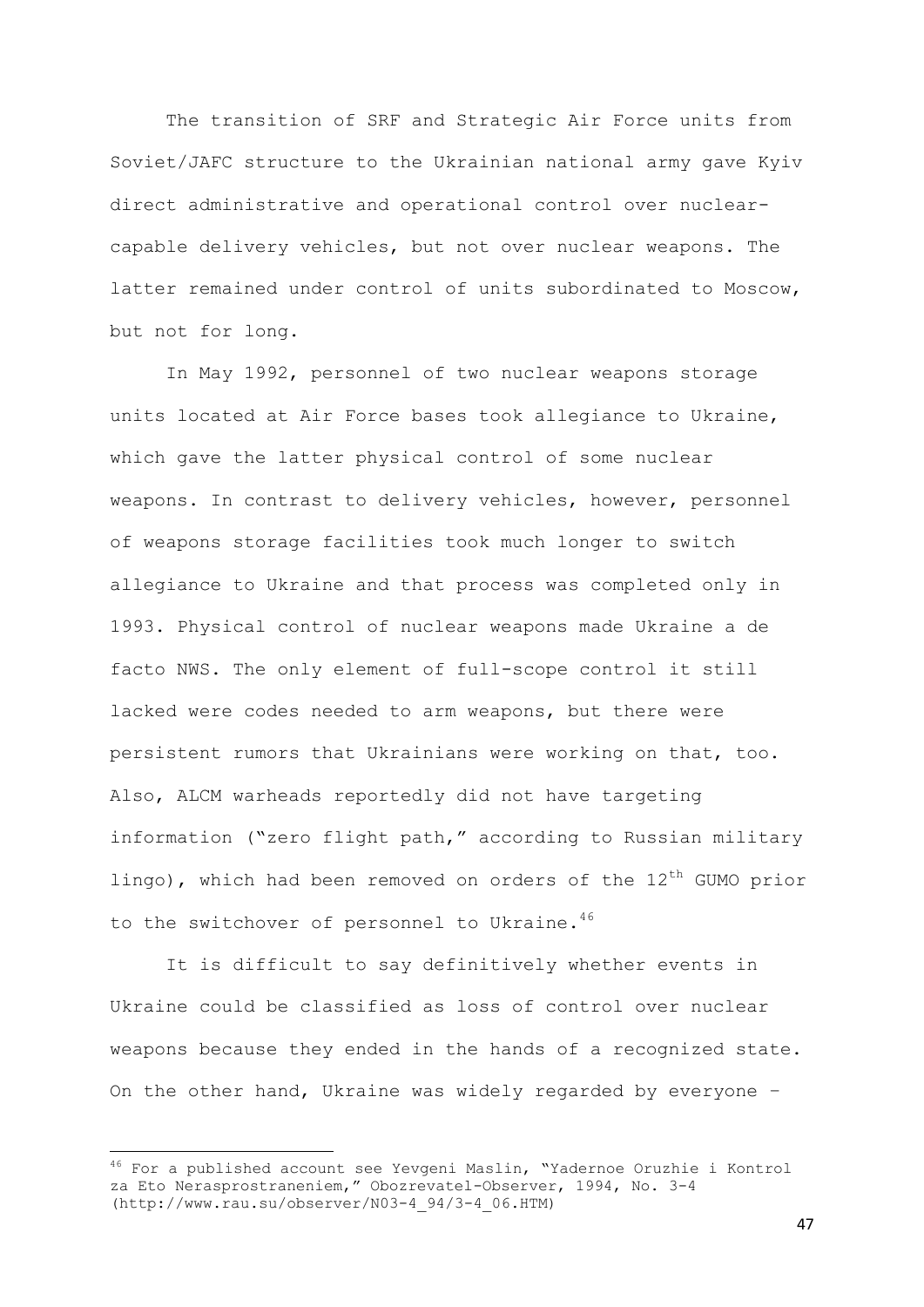and was officially proclaimed by its leadership – as a nonnuclear state where nuclear weapons were located only temporarily. The immediate reason for the awkward situation that emerged by the middle of 1992 was the hasty and poorly conceived process of disbanding the Soviet Union: leaders concluded only very general and imprecisely worded agreements while many key issues were not discussed at all.

Under condition of uncertainty as to who exactly controlled the military, which was further exacerbated by the competition among new independent governments for loyalty of the former Soviet Armed Forces, it was effectively left to the discretion of individual military units and even individual officers to whom they would grant control over nuclear weapons. That is, the fate of the nuclear inheritance of the Soviet Union was decided not only in the halls of power or in international negotiations, but also in the officers' messes. Permissive action links were the only element of the command and control system that was not controlled at the unit level.

*Large-scale relocation of nuclear weapons under conditions of political uncertainty, relative independence of the military, and competition among new governments can result in the loss of nuclear weapons.* 

The above-referenced massive relocation of tactical nuclear weapons in 1990-91 proceeded orderly, even if in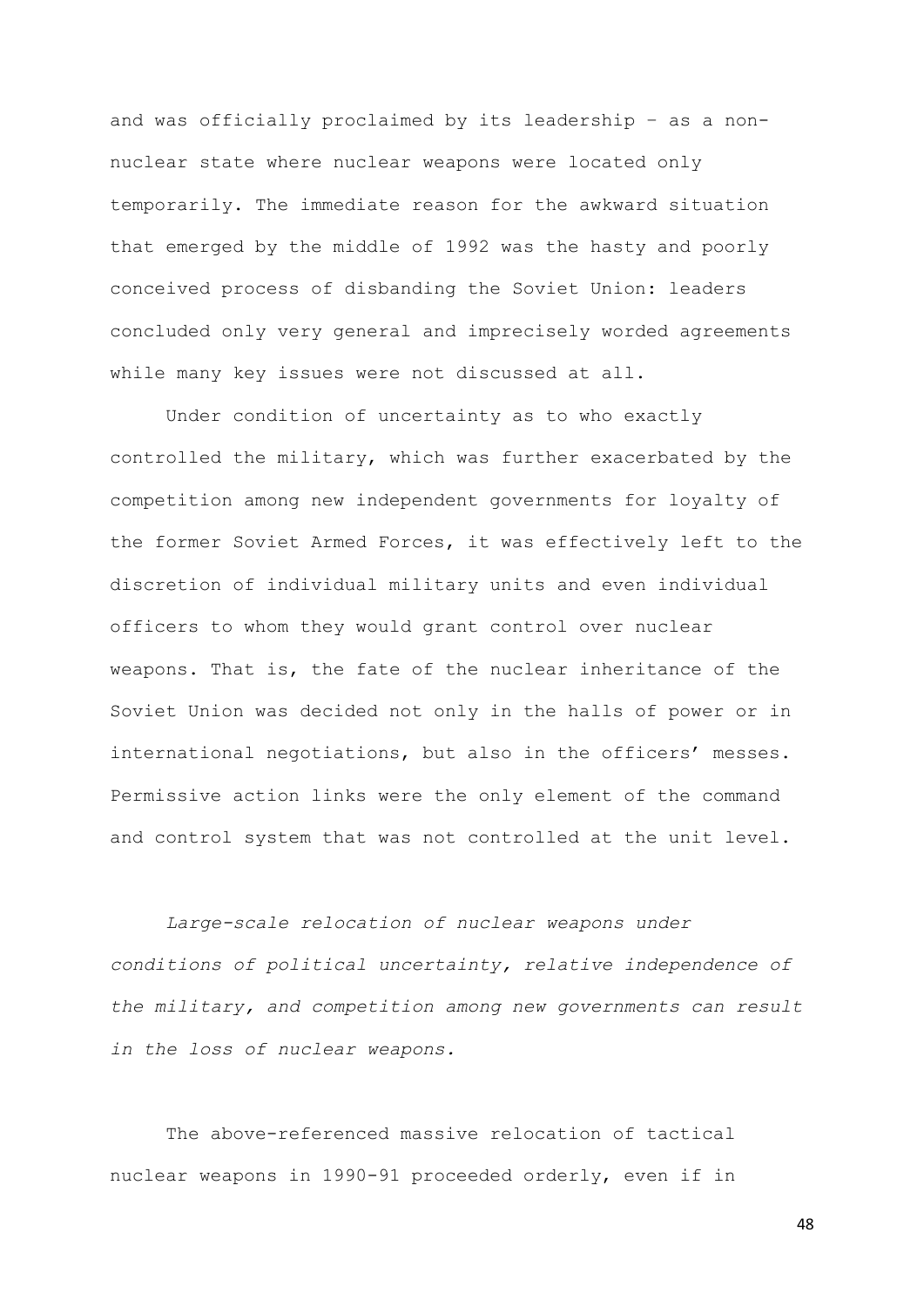considerable haste. The system of control and accounting was still functioning reasonably well: even as the country as a whole was sinking into disorder and sometimes utter chaos, the military machine, particularly elements associated with nuclear weapons, continued to function. The situation was different in 1992. Withdrawal was hasty, sometimes poorly organized and badly managed; physical control of nuclear weapons was at times in different hands; accounting was poor as well. As a result, there was considerable risk that some nuclear weapons would be lost in that withdrawal.

The "suitcase nukes saga" began in the fall of 1997, when General (Ret.) Alexander Lebed made several statements to the effect that during his short tenure as the Secretary of the Security Council in 1996, he received information that the separatist government in Chechnya possessed small nuclear devices. $47$  In an attempt to clarify the situation, he created a special commission led by his assistant, Vladimir Denisov. According to Lebed, the commission was only able to locate 48 such munitions of a total of 132, an indication that 84 were lost (subsequently Lebed changed the total number of suitcase nukes several times, stating in the end that the number was between 100 and 500, but probably closer to 100). $48$  Lebed specifically referred to weapons that had been withdrawn to

**.** 

<sup>&</sup>lt;sup>47</sup> Konstantin Eggert, "General Lebed Nameren Naiti 'Yadernye Chemodanchiki'," *Izvestiya,* October 7, 1997.

 $^{48}$  Press conference of Alexander Lebed, Interfax News Agency, November 29, 1997; Jeffrey Smith and David Hoffman, "No Support Found for Report of Lost Russian Suitcase-Sized Nuclear Weapons," *Washington Post,* September 5, 1997, p. 19; "Is Lebed Russia's Loosest Cannon? An Exclusive NBC interview with Alexander Lebed," October 2, 1997, <**[http://www.msnbc.com](http://www.msnbc.com/)**>.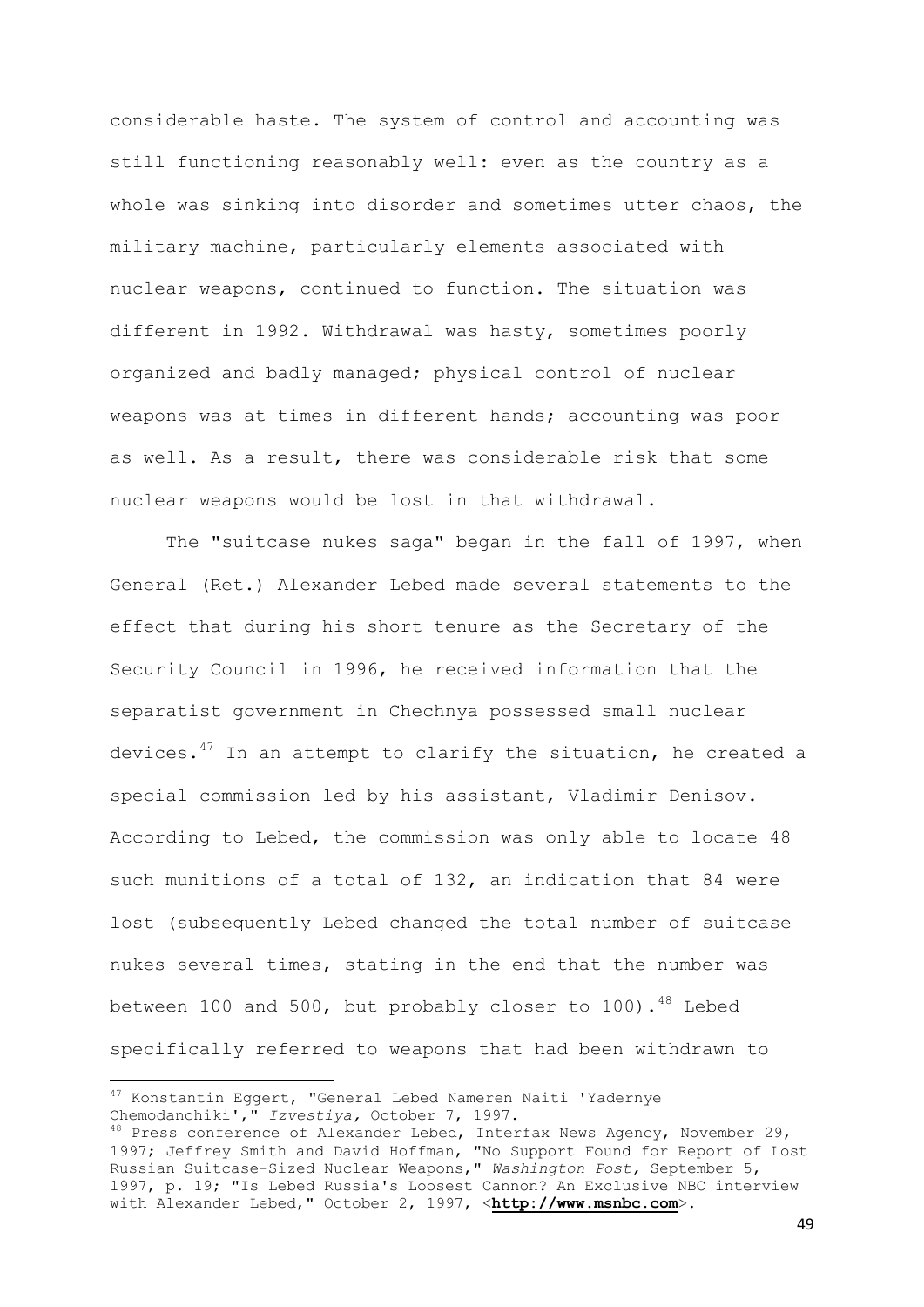Russia after the breakup of the Soviet Union: according to Vladimir Denisov, his commission was able to find portable nuclear devices that had been in the Russian territory in 1991 or earlier, but not for the ones that were supposed to be transported in 1992 or perhaps later.<sup>49</sup>

When exploring the hypothesis about the loss of some portable nuclear devices in 1992, authors of a CNS study, performed in 2002 and 2004,<sup>50</sup> noted that Soviet nuclear weapons in Belarus and Kazakhstan were under full control of the  $12<sup>th</sup>$ GUMO in Moscow because these two states never laid a claim on nuclear weapons. Ukraine could have been a different case, but following the interruption of the withdrawal in the end of February 1992 (prior to it had not control of nuclear weapons), the removal followed a special procedure codified in a Russian-Ukrainian agreements signed in March 1992. This procedure included thorough authentication of each warhead by representatives of both sides, including verification of serial numbers against the logs kept at the  $12<sup>th</sup>$  GUMO in Moscow. Paradoxically, the tense relations between Russia and Ukraine in the spring of 1992 resulted in a more reliable and verifiable accounting procedure than was the case with other new independent states.

In any event, the person who was supposed to be bestinformed in the entire Russia, the chief of the  $12<sup>th</sup>$  GUMO Igor

-

<sup>&</sup>lt;sup>49</sup> David Hoffman, "Suitcase Nuclear Weapons Safely Kept, Russia Says," *Washington Post*, September 14, 1997, p. A23. <sup>50</sup> "'Suitcase Nukes:' A Reassessment," CNS Research Story, September 23, 2002 [\(http://cns.miis.edu/stories/020923.htm\)](http://cns.miis.edu/stories/020923.htm).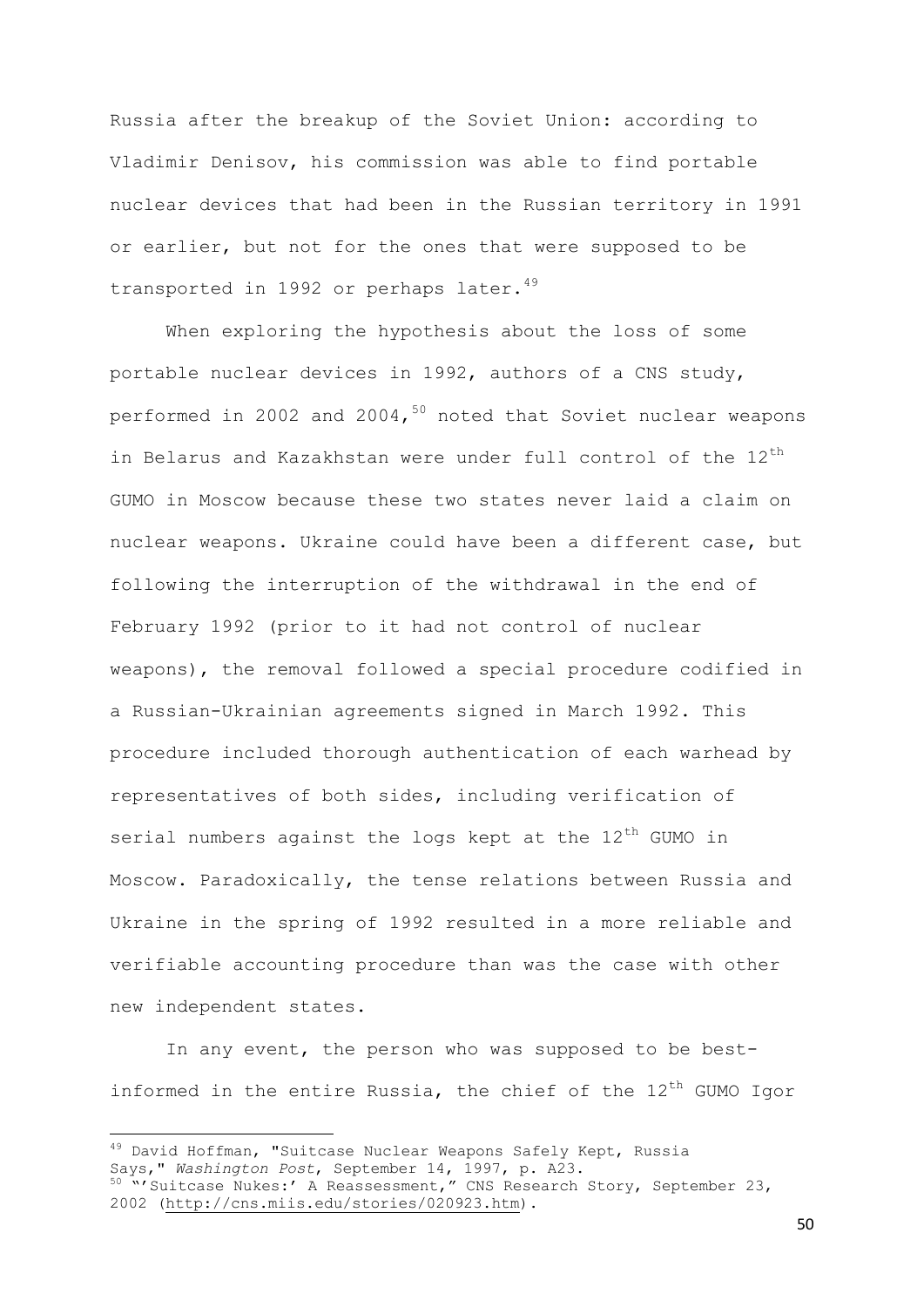Valynkin, disclosed in 2001 that all portable nuclear devices had been eliminated. $51$  This sounds logical simply because these weapons have short shelf-life and should have been either refurbished or dismantled as quickly as possible. In 2004 Vladimir Denisov, the head of the commission established by Lebed, announced that they had been able to match records to actual weapons. <sup>52</sup> Denisov did not mention how the commission dealt with the dismantled warheads. Most likely, they matched  $12<sup>th</sup>$  GUMO record with the records at dismantlement facilities, which belong to a different agency (during that time, it was MinAtom; now RosAtom). The apparent discrepancy between actual inventory and records, which was the reason for Lebed's (premature) statement probably meant that weapons withdrawn from Belarus and Kazakhstan as well as from Ukraine prior to the Russian-Ukrainian agreement were moved to the first available facility without taking proper care of the "beancounting."

There is no reason to question Denisov's statement. In spite of numerous reports, no credible evidence has emerged that any warheads have been lost during the transition. Yet, two important points should be made.

First, apparently there was no attempt to match records to actual weapons until Lebed ordered establishment of a

**.** 

<sup>51</sup> Dmitri Safonov, "Individualnaya Planirovka," *Izvestiya,* October 27, 2001. <sup>52</sup> Yuri Gavrilov, "A Nu-Ka Uberi Svoi Chemodanchik," (Put Your Suitcase Away), *Moskovskii Komsomolets*, February 10, 2004.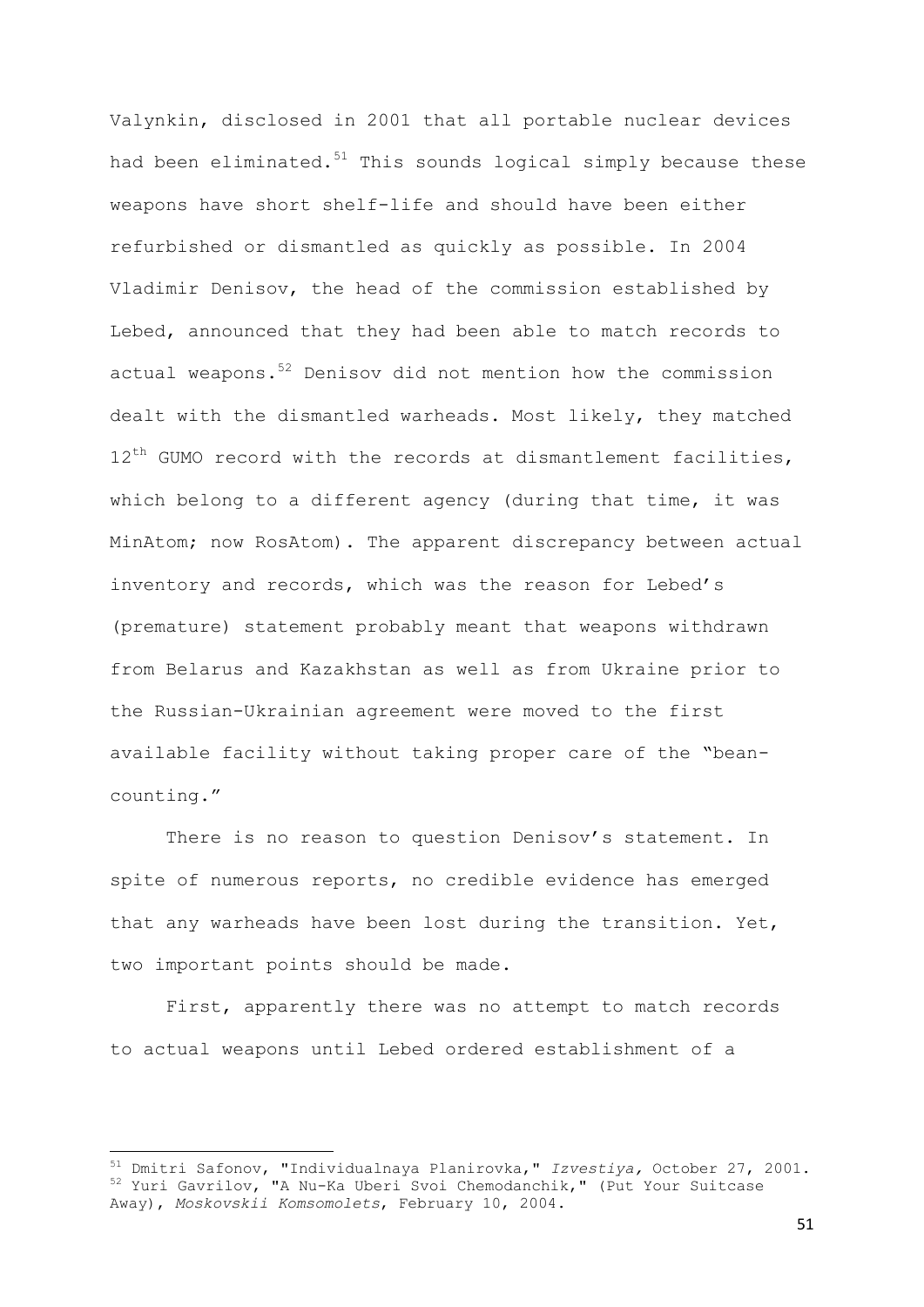special commission in 1996. Lebed deserves credit at least for doing that.

Second, the chance of losing weapons during hasty and poorly organized (for obvious reasons) withdrawal to Russia was uncomfortably high. If the situation repeats in a different case, nuclear weapons could well be lost during a large scale hasty withdrawal.

## Conclusion

Elaborate systems NWS created to control their nuclear weapons have one major vulnerability – political upheaval. In the span of just two and a half years the former Soviet Union encountered almost all possible situations that could have led to loss of physical control, or control of use, or both. It appears that no NWS is immune to similar challenges in time of political distress. The Soviet case suggests several reasons why this happens:

 Political instability grows quickly, and state mechanisms are usually too slow to react. Particularly dangerous is the short period when political opposition has already institutionalized to the point of having paramilitary forces and the government is still on peacetime footing. Nuclear weapons can be very vulnerable during that time.

 Similarly, if centrifugal tendencies obtain, separatist forces organize very quickly and are usually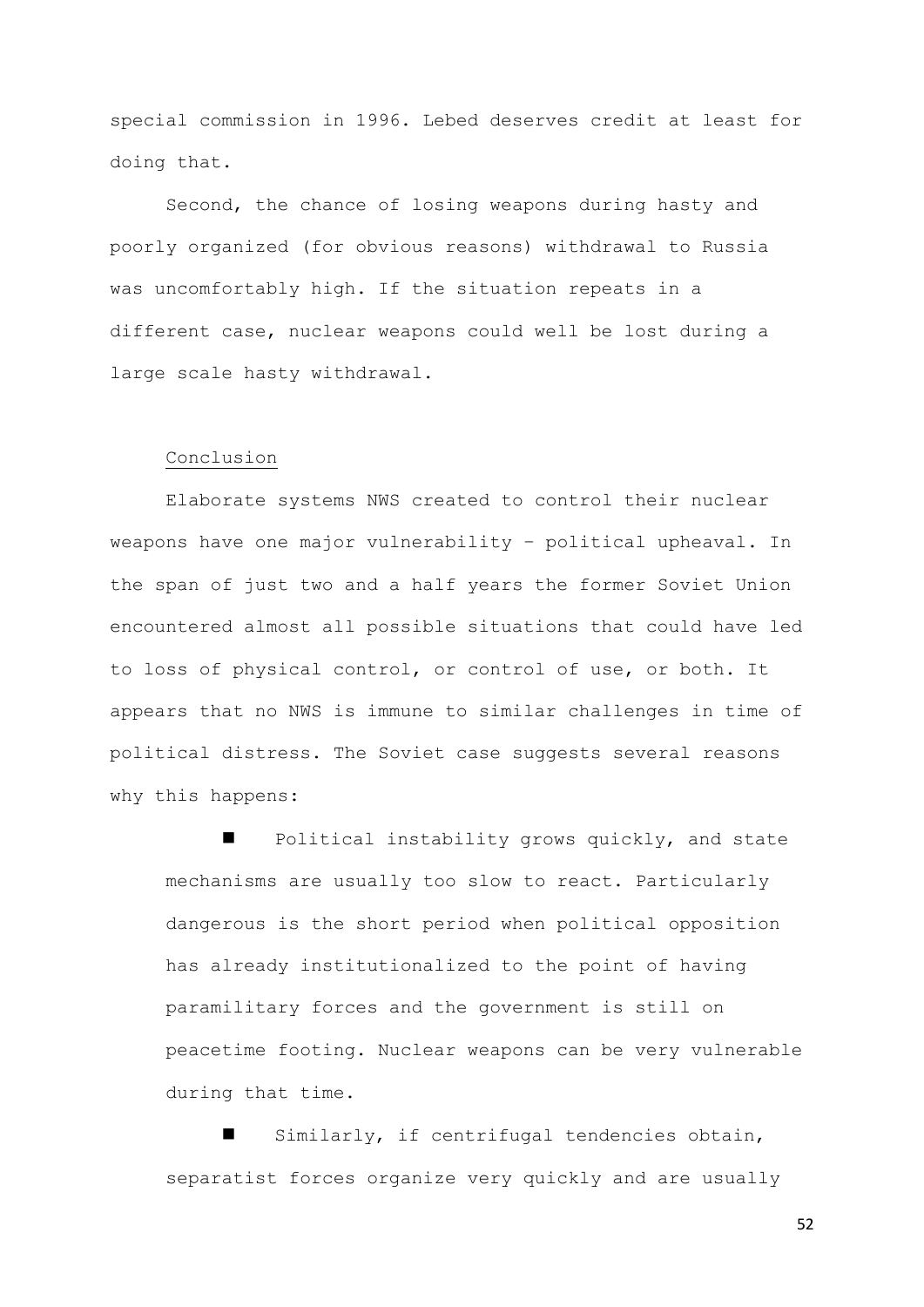more decisive in their actions than the central government. As a result, the central government begins to lose vestiges of its power, one by one. While nuclear weapons might not be the highest priority of separatists at the early stage, loss of political control over some regions of the country could result, among other things, in partial loss of control over nuclear weapons as well.

When the country finally breaks apart, new states inevitably begin competition for getting control over pieces of nuclear legacy. Whether new governments make special arrangements for the nuclear legacy at the moment of breakup to make transition orderly or they enter this competition overtly, has little relevance. Almost inevitably, they will seek nuclear status or at least seriously contemplate it. Preventing division of the nuclear arsenal is very difficult and can succeed only under certain types of international systems that allow control from the outside (for example, unipolar, or bipolar, or any type of a hegemonic system); under a multipolar international system chances that several nuclear states will emerge in the place of one appear very high.

 The strongest defense against loss of control of nuclear weapons under conditions of political upheaval is motivation of military personnel. They are usually less susceptible to shifting political winds and can safeguard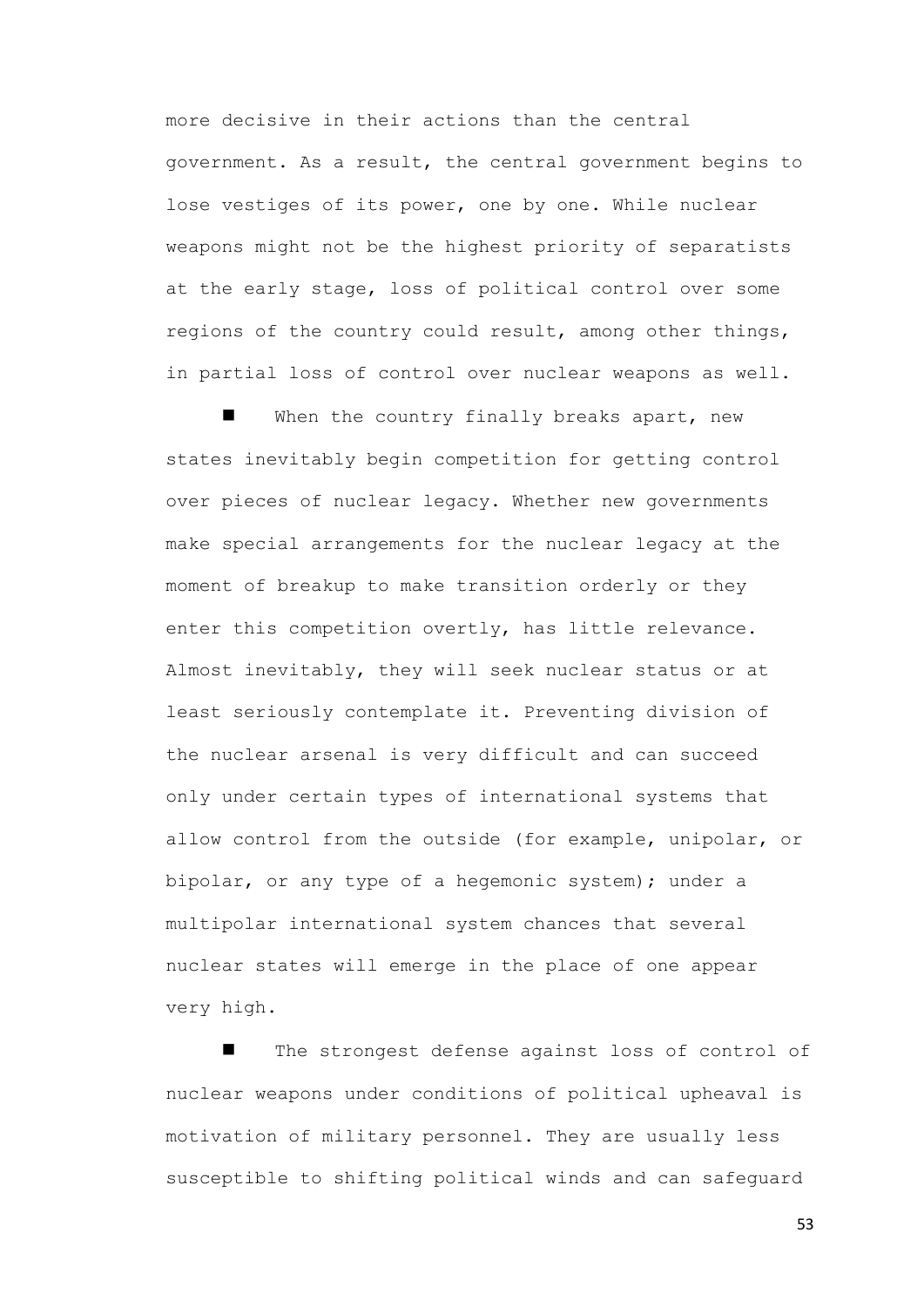nuclear weapons until situation stabilizes. The greatest danger here is that the disappearance of the state to which they had pledged allegiance removes a critical element from the entire loyalty and motivation system. The military becomes free to grant control of nuclear weapons to whomever they choose; in principle, they can even grant it to non-state actors. Furthermore, collapse of political institutions might allow the military to take control of nuclear weapons into their own hands and use those as a foundation for a military dictatorship.

As we look into the future, political upheaval in one or more nuclear states appears not impossible. It is also worth bearing in mind that no one could have predicted the depth and the speed of the crisis in the Soviet Union, much less its breakup. The conclusion one could draw from the Soviet case is rather pessimistic: the international system, at least in the short term, is not well equipped to manage nuclear legacy of an NWS subject to such an upheaval.

The Soviet Union was breaking apart under a system that could, for all intents and purposes, defines as unipolar: the United States and its allies exercised significant (if not almost complete) control over outcomes, both the outgoing Soviet government and incoming governments of new states felt pressure to conform to U.S. preferences. This significantly limited their freedom of action. Competition for a piece of nuclear legacy was reduced to cautious maneuvers and testing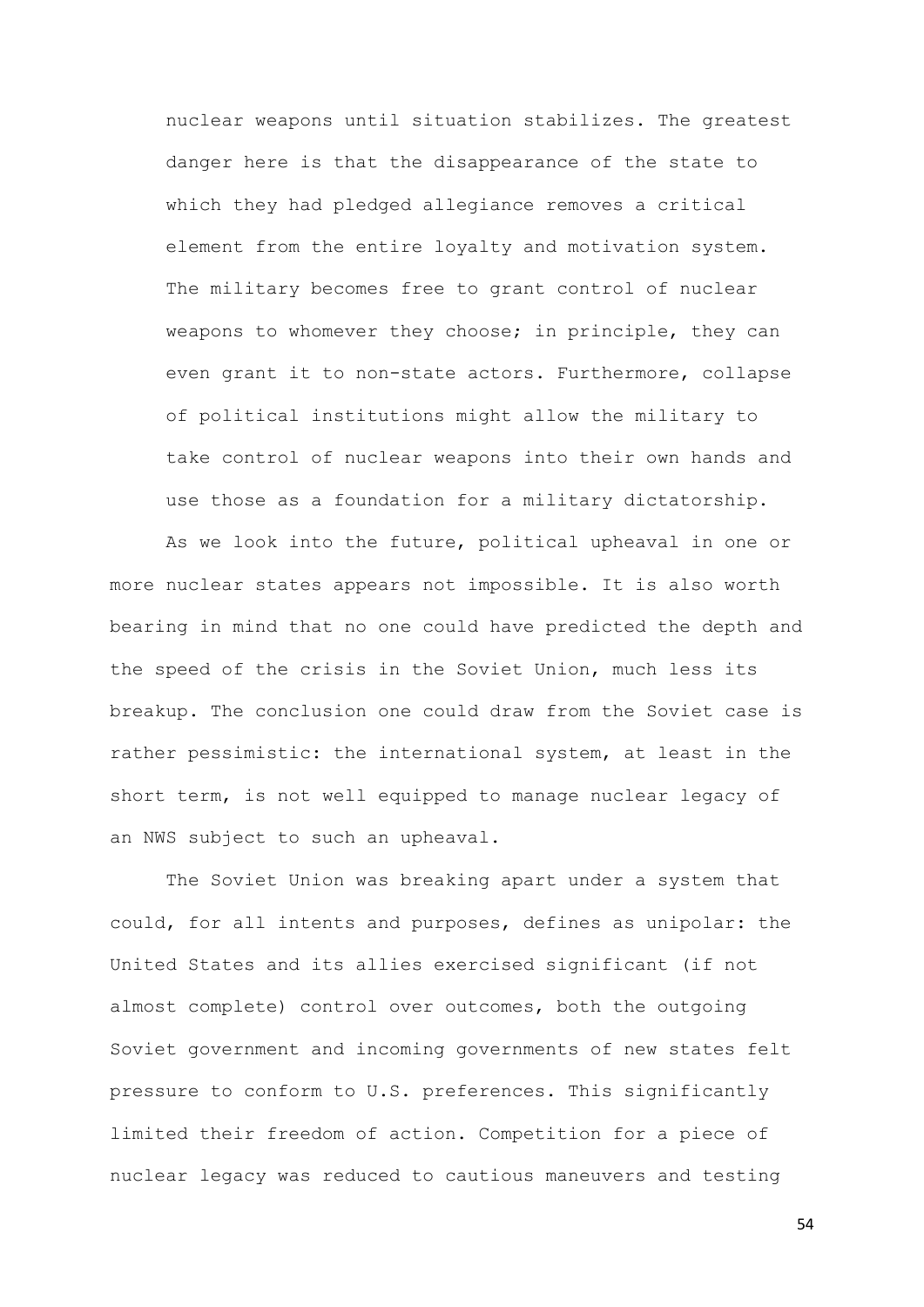grounds for possible acquiescence of Washington to the emergence of more than one nuclear state in the place of the Soviet Union; at a later stage, NIS engaged in bargaining for more advantageous conditions for surrendering nuclear weapons. The United States also possessed almost unlimited financial resources (at least, compared to the needs of new states) and could freely offer economic and other forms of assistance, which proved critical in the case of Ukraine and also helped facilitate more orderly, safer, and faster withdrawal of nuclear weapons to the territory of Russia.

These conditions are not present today and might not emerge in the near future. If a situation even remotely similar to what we saw in the Soviet Union emerges, there will be more than one player in the "game." Consequently, opposition and or separatist forces within the NWS undergoing political upheaval could draw external support from sources other than the United States and it is far from obvious that interests and decisions of these alternative international players would coincide with those of Washington. At the very least, the situation would require coordination that would be time-consuming and might require bargaining and concessions on part of the United States.

Similarly, in the foreseeable future the United States and its allies might find it difficult to provide the necessary level of financial and economic assistance to support its preferred outcome. International assistance would